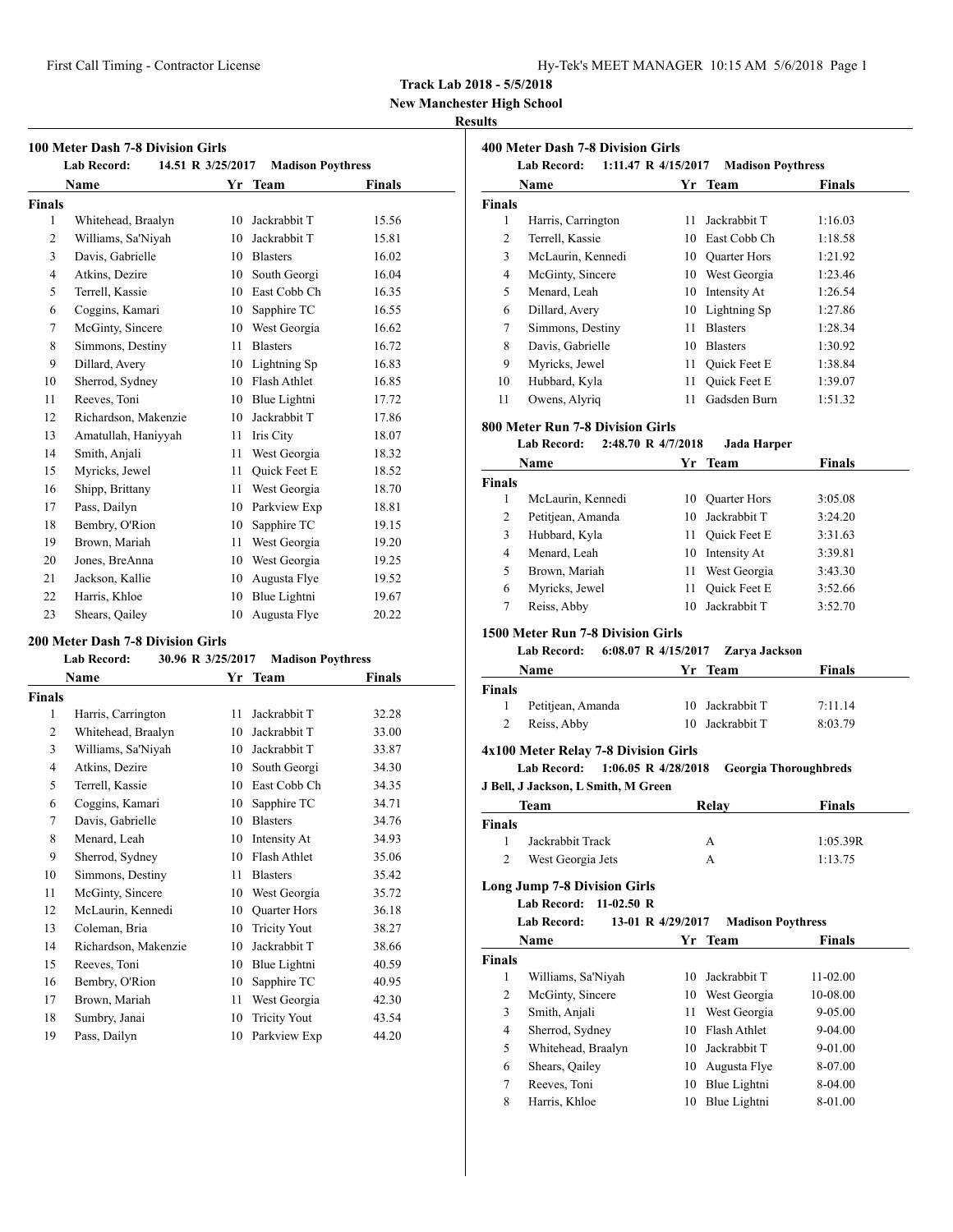**New Manchester High School**

#### **Results**

|                                     | Finals  (Long Jump 7-8 Division Girls)<br>Name                                     |                   | Yr Team                | <b>Finals</b> |
|-------------------------------------|------------------------------------------------------------------------------------|-------------------|------------------------|---------------|
| 9                                   | Simmons, Destiny                                                                   | 11                | <b>Blasters</b>        | 8-00.00       |
| 10                                  | Coggins, Kamari                                                                    |                   | 10 Sapphire TC         | 7-00.00       |
|                                     |                                                                                    |                   |                        |               |
|                                     | <b>Shot Put 7-8 Division Girls</b><br>Lab Record: 17-09 R 4/16/2016 Payton Keeling |                   |                        |               |
|                                     | Name                                                                               | Yr.               |                        | Finals        |
| <b>Finals</b>                       |                                                                                    |                   | Team                   |               |
| 1                                   | Pass, Dailyn                                                                       |                   | 10 Parkview Exp        | 12-08.00      |
| 2                                   | Smith, Anjali                                                                      |                   | 11 West Georgia        | 11-02.00      |
| 3                                   | Jones, BreAnna                                                                     |                   | 10 West Georgia        | 10-08.00      |
| 4                                   | Shears, Qailey                                                                     | 10                | Augusta Flye           | 9-05.50       |
| 5                                   | Owens, Alyriq                                                                      |                   | 11 Gadsden Burn        | 9-02.00       |
|                                     | <b>Javelin Throw 300g 7-8 Division Girls</b>                                       |                   |                        |               |
|                                     | Lab Record: 52-05 R 5/7/2016                                                       |                   | <b>Payton Keeling</b>  |               |
|                                     | Name                                                                               |                   | Yr Team                | Finals        |
| <b>Finals</b>                       |                                                                                    |                   |                        |               |
| 1                                   | Petitjean, Amanda                                                                  |                   | 10 Jackrabbit T        | 38-06         |
| 2                                   | Coleman, Bria                                                                      |                   | 10 Tricity Yout        | 33-09         |
| 3                                   | Smith, Anjali                                                                      |                   | 11 West Georgia        | $23-11$       |
| 4                                   | Jones, BreAnna                                                                     |                   | 10 West Georgia        | 23-07         |
| 5                                   | Reiss, Abby                                                                        | 10                | Jackrabbit T           | $21 - 02$     |
| 6                                   | Harris, Khloe                                                                      |                   | 10 Blue Lightni        | 20-00         |
|                                     |                                                                                    |                   |                        |               |
|                                     | 1500 Meter Race Walk 7-8 Division Girls                                            |                   |                        |               |
|                                     | Lab Record: 12:25.25 R 4/14/2018                                                   |                   | <b>Simone Stephens</b> |               |
|                                     | <b>Name</b>                                                                        |                   | Yr Team                | <b>Finals</b> |
|                                     |                                                                                    |                   |                        |               |
| 1                                   | Sumbry, Janai                                                                      |                   | 10 Tricity Yout        | 11:24.77R     |
|                                     | 100 Meter Dash 9-10 Division Girls                                                 |                   |                        |               |
|                                     | <b>Lab Record:</b>                                                                 | 13.19 R 4/14/2018 | Olivia Harris          |               |
|                                     | Name                                                                               |                   | Yr Team                | Finals        |
|                                     |                                                                                    |                   |                        |               |
| 1                                   | Harris, Olivia                                                                     |                   | 08 Jackrabbit T        | 13.33         |
| 2                                   | McDaniel, Sanaya                                                                   |                   | 08 Jackrabbit T        | 14.27         |
| 3                                   | Roberts, Tanea                                                                     | 08                | Jackrabbit T           | 14.38         |
| 4                                   | Moses, Gabrielle                                                                   |                   | 09 Unattached          | 14.41         |
| 5                                   | Marshall, Sarah                                                                    | 09                | Flash Athlet           | 14.50         |
| <b>Finals</b><br><b>Finals</b><br>6 | Davis, Nevaeh                                                                      | 08                | <b>Tricity Yout</b>    | 14.54         |
| 7                                   | Ragan, Avery                                                                       | 08                | Blue Lightni           | 14.76         |
| 8                                   | Balfour, Trinity                                                                   | 08                | Sapphire TC            | 14.77         |
| 9                                   | Green, Layla                                                                       | 08                | Blue Lightni           | 14.79         |
| 10                                  | Surles, Brooklyn                                                                   | 09                | Flash Athlet           | 14.90         |
| 11                                  | Edwards, Avia                                                                      | 08                | West Georgia           | 15.01         |
| 12                                  | Anderson, Shakierra                                                                | 08                | Lightning Sp           | 15.10         |
| 13                                  | Williams, Jordyn                                                                   | 08                | <b>Tricity Yout</b>    | 15.13         |
| 14                                  | Powell, Nyla                                                                       | 08                | Jackrabbit T           | 15.22         |
| 15                                  | Rollins, Noah                                                                      | 08                | Amp Elite              | 15.25         |
| 16                                  | Tyler, Tatiana                                                                     | 08                | Sapphire TC            | 15.26         |
| 17                                  | Newton, T'Yonn                                                                     | 08                | Atomic Agili           | 15.33         |
| 18                                  | Robertson, Aziyah                                                                  | 08                | 5P Elite Tra           | 15.34         |
| 19                                  | Brannon, Aniyah                                                                    | 09                | <b>Tricity Yout</b>    | 15.39         |

| ,  |                      |    |                     |       |
|----|----------------------|----|---------------------|-------|
| 21 | Albert, Elle         | 08 | Boys and Gir        | 15.89 |
| 22 | O'Connor, Alexandria | 09 | Jackrabbit T        | 16.06 |
| 23 | Campbell, Jordyn     | 08 | Jackrabbit T        | 16.07 |
| 24 | Stots, Nia           | 08 | Sapphire TC         | 16.19 |
| 25 | Smith, Skyy          | 08 | <b>Tricity Yout</b> | 16.25 |
| 26 | Brewer, Naysa        | 09 | Jackrabbit T        | 16.36 |
| 27 | White, Ivy           | 09 | <b>Blasters</b>     | 16.45 |
| 28 | Peterson, Makayla    | 09 | Quick Feet E        | 16.54 |
| 29 | Moore, Makenzie      | 09 | <b>Titans Track</b> | 16.56 |
| 30 | Mahone, Keyana       | 08 | West Georgia        | 16.78 |
| 31 | Miller, Janiya       | 09 | <b>Quarter Hors</b> | 16.87 |
| 32 | Rainey, Jada         | 09 | MarvelTF            | 17.08 |
| 33 | Mickens, Jada        | 09 | Jackrabbit T        | 17.21 |
| 34 | Kendrick, Jayla      | 09 | West Georgia        | 17.39 |
| 35 | Avery, Laila         | 08 | Jackrabbit T        | 17.49 |
| 36 | Smalls, Kamari       | 08 | <b>Titans Track</b> | 18.86 |
| 37 | Gosha, Jazlyn        | 08 | <b>Tricity Yout</b> | 19.48 |
| 38 | Robinson, Jordyn     | 08 | Flash Athlet        | 19.74 |
| 39 | Cruz, Shayla         | 09 | Adrenaline R        | 19.88 |
| 40 | Denir, Eiliyah       | 08 | Lightning Sp        | 20.13 |
|    |                      |    |                     |       |

## **200 Meter Dash 9-10 Division Girls**

#### **Lab Record: 28.37 R 3/24/2018 Olivia Harris**

|                | Name                  | Yr | <b>Team</b>         | <b>Finals</b> |  |
|----------------|-----------------------|----|---------------------|---------------|--|
| <b>Finals</b>  |                       |    |                     |               |  |
| $\mathbf{1}$   | McDaniel, Sanaya      | 08 | Jackrabbit T        | 29.18         |  |
| $\overline{c}$ | Moses, Gabrielle      | 09 | Unattached          | 29.30         |  |
| 3              | Poythress, Madison    | 09 | Drive Phase, Inc    | 30.02         |  |
| $\overline{4}$ | Swinson, Tamiya       | 09 | Sapphire TC         | 30.29         |  |
| 5              | Roberts, Tanea        | 08 | Jackrabbit T        | 30.51         |  |
| 6              | Balfour, Trinity      | 08 | Sapphire TC         | 30.58         |  |
| 7              | Green, Layla          | 08 | Blue Lightni        | 30.60         |  |
| 8              | Marshall, Sarah       | 09 | Flash Athlet        | 30.77         |  |
| 9              | Rollins, Noah         | 08 | Amp Elite           | 30.83         |  |
| 10             | Davis, Nevaeh         | 08 | <b>Tricity Yout</b> | 31.19         |  |
| 11             | Joyce, Niya           | 09 | Jackrabbit T        | 31.39         |  |
| 12             | Carter, Sasha         | 09 | AtL ZooM Ath        | 31.51         |  |
| 13             | Williams, Jordyn      | 08 | <b>Tricity Yout</b> | 31.92         |  |
| 14             | Anderson, Shakierra   | 08 | Lightning Sp        | 31.93         |  |
| 15             | Carter, Londyn        | 08 | Sapphire TC         | 32.18         |  |
| 16             | Edwards, Avia         | 08 | West Georgia        | 32.22         |  |
| 17             | Tyler, Tatiana        | 08 | Sapphire TC         | 32.42         |  |
| 18             | Surles, Brooklyn      | 09 | Flash Athlet        | 32.48         |  |
| 19             | Brannon, Aniyah       | 09 | <b>Tricity Yout</b> | 32.56         |  |
| 20             | Bell Murphy, Jordoni' | 08 | Team Full Ry        | 32.71         |  |
| 21             | Ragan, Avery          | 08 | Blue Lightni        | 32.87         |  |
| 22             | Smith, Skyy           | 08 | <b>Tricity Yout</b> | 33.03         |  |
| 23             | Newton, T'Yonn        | 08 | Atomic Agili        | 33.59         |  |
| 24             | Robertson, Aziyah     | 08 | 5P Elite Tra        | 33.62         |  |
| 25             | Freeman, Cinaya       | 08 | <b>Tricity Yout</b> | 33.72         |  |
| 26             | Mathews, Nayla        | 08 | Jackrabbit T        | 33.78         |  |
| 27             | Campbell, Jordyn      | 08 | Jackrabbit T        | 33.87         |  |
| 28             | Albert, Elle          |    | 08 Boys and Gir     | 34.05         |  |
| 29             | Rainey, Jada          | 09 | MarvelTF            | 34.87         |  |
| 30             | Howard, Bailey        | 08 | 5P Elite Tra        | 35.01         |  |
| 31             | O'Connor, Alexandria  | 09 | Jackrabbit T        | 35.33         |  |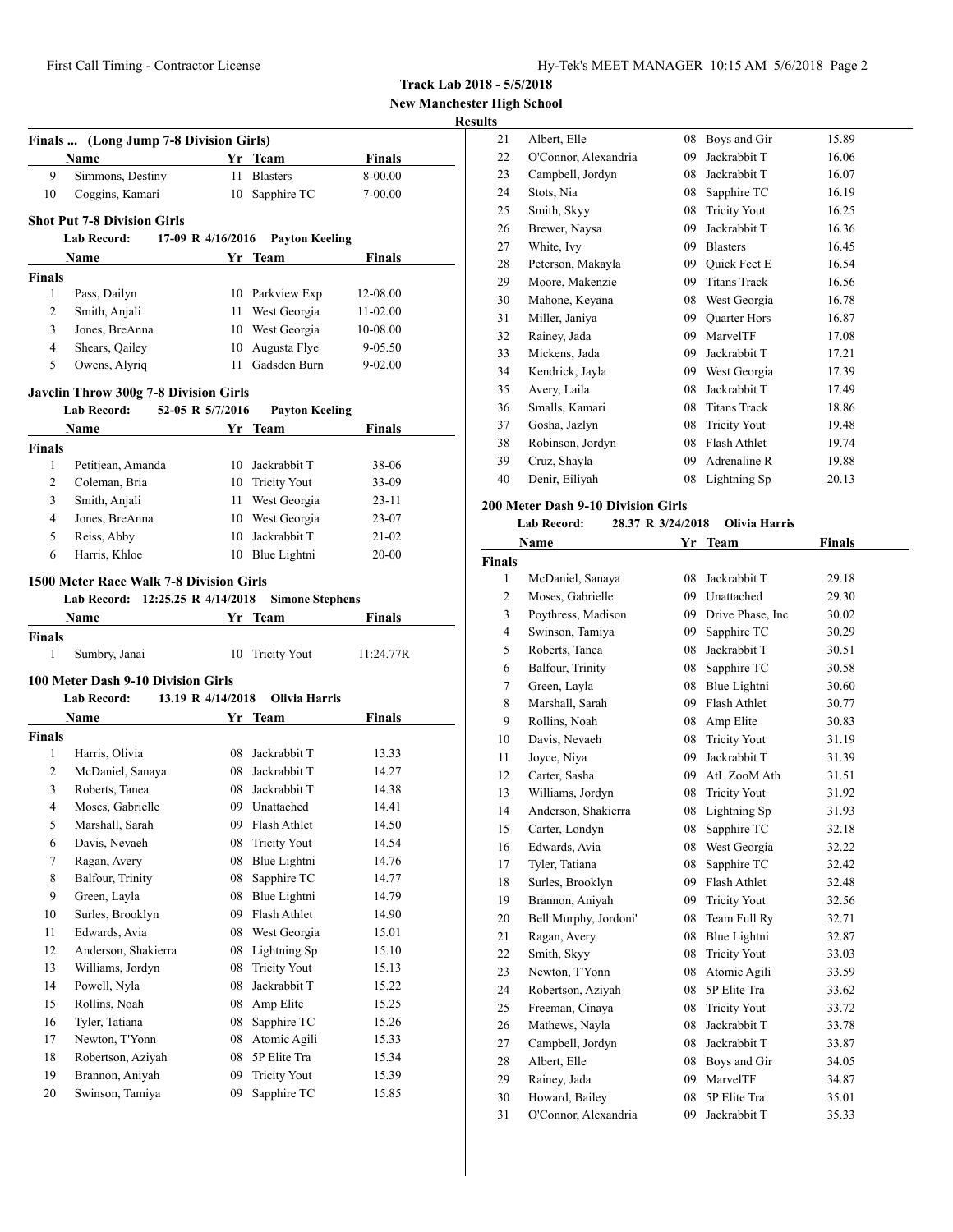**Track Lab 2018 - 5/5/2018**

**New Manchester High School**

#### **Results**

| Name                  | Yr | Team                | Finals                                       |  |
|-----------------------|----|---------------------|----------------------------------------------|--|
| Moore, Makenzie       | 09 | <b>Titans Track</b> | 35.97                                        |  |
| Keeling, Payton       | 08 | Iron Spikes         | 36.13                                        |  |
| Mickens, Jada         | 09 | Jackrabbit T        | 36.36                                        |  |
| Tucker, Alayiah       | 08 | Iris City           | 36.58                                        |  |
| Mahone, Keyana        | 08 | West Georgia        | 36.74                                        |  |
| White, Ivy            | 09 | <b>Blasters</b>     | 36.95                                        |  |
| wright-thomas, daejah | 08 | Unattached          | 36.97                                        |  |
| Avery, Laila          | 08 | Jackrabbit T        | 38.01                                        |  |
| Lawler, Serenity      | 08 | Jackrabbit T        | 38.26                                        |  |
| Reynolds, Samaiya     | 08 | Sapphire TC         | 38.71                                        |  |
| Brewer, Naysa         | 09 | Jackrabbit T        | 38.72                                        |  |
| Miller, Janiya        | 09 | <b>Quarter Hors</b> | 39.17                                        |  |
| Smalls, Kamari        | 08 | <b>Titans Track</b> | 39.68                                        |  |
| Robinson, Jordyn      | 08 | Flash Athlet        | 43.66                                        |  |
| Cruz, Shayla          | 09 | Adrenaline R        | 44.52                                        |  |
| Denir, Eiliyah        | 08 | Lightning Sp        | 46.63                                        |  |
|                       |    |                     | Finals  (200 Meter Dash 9-10 Division Girls) |  |

#### **400 Meter Dash 9-10 Division Girls**

|                | Lab Record:<br>$1:03.95$ R $5/7/2016$ |    | <b>Naia Carter</b>  |               |
|----------------|---------------------------------------|----|---------------------|---------------|
|                | <b>Name</b>                           | Yr | Team                | <b>Finals</b> |
| Finals         |                                       |    |                     |               |
| 1              | Harris, Olivia                        | 08 | Jackrabbit T        | 1:01.87R      |
| $\overline{c}$ | James, Alaiya                         | 08 | AtL ZooM Ath        | 1:05.79       |
| 3              | Moses, Gabrielle                      |    | 09 Unattached       | 1:07.71       |
| 4              | Marshall, Sarah                       | 09 | Flash Athlet        | 1:09.15       |
| 5              | Carter, Sasha                         | 09 | AtL ZooM Ath        | 1:10.89       |
| 6              | Poythress, Madison                    | 09 | Drive Phase, Inc.   | 1:12.25       |
| 7              | Joyce, Niya                           | 09 | Jackrabbit T        | 1:12.80       |
| 8              | Carter, Londyn                        | 08 | Sapphire TC         | 1:13.29       |
| 9              | Rollins, Noah                         | 08 | Amp Elite           | 1:13.47       |
| 10             | King, Noa                             | 08 | Sapphire TC         | 1:13.65       |
| 11             | Anderson, Shakierra                   | 08 | Lightning Sp        | 1:15.00       |
| 12             | Edwards, Avia                         | 08 | West Georgia        | 1:15.06       |
| 13             | Stots, Nia                            | 08 | Sapphire TC         | 1:15.29       |
| 14             | Brannon, Aniyah                       | 09 | <b>Tricity Yout</b> | 1:15.44       |
| 15             | Richardson, Alivia                    | 08 | AtL ZooM Ath        | 1:15.94       |
| 16             | Davis, Nevaeh                         | 08 | <b>Tricity Yout</b> | 1:16.81       |
| 17             | Pinkins, Jaida                        | 08 | South Georgi        | 1:18.28       |
| 18             | Williams, Jordyn                      | 08 | <b>Tricity Yout</b> | 1:18.90       |
| 19             | Moore, Makenzie                       | 09 | <b>Titans Track</b> | 1:19.46       |
| 20             | Rosenau, Azariyah                     | 08 | Sapphire TC         | 1:19.81       |
| 21             | Robertson, Aziyah                     | 08 | 5P Elite Tra        | 1:20.17       |
| 22             | Scott, Ariel                          | 08 | Kholen Speed        | 1:20.63       |
| 23             | Bell Murphy, Jordoni'                 | 08 | Team Full Ry        | 1:20.78       |
| 24             | Mathews, Nayla                        | 08 | Jackrabbit T        | 1:21.33       |
| 25             | Howard, Bailey                        | 08 | 5P Elite Tra        | 1:22.57       |
| 26             | Albert, Elle                          | 08 | Boys and Gir        | 1:24.54       |
| 27             | Avery, Laila                          | 08 | Jackrabbit T        | 1:25.23       |
| 28             | Campbell, Jordyn                      | 08 | Jackrabbit T        | 1:25.50       |
| 29             | Melton, Bailei                        | 08 | Blue Lightni        | 1:25.97       |
| 30             | Blaylock, Makayla                     | 08 | Gadsden Burn        | 1:26.19       |
| 31             | Lee, Jakayla                          | 08 | Fast & Serio        | 1:26.87       |
| 32             | Reynolds, Samaiya                     | 08 | Sapphire TC         | 1:27.11       |
| 33             | Tucker, Alayiah                       | 08 | Iris City           | 1:27.45       |

| ື |    |                      |     |                     |         |
|---|----|----------------------|-----|---------------------|---------|
|   | 34 | Miller, Janiya       | 09. | <b>Quarter Hors</b> | 1:27.51 |
|   | 35 | Mickens, Jada        | 09  | Jackrabbit T        | 1:27.94 |
|   | 36 | O'Connor, Alexandria | 09. | Jackrabbit T        | 1:31.92 |
|   | 37 | Brown, Mariyah       | 09  | West Georgia        | 1:34.16 |
|   | 38 | Lawler, Serenity     | 08  | Jackrabbit T        | 1:35.62 |
|   | 39 | Cruz, Shayla         | 09. | Adrenaline R        | 1:36.66 |
|   | 40 | Rainey, Jada         | 09. | MarvelTF            | 1:38.15 |
|   | 41 | Philips, Shanyia     | 09  | Boys and Gir        | 1:50.49 |
|   | 42 | Denir, Eiliyah       | 08  | Lightning Sp        | 1:52.35 |
|   |    |                      |     |                     |         |

## **800 Meter Run 9-10 Division Girls**

| Lab Record: |  | 2:35.73 R 5/7/2016 | Kenyah Conner |
|-------------|--|--------------------|---------------|
|-------------|--|--------------------|---------------|

|                | Name                   | Yr | <b>Team</b>         | Finals  |
|----------------|------------------------|----|---------------------|---------|
| <b>Finals</b>  |                        |    |                     |         |
| 1              | James, Alaiya          | 08 | AtL ZooM Ath        | 2:46.89 |
| 2              | Richardson, Alivia     | 08 | AtL ZooM Ath        | 2:53.52 |
| 3              | Fowler, Myah           | 09 | Jackrabbit T        | 2:56.69 |
| $\overline{4}$ | King, Noa              | 08 | Sapphire TC         | 3:04.52 |
| 5              | Pinkins, Jaida         | 08 | South Georgi        | 3:07.32 |
| 6              | Maney, Natalie         | 09 | West Georgia        | 3:07.41 |
| 7              | Brown, Mariyah         | 09 | West Georgia        | 3:08.39 |
| 8              | Stots, Nia             | 08 | Sapphire TC         | 3:12.53 |
| 9              | Mathews, Nayla         | 08 | Jackrabbit T        | 3:13.08 |
| 10             | Witten, Layyan         | 09 | Jackrabbit T        | 3:14.95 |
| 11             | Rosenau, Azariyah      | 08 | Sapphire TC         | 3:15.76 |
| 12             | Melton, Bailei         | 08 | Blue Lightni        | 3:20.85 |
| 13             | Reynolds, Samaiya      | 08 | Sapphire TC         | 3:21.86 |
| 14             | Lee, Jakayla           | 08 | Fast & Serio        | 3:23.11 |
| 15             | Scott, Ariel           | 08 | Kholen Speed        | 3:26.23 |
| 16             | Blaylock, Makayla      | 08 | Gadsden Burn        | 3:28.47 |
| 17             | Miller, Janiya         | 09 | <b>Quarter Hors</b> | 3:28.64 |
| 18             | McCalpine-Ingram, Zuri | 09 | West Georgia        | 3:31.44 |
| 19             | Lawler, Serenity       | 08 | Jackrabbit T        | 4:10.13 |

### **1500 Meter Run 9-10 Division Girls**

#### **Lab Record: 5:26.99 R 5/7/2016 Tyler Lowe**

|               | Name                   |    | Yr Team      | <b>Finals</b> |
|---------------|------------------------|----|--------------|---------------|
| <b>Finals</b> |                        |    |              |               |
| 1             | Fowler, Myah           | 09 | Jackrabbit T | 5:53.69       |
| 2             | Maney, Natalie         | 09 | West Georgia | 5:54.53       |
| 3             | King, Noa              | 08 | Sapphire TC  | 5:59.46       |
| 4             | McCalpine-Ingram, Zuri | 09 | West Georgia | 6:17.43       |
| 5             | Witten, Layyan         | 09 | Jackrabbit T | 6:45.87       |
| 6             | Harbin, Zoe            | 09 | Ptc Flash    | 7:04.96       |
| 7             | Magro, Emma            | 09 | Ptc Flash    | 7:14.17       |
| 8             | Scott, Ariel           | 08 | Kholen Speed | 7:38.98       |
| 9             | West. Emma             | 09 | Ptc Flash    | 8:00.24       |

#### **3000 Meter Run 9-10 Division Girls**

#### **Lab Record: 11:11.78 R 5/6/2017 Clark Thompson**

| <b>Name</b> |                |     | Yr Team         | <b>Finals</b> |  |
|-------------|----------------|-----|-----------------|---------------|--|
| Finals      |                |     |                 |               |  |
|             | Fowler, Myah   |     | 09 Jackrabbit T | 13:01.84      |  |
| 2           | Witten, Layyan | 09  | Jackrabbit T    | 13:43.67      |  |
| 3           | West, Emma     | 09. | Ptc Flash       | 14:48.12      |  |
| 4           | Magro, Emma    | 09. | Ptc Flash       | 14:48.83      |  |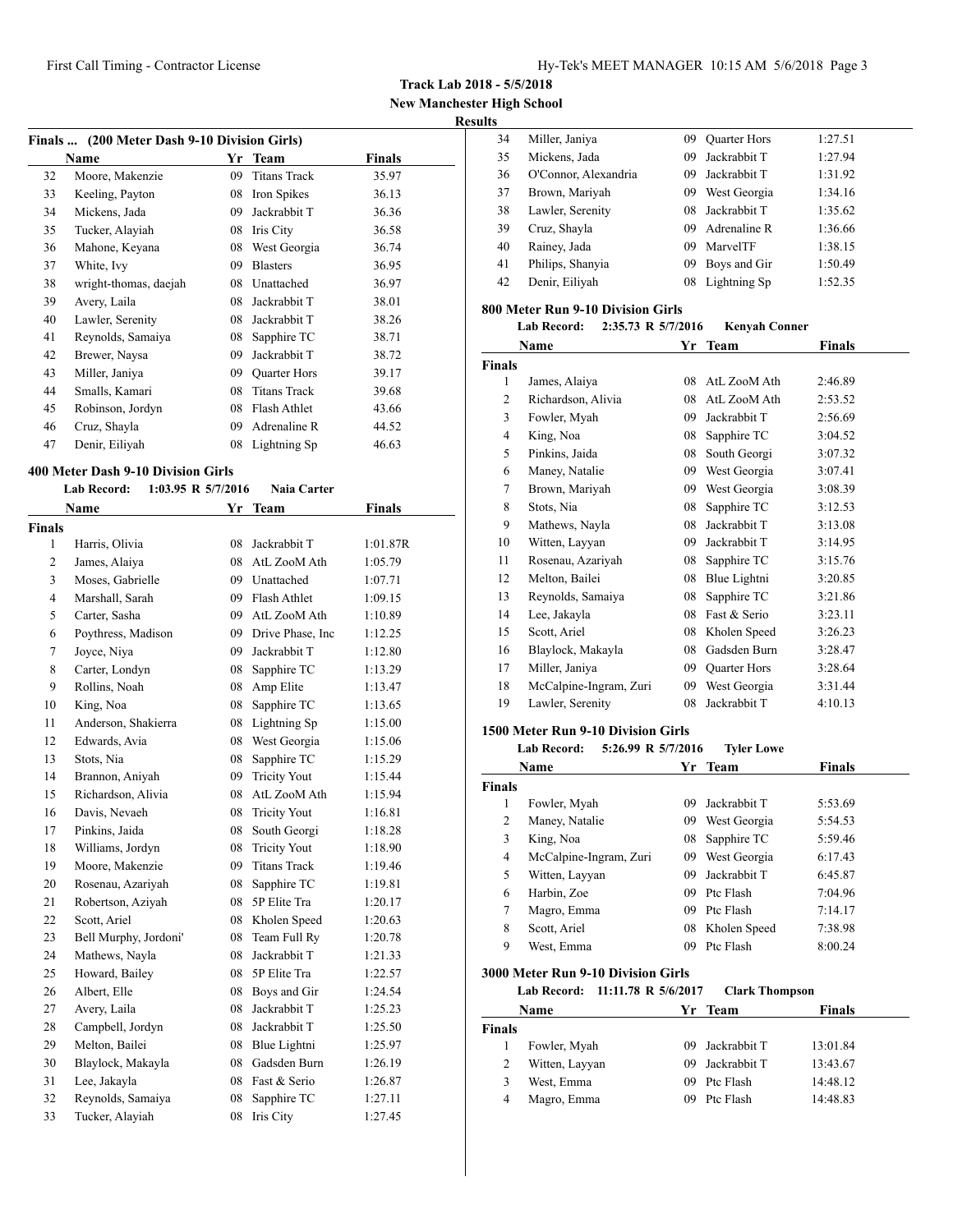| Hy-Tek's MEET MANAGER 10:15 AM 5/6/2018 Page 4 |  |  |  |
|------------------------------------------------|--|--|--|
|------------------------------------------------|--|--|--|

**New Manchester High School**

#### **Results**

| 5<br>Harbin, Zoe<br>Ptc Flash<br>15:16.22<br>09<br>4x100 Meter Relay 9-10 Division Girls<br><b>Lab Record:</b><br>56.25 R 5/7/2016<br>Drive Phase, Inc.<br>B Olive, G Johnson, M Gardner, K Conner<br>Team<br>Relay<br>Finals<br><b>Finals</b><br>1<br>Jackrabbit Track<br>А<br>55.88R<br>$\overline{c}$<br><b>Tricity Youth Track</b><br>A<br>59.66<br>Sapphire TC<br>3<br>А<br>1:00.87<br>West Georgia Jets<br>4<br>1:04.51<br>А<br>4x400 Meter Relay 9-10 Division Girls<br><b>Lab Record:</b><br>4:46.27 R 5/7/2016<br>Drive Phase, Inc.<br>K Conner, M Hatcher, R Davis, G Johnson<br>Team<br>Relay<br>Finals<br>$\mathbf{1}$<br>Sapphire TC<br>5:09.49<br>А<br>2<br>Sapphire TC<br>B<br>5:42.16<br><b>High Jump 9-10 Division Girls</b><br>Lab Record:<br>3-10 R 4/30/2016<br><b>Tori Sadler</b><br><b>Finals</b><br>Name<br>Yr<br>Team<br><b>Finals</b><br>08 Augusta Flye<br>1<br>Shears, Qeyah<br>3-06.00<br>Smalls, Kamari<br>08 Titans Track<br>NΗ<br>---<br><b>Titans Track</b><br>Moore, Makenzie<br>09<br>ΝH<br>$---$<br><b>Long Jump 9-10 Division Girls</b><br>Lab Record: 14-01.25 R 5/7/2016<br><b>Ryan McFadden</b><br>Name<br>Finals<br>Yr<br>Team<br><b>Finals</b><br>1<br>08 AtL ZooM Ath<br>12-07.50<br>James, Alaiya<br>2<br>Joyce, Niya<br>09 Jackrabbit T<br>12-06.00<br>3<br>Balfour, Trinity<br>Sapphire TC<br>12-03.50<br>08<br>08 Blue Lightni<br>4<br>Wilber, Katheryn<br>12-00.00<br>Newton, T'Yonn<br>5<br>08 Atomic Agili<br>11-08.50<br>Robertson, Aziyah<br>08 5P Elite Tra<br>6<br>11-05.50<br>09 Drive Phase. Inc<br>7<br>Poythress, Madison<br>11-04.50<br>8<br>Surles, Brooklyn<br>Flash Athlet<br>09<br>11-01.00<br>9<br>Richardson, Alivia<br>08<br>AtL ZooM Ath<br>10-08.00<br>10<br>Anderson, Shakierra<br>08<br>Lightning Sp<br>10-07.50<br>11<br>Carter, Londyn<br>08<br>Sapphire TC<br>10-05.00<br>12<br>Keeling, Payton<br>08<br>Iron Spikes<br>10-01.50<br>Pinkins, Jaida<br>13<br>08<br>South Georgi<br>9-10.00<br>14<br>White, Ivy<br>09<br><b>Blasters</b><br>9-06.00<br>15<br>Blaylock, Makayla<br>08<br>Gadsden Burn<br>8-10.50<br>16<br>Carter, Sasha<br>09<br>AtL ZooM Ath<br>8-09.00<br>17<br>Kendrick, Jayla<br>09<br>West Georgia<br>8-08.00<br>wright-thomas, daejah<br>18<br>Unattached<br>08<br>7-04.00<br>19<br>Lee, Jakayla<br>08<br>Fast & Serio<br>6-09.00<br>20<br>Rainey, Jada<br>09<br>MarvelTF<br>5-10.50 |               | Finals  (3000 Meter Run 9-10 Division Girls)<br>Name | Yr Team | Finals |
|---------------------------------------------------------------------------------------------------------------------------------------------------------------------------------------------------------------------------------------------------------------------------------------------------------------------------------------------------------------------------------------------------------------------------------------------------------------------------------------------------------------------------------------------------------------------------------------------------------------------------------------------------------------------------------------------------------------------------------------------------------------------------------------------------------------------------------------------------------------------------------------------------------------------------------------------------------------------------------------------------------------------------------------------------------------------------------------------------------------------------------------------------------------------------------------------------------------------------------------------------------------------------------------------------------------------------------------------------------------------------------------------------------------------------------------------------------------------------------------------------------------------------------------------------------------------------------------------------------------------------------------------------------------------------------------------------------------------------------------------------------------------------------------------------------------------------------------------------------------------------------------------------------------------------------------------------------------------------------------------------------------------------------------------------------------------------------------------------------------------------------------------------------------------------------------------------------------------------------------------------------------------------------------------------------------------------------------------------------------------------------|---------------|------------------------------------------------------|---------|--------|
|                                                                                                                                                                                                                                                                                                                                                                                                                                                                                                                                                                                                                                                                                                                                                                                                                                                                                                                                                                                                                                                                                                                                                                                                                                                                                                                                                                                                                                                                                                                                                                                                                                                                                                                                                                                                                                                                                                                                                                                                                                                                                                                                                                                                                                                                                                                                                                                 |               |                                                      |         |        |
|                                                                                                                                                                                                                                                                                                                                                                                                                                                                                                                                                                                                                                                                                                                                                                                                                                                                                                                                                                                                                                                                                                                                                                                                                                                                                                                                                                                                                                                                                                                                                                                                                                                                                                                                                                                                                                                                                                                                                                                                                                                                                                                                                                                                                                                                                                                                                                                 |               |                                                      |         |        |
|                                                                                                                                                                                                                                                                                                                                                                                                                                                                                                                                                                                                                                                                                                                                                                                                                                                                                                                                                                                                                                                                                                                                                                                                                                                                                                                                                                                                                                                                                                                                                                                                                                                                                                                                                                                                                                                                                                                                                                                                                                                                                                                                                                                                                                                                                                                                                                                 |               |                                                      |         |        |
|                                                                                                                                                                                                                                                                                                                                                                                                                                                                                                                                                                                                                                                                                                                                                                                                                                                                                                                                                                                                                                                                                                                                                                                                                                                                                                                                                                                                                                                                                                                                                                                                                                                                                                                                                                                                                                                                                                                                                                                                                                                                                                                                                                                                                                                                                                                                                                                 |               |                                                      |         |        |
|                                                                                                                                                                                                                                                                                                                                                                                                                                                                                                                                                                                                                                                                                                                                                                                                                                                                                                                                                                                                                                                                                                                                                                                                                                                                                                                                                                                                                                                                                                                                                                                                                                                                                                                                                                                                                                                                                                                                                                                                                                                                                                                                                                                                                                                                                                                                                                                 |               |                                                      |         |        |
|                                                                                                                                                                                                                                                                                                                                                                                                                                                                                                                                                                                                                                                                                                                                                                                                                                                                                                                                                                                                                                                                                                                                                                                                                                                                                                                                                                                                                                                                                                                                                                                                                                                                                                                                                                                                                                                                                                                                                                                                                                                                                                                                                                                                                                                                                                                                                                                 |               |                                                      |         |        |
|                                                                                                                                                                                                                                                                                                                                                                                                                                                                                                                                                                                                                                                                                                                                                                                                                                                                                                                                                                                                                                                                                                                                                                                                                                                                                                                                                                                                                                                                                                                                                                                                                                                                                                                                                                                                                                                                                                                                                                                                                                                                                                                                                                                                                                                                                                                                                                                 |               |                                                      |         |        |
|                                                                                                                                                                                                                                                                                                                                                                                                                                                                                                                                                                                                                                                                                                                                                                                                                                                                                                                                                                                                                                                                                                                                                                                                                                                                                                                                                                                                                                                                                                                                                                                                                                                                                                                                                                                                                                                                                                                                                                                                                                                                                                                                                                                                                                                                                                                                                                                 |               |                                                      |         |        |
|                                                                                                                                                                                                                                                                                                                                                                                                                                                                                                                                                                                                                                                                                                                                                                                                                                                                                                                                                                                                                                                                                                                                                                                                                                                                                                                                                                                                                                                                                                                                                                                                                                                                                                                                                                                                                                                                                                                                                                                                                                                                                                                                                                                                                                                                                                                                                                                 |               |                                                      |         |        |
|                                                                                                                                                                                                                                                                                                                                                                                                                                                                                                                                                                                                                                                                                                                                                                                                                                                                                                                                                                                                                                                                                                                                                                                                                                                                                                                                                                                                                                                                                                                                                                                                                                                                                                                                                                                                                                                                                                                                                                                                                                                                                                                                                                                                                                                                                                                                                                                 |               |                                                      |         |        |
|                                                                                                                                                                                                                                                                                                                                                                                                                                                                                                                                                                                                                                                                                                                                                                                                                                                                                                                                                                                                                                                                                                                                                                                                                                                                                                                                                                                                                                                                                                                                                                                                                                                                                                                                                                                                                                                                                                                                                                                                                                                                                                                                                                                                                                                                                                                                                                                 |               |                                                      |         |        |
|                                                                                                                                                                                                                                                                                                                                                                                                                                                                                                                                                                                                                                                                                                                                                                                                                                                                                                                                                                                                                                                                                                                                                                                                                                                                                                                                                                                                                                                                                                                                                                                                                                                                                                                                                                                                                                                                                                                                                                                                                                                                                                                                                                                                                                                                                                                                                                                 |               |                                                      |         |        |
|                                                                                                                                                                                                                                                                                                                                                                                                                                                                                                                                                                                                                                                                                                                                                                                                                                                                                                                                                                                                                                                                                                                                                                                                                                                                                                                                                                                                                                                                                                                                                                                                                                                                                                                                                                                                                                                                                                                                                                                                                                                                                                                                                                                                                                                                                                                                                                                 |               |                                                      |         |        |
|                                                                                                                                                                                                                                                                                                                                                                                                                                                                                                                                                                                                                                                                                                                                                                                                                                                                                                                                                                                                                                                                                                                                                                                                                                                                                                                                                                                                                                                                                                                                                                                                                                                                                                                                                                                                                                                                                                                                                                                                                                                                                                                                                                                                                                                                                                                                                                                 |               |                                                      |         |        |
|                                                                                                                                                                                                                                                                                                                                                                                                                                                                                                                                                                                                                                                                                                                                                                                                                                                                                                                                                                                                                                                                                                                                                                                                                                                                                                                                                                                                                                                                                                                                                                                                                                                                                                                                                                                                                                                                                                                                                                                                                                                                                                                                                                                                                                                                                                                                                                                 |               |                                                      |         |        |
|                                                                                                                                                                                                                                                                                                                                                                                                                                                                                                                                                                                                                                                                                                                                                                                                                                                                                                                                                                                                                                                                                                                                                                                                                                                                                                                                                                                                                                                                                                                                                                                                                                                                                                                                                                                                                                                                                                                                                                                                                                                                                                                                                                                                                                                                                                                                                                                 | <b>Finals</b> |                                                      |         |        |
|                                                                                                                                                                                                                                                                                                                                                                                                                                                                                                                                                                                                                                                                                                                                                                                                                                                                                                                                                                                                                                                                                                                                                                                                                                                                                                                                                                                                                                                                                                                                                                                                                                                                                                                                                                                                                                                                                                                                                                                                                                                                                                                                                                                                                                                                                                                                                                                 |               |                                                      |         |        |
|                                                                                                                                                                                                                                                                                                                                                                                                                                                                                                                                                                                                                                                                                                                                                                                                                                                                                                                                                                                                                                                                                                                                                                                                                                                                                                                                                                                                                                                                                                                                                                                                                                                                                                                                                                                                                                                                                                                                                                                                                                                                                                                                                                                                                                                                                                                                                                                 |               |                                                      |         |        |
|                                                                                                                                                                                                                                                                                                                                                                                                                                                                                                                                                                                                                                                                                                                                                                                                                                                                                                                                                                                                                                                                                                                                                                                                                                                                                                                                                                                                                                                                                                                                                                                                                                                                                                                                                                                                                                                                                                                                                                                                                                                                                                                                                                                                                                                                                                                                                                                 |               |                                                      |         |        |
|                                                                                                                                                                                                                                                                                                                                                                                                                                                                                                                                                                                                                                                                                                                                                                                                                                                                                                                                                                                                                                                                                                                                                                                                                                                                                                                                                                                                                                                                                                                                                                                                                                                                                                                                                                                                                                                                                                                                                                                                                                                                                                                                                                                                                                                                                                                                                                                 |               |                                                      |         |        |
|                                                                                                                                                                                                                                                                                                                                                                                                                                                                                                                                                                                                                                                                                                                                                                                                                                                                                                                                                                                                                                                                                                                                                                                                                                                                                                                                                                                                                                                                                                                                                                                                                                                                                                                                                                                                                                                                                                                                                                                                                                                                                                                                                                                                                                                                                                                                                                                 |               |                                                      |         |        |
|                                                                                                                                                                                                                                                                                                                                                                                                                                                                                                                                                                                                                                                                                                                                                                                                                                                                                                                                                                                                                                                                                                                                                                                                                                                                                                                                                                                                                                                                                                                                                                                                                                                                                                                                                                                                                                                                                                                                                                                                                                                                                                                                                                                                                                                                                                                                                                                 |               |                                                      |         |        |
|                                                                                                                                                                                                                                                                                                                                                                                                                                                                                                                                                                                                                                                                                                                                                                                                                                                                                                                                                                                                                                                                                                                                                                                                                                                                                                                                                                                                                                                                                                                                                                                                                                                                                                                                                                                                                                                                                                                                                                                                                                                                                                                                                                                                                                                                                                                                                                                 |               |                                                      |         |        |
|                                                                                                                                                                                                                                                                                                                                                                                                                                                                                                                                                                                                                                                                                                                                                                                                                                                                                                                                                                                                                                                                                                                                                                                                                                                                                                                                                                                                                                                                                                                                                                                                                                                                                                                                                                                                                                                                                                                                                                                                                                                                                                                                                                                                                                                                                                                                                                                 |               |                                                      |         |        |
|                                                                                                                                                                                                                                                                                                                                                                                                                                                                                                                                                                                                                                                                                                                                                                                                                                                                                                                                                                                                                                                                                                                                                                                                                                                                                                                                                                                                                                                                                                                                                                                                                                                                                                                                                                                                                                                                                                                                                                                                                                                                                                                                                                                                                                                                                                                                                                                 |               |                                                      |         |        |
|                                                                                                                                                                                                                                                                                                                                                                                                                                                                                                                                                                                                                                                                                                                                                                                                                                                                                                                                                                                                                                                                                                                                                                                                                                                                                                                                                                                                                                                                                                                                                                                                                                                                                                                                                                                                                                                                                                                                                                                                                                                                                                                                                                                                                                                                                                                                                                                 |               |                                                      |         |        |
|                                                                                                                                                                                                                                                                                                                                                                                                                                                                                                                                                                                                                                                                                                                                                                                                                                                                                                                                                                                                                                                                                                                                                                                                                                                                                                                                                                                                                                                                                                                                                                                                                                                                                                                                                                                                                                                                                                                                                                                                                                                                                                                                                                                                                                                                                                                                                                                 |               |                                                      |         |        |
|                                                                                                                                                                                                                                                                                                                                                                                                                                                                                                                                                                                                                                                                                                                                                                                                                                                                                                                                                                                                                                                                                                                                                                                                                                                                                                                                                                                                                                                                                                                                                                                                                                                                                                                                                                                                                                                                                                                                                                                                                                                                                                                                                                                                                                                                                                                                                                                 |               |                                                      |         |        |
|                                                                                                                                                                                                                                                                                                                                                                                                                                                                                                                                                                                                                                                                                                                                                                                                                                                                                                                                                                                                                                                                                                                                                                                                                                                                                                                                                                                                                                                                                                                                                                                                                                                                                                                                                                                                                                                                                                                                                                                                                                                                                                                                                                                                                                                                                                                                                                                 |               |                                                      |         |        |
|                                                                                                                                                                                                                                                                                                                                                                                                                                                                                                                                                                                                                                                                                                                                                                                                                                                                                                                                                                                                                                                                                                                                                                                                                                                                                                                                                                                                                                                                                                                                                                                                                                                                                                                                                                                                                                                                                                                                                                                                                                                                                                                                                                                                                                                                                                                                                                                 |               |                                                      |         |        |
|                                                                                                                                                                                                                                                                                                                                                                                                                                                                                                                                                                                                                                                                                                                                                                                                                                                                                                                                                                                                                                                                                                                                                                                                                                                                                                                                                                                                                                                                                                                                                                                                                                                                                                                                                                                                                                                                                                                                                                                                                                                                                                                                                                                                                                                                                                                                                                                 |               |                                                      |         |        |
|                                                                                                                                                                                                                                                                                                                                                                                                                                                                                                                                                                                                                                                                                                                                                                                                                                                                                                                                                                                                                                                                                                                                                                                                                                                                                                                                                                                                                                                                                                                                                                                                                                                                                                                                                                                                                                                                                                                                                                                                                                                                                                                                                                                                                                                                                                                                                                                 |               |                                                      |         |        |
|                                                                                                                                                                                                                                                                                                                                                                                                                                                                                                                                                                                                                                                                                                                                                                                                                                                                                                                                                                                                                                                                                                                                                                                                                                                                                                                                                                                                                                                                                                                                                                                                                                                                                                                                                                                                                                                                                                                                                                                                                                                                                                                                                                                                                                                                                                                                                                                 |               |                                                      |         |        |
|                                                                                                                                                                                                                                                                                                                                                                                                                                                                                                                                                                                                                                                                                                                                                                                                                                                                                                                                                                                                                                                                                                                                                                                                                                                                                                                                                                                                                                                                                                                                                                                                                                                                                                                                                                                                                                                                                                                                                                                                                                                                                                                                                                                                                                                                                                                                                                                 |               |                                                      |         |        |
|                                                                                                                                                                                                                                                                                                                                                                                                                                                                                                                                                                                                                                                                                                                                                                                                                                                                                                                                                                                                                                                                                                                                                                                                                                                                                                                                                                                                                                                                                                                                                                                                                                                                                                                                                                                                                                                                                                                                                                                                                                                                                                                                                                                                                                                                                                                                                                                 |               |                                                      |         |        |
|                                                                                                                                                                                                                                                                                                                                                                                                                                                                                                                                                                                                                                                                                                                                                                                                                                                                                                                                                                                                                                                                                                                                                                                                                                                                                                                                                                                                                                                                                                                                                                                                                                                                                                                                                                                                                                                                                                                                                                                                                                                                                                                                                                                                                                                                                                                                                                                 |               |                                                      |         |        |
|                                                                                                                                                                                                                                                                                                                                                                                                                                                                                                                                                                                                                                                                                                                                                                                                                                                                                                                                                                                                                                                                                                                                                                                                                                                                                                                                                                                                                                                                                                                                                                                                                                                                                                                                                                                                                                                                                                                                                                                                                                                                                                                                                                                                                                                                                                                                                                                 |               |                                                      |         |        |
|                                                                                                                                                                                                                                                                                                                                                                                                                                                                                                                                                                                                                                                                                                                                                                                                                                                                                                                                                                                                                                                                                                                                                                                                                                                                                                                                                                                                                                                                                                                                                                                                                                                                                                                                                                                                                                                                                                                                                                                                                                                                                                                                                                                                                                                                                                                                                                                 |               |                                                      |         |        |
|                                                                                                                                                                                                                                                                                                                                                                                                                                                                                                                                                                                                                                                                                                                                                                                                                                                                                                                                                                                                                                                                                                                                                                                                                                                                                                                                                                                                                                                                                                                                                                                                                                                                                                                                                                                                                                                                                                                                                                                                                                                                                                                                                                                                                                                                                                                                                                                 |               |                                                      |         |        |
|                                                                                                                                                                                                                                                                                                                                                                                                                                                                                                                                                                                                                                                                                                                                                                                                                                                                                                                                                                                                                                                                                                                                                                                                                                                                                                                                                                                                                                                                                                                                                                                                                                                                                                                                                                                                                                                                                                                                                                                                                                                                                                                                                                                                                                                                                                                                                                                 |               |                                                      |         |        |
|                                                                                                                                                                                                                                                                                                                                                                                                                                                                                                                                                                                                                                                                                                                                                                                                                                                                                                                                                                                                                                                                                                                                                                                                                                                                                                                                                                                                                                                                                                                                                                                                                                                                                                                                                                                                                                                                                                                                                                                                                                                                                                                                                                                                                                                                                                                                                                                 |               |                                                      |         |        |
|                                                                                                                                                                                                                                                                                                                                                                                                                                                                                                                                                                                                                                                                                                                                                                                                                                                                                                                                                                                                                                                                                                                                                                                                                                                                                                                                                                                                                                                                                                                                                                                                                                                                                                                                                                                                                                                                                                                                                                                                                                                                                                                                                                                                                                                                                                                                                                                 |               |                                                      |         |        |
|                                                                                                                                                                                                                                                                                                                                                                                                                                                                                                                                                                                                                                                                                                                                                                                                                                                                                                                                                                                                                                                                                                                                                                                                                                                                                                                                                                                                                                                                                                                                                                                                                                                                                                                                                                                                                                                                                                                                                                                                                                                                                                                                                                                                                                                                                                                                                                                 |               |                                                      |         |        |
|                                                                                                                                                                                                                                                                                                                                                                                                                                                                                                                                                                                                                                                                                                                                                                                                                                                                                                                                                                                                                                                                                                                                                                                                                                                                                                                                                                                                                                                                                                                                                                                                                                                                                                                                                                                                                                                                                                                                                                                                                                                                                                                                                                                                                                                                                                                                                                                 |               |                                                      |         |        |
|                                                                                                                                                                                                                                                                                                                                                                                                                                                                                                                                                                                                                                                                                                                                                                                                                                                                                                                                                                                                                                                                                                                                                                                                                                                                                                                                                                                                                                                                                                                                                                                                                                                                                                                                                                                                                                                                                                                                                                                                                                                                                                                                                                                                                                                                                                                                                                                 |               |                                                      |         |        |
|                                                                                                                                                                                                                                                                                                                                                                                                                                                                                                                                                                                                                                                                                                                                                                                                                                                                                                                                                                                                                                                                                                                                                                                                                                                                                                                                                                                                                                                                                                                                                                                                                                                                                                                                                                                                                                                                                                                                                                                                                                                                                                                                                                                                                                                                                                                                                                                 |               |                                                      |         |        |
|                                                                                                                                                                                                                                                                                                                                                                                                                                                                                                                                                                                                                                                                                                                                                                                                                                                                                                                                                                                                                                                                                                                                                                                                                                                                                                                                                                                                                                                                                                                                                                                                                                                                                                                                                                                                                                                                                                                                                                                                                                                                                                                                                                                                                                                                                                                                                                                 |               |                                                      |         |        |
|                                                                                                                                                                                                                                                                                                                                                                                                                                                                                                                                                                                                                                                                                                                                                                                                                                                                                                                                                                                                                                                                                                                                                                                                                                                                                                                                                                                                                                                                                                                                                                                                                                                                                                                                                                                                                                                                                                                                                                                                                                                                                                                                                                                                                                                                                                                                                                                 |               |                                                      |         |        |
|                                                                                                                                                                                                                                                                                                                                                                                                                                                                                                                                                                                                                                                                                                                                                                                                                                                                                                                                                                                                                                                                                                                                                                                                                                                                                                                                                                                                                                                                                                                                                                                                                                                                                                                                                                                                                                                                                                                                                                                                                                                                                                                                                                                                                                                                                                                                                                                 |               |                                                      |         |        |

| <b>Shot Put 9-10 Division Girls</b> |                    |                   |                         |               |  |  |
|-------------------------------------|--------------------|-------------------|-------------------------|---------------|--|--|
|                                     | <b>Lab Record:</b> | 27-05 R 4/15/2017 | <b>Kaliyah Copeland</b> |               |  |  |
|                                     | <b>Name</b>        |                   | Yr Team                 | <b>Finals</b> |  |  |
| Finals                              |                    |                   |                         |               |  |  |
|                                     | Vaughn, Riley      | 08                | <b>Titans Track</b>     | 25-06.50      |  |  |
| 2                                   | Brewer, Naysa      | 09                | Jackrabbit T            | $21-04.00$    |  |  |
| 3                                   | Gosha, Jazlyn      | 08                | <b>Tricity Yout</b>     | 18-04.00      |  |  |
| 4                                   | Lubin, Jada        | 08                | Unattached              | 15-02.00      |  |  |
| 5                                   | Osborne, Karmen    | 09                | West Georgia            | 11-06.00      |  |  |
| 6                                   | Mahone, Keyana     | 08                | West Georgia            | 10-01.00      |  |  |

## **Javelin Throw 300g 9-10 Division Girls**

#### **Lab Record: 88-00 R 3/17/2018 Jada Lubin**

| Name                   |    | Team                | Finals    |
|------------------------|----|---------------------|-----------|
|                        |    |                     |           |
| Keeling, Payton        | 08 | Iron Spikes         | 88-07R    |
| Lubin, Jada            | 08 | Unattached          | 87-00     |
| Wilber, Katheryn       | 08 | Blue Lightni        | 81-10     |
| Vaughn, Riley          | 08 | <b>Titans Track</b> | 78-04     |
| Green, Layla           | 08 | Blue Lightni        | 58-06     |
| Gosha, Jazlyn          | 08 | <b>Tricity Yout</b> | 53-01     |
| McCalpine-Ingram, Zuri | 09 | West Georgia        | 48-02     |
| Brewer, Naysa          | 09 | Jackrabbit T        | $47 - 11$ |
| Smith, Skyy            | 08 | <b>Tricity Yout</b> | $32 - 05$ |
| Shears, Qeyah          | 08 | Augusta Flye        | $32 - 04$ |
| Smalls, Kamari         | 08 | <b>Titans Track</b> | $27-10$   |
| Freeman, Cinaya        | 08 | <b>Tricity Yout</b> | 27-08     |
| Brown, Mariyah         | 09 | West Georgia        | 25-07     |
| Lee, Jakayla           | 08 | Fast & Serio        | $22 - 02$ |
| Osborne, Karmen        | 09 | West Georgia        | 21-05     |
| Scott, Ariel           | 08 | Kholen Speed        | 20-04     |
| Davis, Katherine       | 09 | Fast & Serio        | 18-00     |
|                        |    | Yr                  |           |

#### **1500 Meter Race Walk 9-10 Division Girls**

#### **Lab Record: 8:24.85 R 4/29/2017 Abigail Quinn**

| <b>Name</b>   |                 | Yr Team |                     | <b>Finals</b> |  |
|---------------|-----------------|---------|---------------------|---------------|--|
| <b>Finals</b> |                 |         |                     |               |  |
|               | Smith, Skyy     |         | 08 Tricity Yout     | 10:37.89      |  |
|               | Freeman, Cinaya |         | 08 Tricity Yout     | 10:58.57      |  |
| 3             | White, Ivy      | 09      | <b>Blasters</b>     | 11:13.36      |  |
| 4             | Brown, Mariyah  | 09      | West Georgia        | 11:16.09      |  |
|               | Gosha, Jazlyn   | 08      | <b>Tricity Yout</b> | 12:17.38      |  |

## **100 Meter Dash 11-12 Division Girls**

#### **Lab Record: 12.78 R 3/24/2018 Janai Jones**

| Name          |                    |    | Yr Team         | Finals |  |
|---------------|--------------------|----|-----------------|--------|--|
| <b>Finals</b> |                    |    |                 |        |  |
| 1             | Jones, Janai       |    | 06 Jackrabbit T | 12.81  |  |
| 2             | Bryant, Jada       |    | 06 Alabama Heat | 13.09  |  |
| 3             | Christian, Kyndell |    | 06 Alabama Heat | 13.14  |  |
| 4             | Bray, Jordon       |    | 06 Unattached   | 13.37  |  |
| 5             | Allen, Alexandra   | 07 | Unattached      | 13.55  |  |
| 6             | Williams, Yasmine  |    | 06 New Era Trac | 13.55  |  |
| 7             | Jones, TaNajah     | 07 | West Georgia    | 13.61  |  |
| 8             | Carter, Mykala     |    | 06 Alabama Heat | 13.67  |  |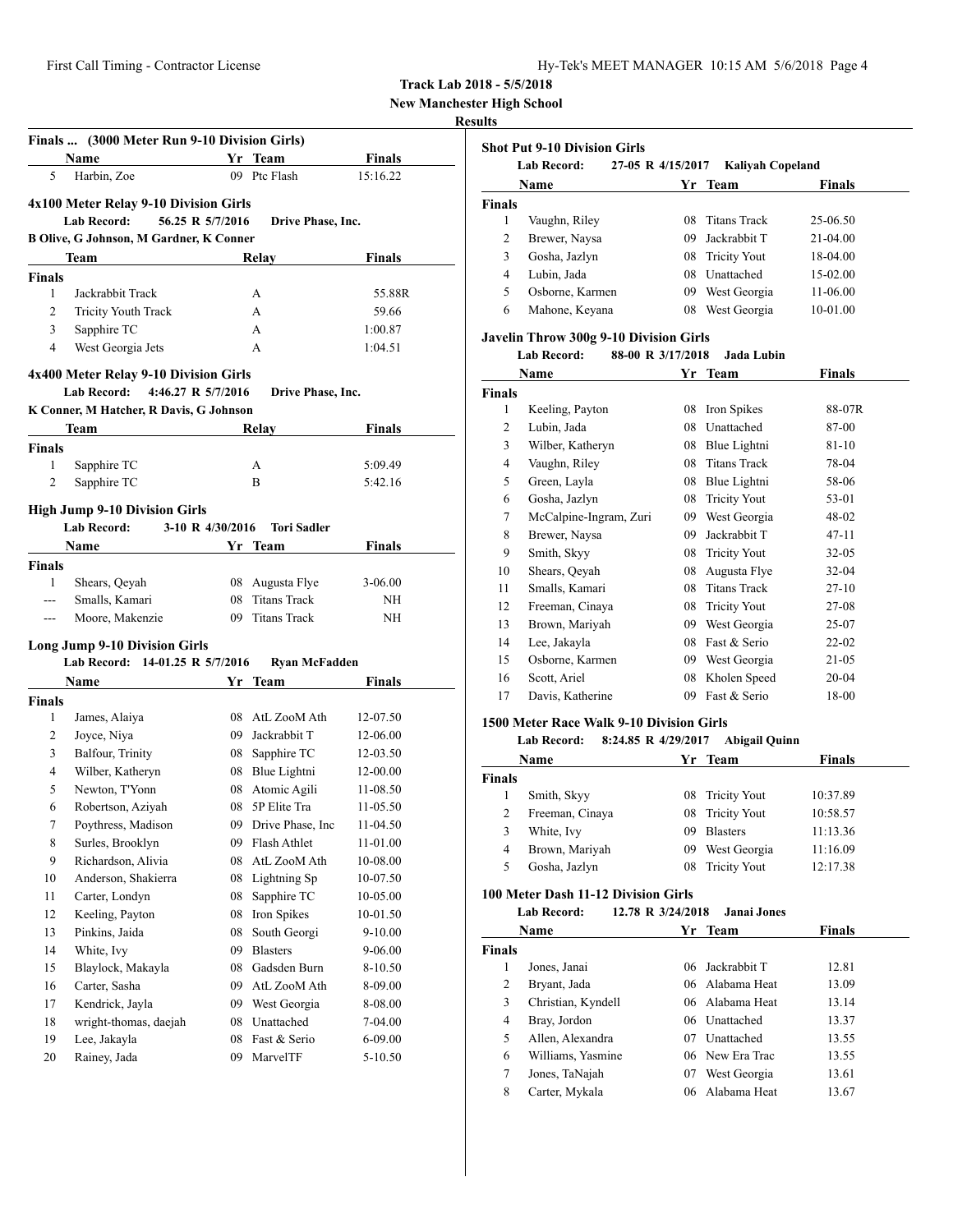**New Manchester High School Results**

| Finals  (100 Meter Dash 11-12 Division Girls) |                            |    |                     |               |  |
|-----------------------------------------------|----------------------------|----|---------------------|---------------|--|
|                                               | Name                       | Yr | <b>Team</b>         | <b>Finals</b> |  |
| 9                                             | Brannon, Shanieceia        | 07 | <b>Tricity Yout</b> | 13.68         |  |
| 10                                            | Lewis, Monroe              | 07 | Jackrabbit T        | 13.71         |  |
| 11                                            | Dillard, Amaiya            | 06 | Lightning Sp        | 13.88         |  |
| 12                                            | Steele, Sydney             | 06 | Parkview Exp        | 13.90         |  |
| 13                                            | Guy, Dallas                | 07 | AtL ZooM Ath        | 14.01         |  |
| 14                                            | Crump, Alyssa              | 07 | Blue Lightni        | 14.07         |  |
| 15                                            | Williamson, Gabriel        | 07 | Lightning Sp        | 14.12         |  |
| 16                                            | James, Jaila               | 06 | <b>Ouarter Hors</b> | 14.13         |  |
| 17                                            | Thomas, Aalia              | 07 | Blue Lightni        | 14.15         |  |
| 18                                            | Johnson, Milani            | 06 | Unattached          | 14.22         |  |
| 19                                            | Campbell, Marleah          | 07 | On Your Mark        | 14.39         |  |
| 20                                            | Adams-Walker, Kennedy      | 07 | Sapphire TC         | 14.59         |  |
| 21                                            | Bailey, Trevon-Nay (Faith) | 07 | <b>Tricity Yout</b> | 15.07         |  |
| 22                                            | Walker, Cydney             | 07 | Blue Lightni        | 15.10         |  |
| 23                                            | Wiley, Rodericka           | 06 | Gadsden Burn        | 15.16         |  |
| 24                                            | Johnson, Sateria           | 06 | Jackrabbit T        | 15.17         |  |
| 25                                            | Thomas, Azariah            | 07 | <b>Ouick Feet E</b> | 15.24         |  |
| 26                                            | Lee, Jalliyah              |    | 07 Fast & Serio     | 15.34         |  |
| 27                                            | Rainey, I'Yhara            | 07 | Jackrabbit T        | 15.35         |  |
| 28                                            | Andino, Gabriella          |    | 06 Quarter Hors     | 15.38         |  |
| 29                                            | Joseph, Caila              | 06 | Boys and Gir        | 15.47         |  |
| 30                                            | Thompson, Essence          | 07 | Quick Feet E        | 15.62         |  |
| 31                                            | Schreane, Taliyah          | 06 | West Georgia        | 15.66         |  |
| 32                                            | Williams, Jada             | 06 | <b>Tricity Yout</b> | 15.81         |  |
| 33                                            | Copeland, Kaliya           | 07 | Lightning Sp        | 15.90         |  |
| 34                                            | Nelson, Ca'leia            | 06 | Jackrabbit T        | 16.31         |  |
| 35                                            | Davis, Madison             | 07 | Blue Lightni        | 16.32         |  |
| 36                                            | Ervin, Iyona               | 07 | South Georgi        | 16.51         |  |
| 37                                            | Bateman, Jakeyla           | 06 | West Georgia        | 16.67         |  |
| 38                                            | Jones, Devin               | 07 | Boys and Gir        | 16.69         |  |
| 39                                            | Tisdale, Koryn             | 07 | Flash Athlet        | 17.15         |  |
| 40                                            | Reese, Shatarri            | 07 | South Georgi        | 17.63         |  |
| 41                                            | Arana, Samantha            | 07 | Jackrabbit T        | 17.81         |  |

#### **200 Meter Dash 11-12 Division Girls**

|        | <b>Lab Record:</b><br>26.16 R 4/7/2018 |    | <b>Adaejah Hodge</b> |               |  |
|--------|----------------------------------------|----|----------------------|---------------|--|
|        | <b>Name</b>                            |    | Yr Team              | <b>Finals</b> |  |
| Finals |                                        |    |                      |               |  |
| 1      | Carter, Naia                           | 07 | AtL ZooM Ath         | 26.12R        |  |
| 2      | Jones, Janai                           | 06 | Jackrabbit T         | 26.32         |  |
| 3      | Wright, Kennedy                        | 06 | Greer Allsta         | 27.28         |  |
| 4      | Bryant, Jada                           | 06 | Alabama Heat         | 27.39         |  |
| 5      | Allen, Alexandra                       | 07 | Unattached           | 27.43         |  |
| 6      | Christian, Kyndell                     | 06 | Alabama Heat         | 27.53         |  |
| 7      | Bray, Jordon                           | 06 | Unattached           | 27.59         |  |
| 8      | Williams, Yasmine                      | 06 | New Era Trac         | 27.79         |  |
| 9      | Copeland, Kirah (Hawk)                 | 06 | Unattached           | 28.28         |  |
| 10     | Guy, Dallas                            | 07 | AtL ZooM Ath         | 28.40         |  |
| 11     | Florence, Ja'Kiyah                     | 06 | South Georgi         | 28.40         |  |
| 12     | Jones, TaNajah                         | 07 | West Georgia         | 28.45         |  |
| 13     | Summers, Aerin                         | 06 | Unattached           | 28.57         |  |
| 14     | Carter, Mykala                         | 06 | Alabama Heat         | 28.65         |  |
| 15     | Raymond, Karrington                    | 06 | Iron Spikes          | 29.10         |  |
| 16     | Brannon, Shanieceia                    | 07 | <b>Tricity Yout</b>  | 29.25         |  |
|        |                                        |    |                      |               |  |

| 17 | James, Jaila               |    | 06 Quarter Hors     | 29.40 |
|----|----------------------------|----|---------------------|-------|
| 18 | Johnson, Milani            | 06 | Unattached          | 29.61 |
| 19 | Williamson, Gabriel        | 07 | Lightning Sp        | 29.65 |
| 20 | Lewis, Monroe              | 07 | Jackrabbit T        | 29.78 |
| 21 | Campbell, Marleah          | 07 | On Your Mark        | 29.85 |
| 22 | Thomas, Aalia              | 07 | <b>Blue Lightni</b> | 29.85 |
| 23 | Woodroffe-Thomas, Shanell  | 07 | Lightning Sp        | 29.86 |
| 24 | Steele, Sydney             | 06 | Parkview Exp        | 29.86 |
| 25 | Crump, Alyssa              | 07 | Blue Lightni        | 29.88 |
| 26 | Adams-Walker, Kennedy      | 07 | Sapphire TC         | 30.15 |
| 27 | Coleman, Kayln             | 06 | <b>Tricity Yout</b> | 30.25 |
| 28 | Wade, Cameron              | 06 | Jackrabbit T        | 30.49 |
| 29 | Fields, Jakayla            | 06 | <b>Tricity Yout</b> | 31.07 |
| 30 | Brown, Naya                | 06 | Sapphire TC         | 31.12 |
| 31 | Thomas, Arianna            | 07 | Jackrabbit T        | 31.47 |
| 32 | Thomas, Azariah            | 07 | <b>Ouick Feet E</b> | 31.63 |
| 33 | Bailey, Trevon-Nay (Faith) | 07 | <b>Tricity Yout</b> | 31.87 |
| 34 | Thompson, Essence          | 07 | <b>Ouick Feet E</b> | 31.95 |
| 35 | Doss, Kameron              | 06 | <b>Tricity Yout</b> | 32.04 |
| 36 | Walker, Cydney             | 07 | Blue Lightni        | 32.14 |
| 37 | Andino, Gabriella          | 06 | <b>Quarter Hors</b> | 32.57 |
| 38 | Wiley, Rodericka           | 06 | Gadsden Burn        | 32.59 |
| 39 | Joseph, Caila              | 06 | Boys and Gir        | 32.76 |
| 40 | Rainey, I'Yhara            | 07 | Jackrabbit T        | 32.84 |
| 41 | Webb, Aiya                 | 06 | Jackrabbit T        | 32.94 |
| 42 | Copeland, Kaliya           | 07 | Lightning Sp        | 33.45 |
| 43 | Nelson, Ca'leia            | 06 | Jackrabbit T        | 33.68 |
| 44 | Johnson, Sateria           | 06 | Jackrabbit T        | 33.87 |
| 45 | Lee, Jalliyah              | 07 | Fast & Serio        | 33.89 |
| 46 | Freeman, Reagan            | 06 | <b>Tricity Yout</b> | 34.25 |
| 47 | Clarke, Jurnee             | 07 | Kholen Speed        | 34.38 |
| 48 | Ervin, Iyona               | 07 | South Georgi        | 35.34 |
| 49 | Bateman, Jakeyla           | 06 | West Georgia        | 36.18 |
| 50 | Jean, Taylor               | 07 | Blue Lightni        | 36.18 |
| 51 | Tisdale, Koryn             | 07 | Flash Athlet        | 37.30 |
| 52 | Reese, Shatarri            | 07 | South Georgi        | 37.82 |
| 53 | Arana, Samantha            | 07 | Jackrabbit T        | 40.38 |

#### **400 Meter Dash 11-12 Division Girls**

**Lab Record: 58.95 R 4/28/2018 Naia Carter**

| Name   |                        | Yr | Team            | <b>Finals</b> |  |
|--------|------------------------|----|-----------------|---------------|--|
| Finals |                        |    |                 |               |  |
| 1      | Conner, Kenyah         | 06 | AtL ZooM Ath    | 1:00.11       |  |
| 2      | Jones, Janai           | 06 | Jackrabbit T    | 1:00.68       |  |
| 3      | Summers, Aerin         | 06 | Unattached      | 1:01.54       |  |
| 4      | Copeland, Kirah (Hawk) | 06 | Unattached      | 1:02.29       |  |
| 5      | Bray, Jordon           | 06 | Unattached      | 1:02.51       |  |
| 6      | Allen, Alexandra       | 07 | Unattached      | 1:02.69       |  |
| 7      | Carter, Mykala         | 06 | Alabama Heat    | 1:03.38       |  |
| 8      | Christian, Kyndell     | 06 | Alabama Heat    | 1:04.63       |  |
| 9      | Brown, Shari           |    | 06 Star Track   | 1:05.12       |  |
| 10     | Bryant, Jada           | 06 | Alabama Heat    | 1:05.77       |  |
| 11     | Florence, Ja'Kiyah     |    | 06 South Georgi | 1:06.12       |  |
| 12     | Dillard, Amaiya        | 06 | Lightning Sp    | 1:07.20       |  |
| 13     | Adams-Walker, Kennedy  | 07 | Sapphire TC     | 1:07.84       |  |
| 14     | Williamson, Gabriel    | 07 | Lightning Sp    | 1:07.91       |  |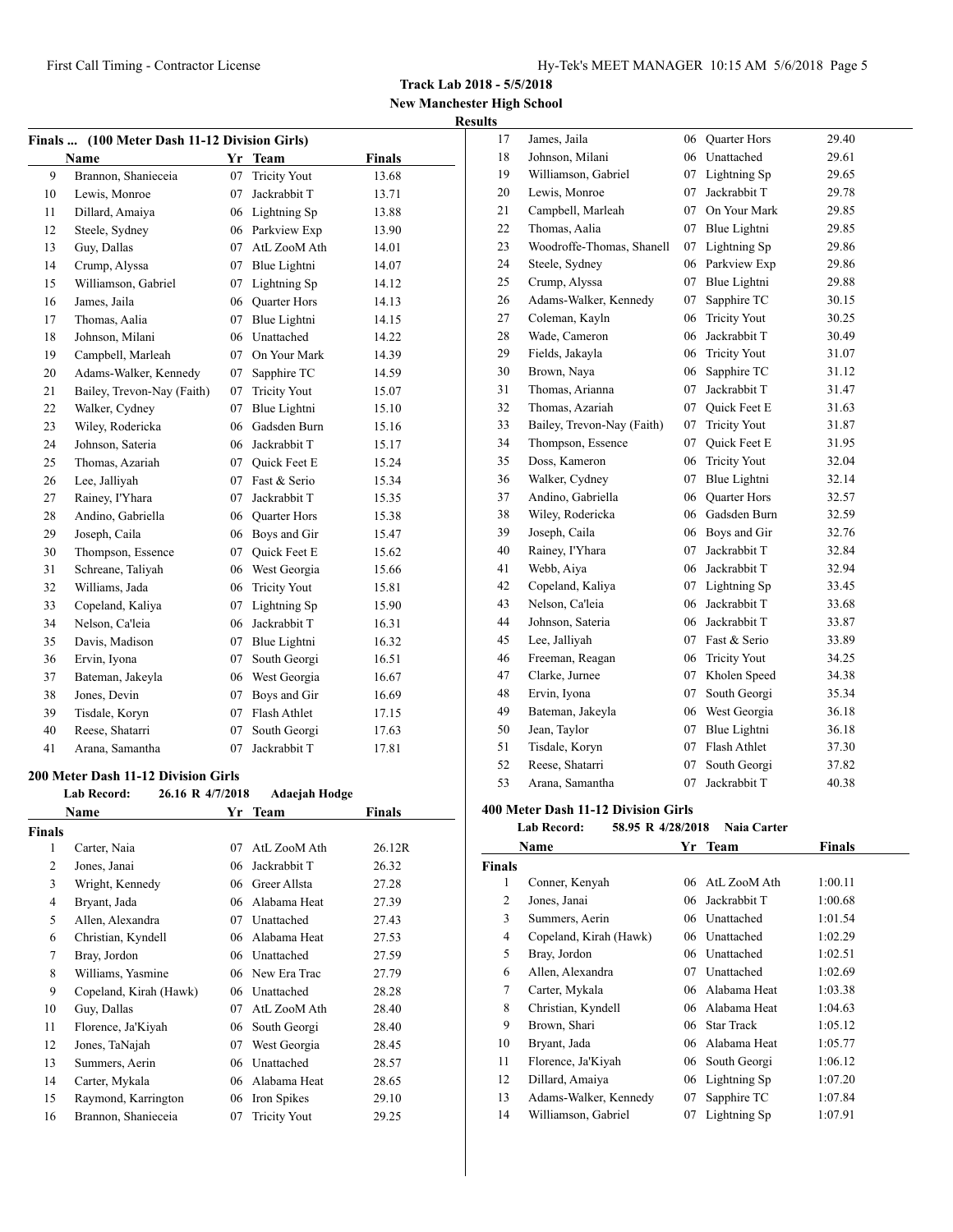**New Manchester High School**

#### **Results**

|    | Finals  (400 Meter Dash 11-12 Division Girls) |    |                     |               |  |  |
|----|-----------------------------------------------|----|---------------------|---------------|--|--|
|    | <b>Name</b>                                   | Yr | <b>Team</b>         | <b>Finals</b> |  |  |
| 15 | Littlejohn, Mackenzie                         | 07 | <b>Titans Track</b> | 1:08.28       |  |  |
| 16 | Lewis, Monroe                                 | 07 | Jackrabbit T        | 1:08.56       |  |  |
| 17 | James, Jaila                                  | 06 | <b>Quarter Hors</b> | 1:08.83       |  |  |
| 18 | Jones, TaNajah                                | 07 | West Georgia        | 1:10.72       |  |  |
| 19 | Curtis, Kamoree                               | 07 | Jackrabbit T        | 1:10.81       |  |  |
| 20 | Thomas, Azariah                               | 07 | <b>Ouick Feet E</b> | 1:10.87       |  |  |
| 21 | Woodroffe-Thomas, Shanell                     | 07 | Lightning Sp        | 1:10.87       |  |  |
| 22 | Steele, Sydney                                | 06 | Parkview Exp        | 1:11.44       |  |  |
| 23 | Thomas, Arianna                               | 07 | Jackrabbit T        | 1:11.47       |  |  |
| 24 | Wade, Cameron                                 | 06 | Jackrabbit T        | 1:12.62       |  |  |
| 25 | Brown, Naya                                   | 06 | Sapphire TC         | 1:14.11       |  |  |
| 26 | Andino, Gabriella                             | 06 | <b>Quarter Hors</b> | 1:15.15       |  |  |
| 27 | Moore, Jaleigha                               | 07 | <b>Tricity Yout</b> | 1:16.28       |  |  |
| 28 | Brown, Alayah                                 | 07 | East Cobb Ch        | 1:16.86       |  |  |
| 29 | Freeman, Sariah                               | 07 | Augusta Flye        | 1:17.30       |  |  |
| 30 | Copeland, Kaliya                              | 07 | Lightning Sp        | 1:18.37       |  |  |
| 31 | Webb, Aiya                                    | 06 | Jackrabbit T        | 1:19.26       |  |  |
| 32 | Clarke, Jurnee                                | 07 | Kholen Speed        | 1:20.37       |  |  |
| 33 | Rainey, I'Yhara                               | 07 | Jackrabbit T        | 1:20.61       |  |  |
| 34 | Iida, Kanna                                   | 07 | Ptc Flash           | 1:20.73       |  |  |
| 35 | Davis, Allencia                               | 06 | Iron Spikes         | 1:22.28       |  |  |
| 36 | Fath, Lauren                                  | 06 | Unattached          | 1:22.63       |  |  |
| 37 | Brown, Jabria                                 | 07 | West Georgia        | 1:23.18       |  |  |
| 38 | Joseph, Caila                                 | 06 | Boys and Gir        | 1:23.39       |  |  |
| 39 | Bateman, Jakeyla                              | 06 | West Georgia        | 1:24.68       |  |  |
| 40 | Jones, Devin                                  | 07 | Boys and Gir        | 1:29.59       |  |  |
| 41 | Tisdale, Koryn                                | 07 | Flash Athlet        | 1:31.34       |  |  |
| 42 | Arana, Samantha                               | 07 | Jackrabbit T        | 1:36.49       |  |  |
| 43 | Simmons, I'Iyanna                             | 07 | Gadsden Burn        | 1:36.78       |  |  |
|    |                                               |    |                     |               |  |  |

## **800 Meter Run 11-12 Division Girls**

| <b>Lab Record:</b> |  | 2:28.81 R 4/29/2017 | Kenvah Conner |
|--------------------|--|---------------------|---------------|
|                    |  |                     |               |

|               | <b>Name</b>       | Yr | <b>Team</b>         | <b>Finals</b> |
|---------------|-------------------|----|---------------------|---------------|
| <b>Finals</b> |                   |    |                     |               |
| 1             | Conner, Kenyah    | 06 | AtL ZooM Ath        | 2:25.73R      |
| 2             | Bray, Jordon      |    | 06 Unattached       | 2:28.60R      |
| 3             | Lowe, Tyler       | 06 | AtL ZooM Ath        | 2:34.65       |
| 4             | McArter, Isabella | 06 | Jackrabbit T        | 2:44.77       |
| 5             | Brown, Shari      | 06 | <b>Star Track</b>   | 2:47.19       |
| 6             | Thomas, Arianna   | 07 | Jackrabbit T        | 2:54.35       |
| 7             | Thomas, Azariah   | 07 | Quick Feet E        | 2:54.37       |
| 8             | Wade, Cameron     | 06 | Jackrabbit T        | 2:58.95       |
| 9             | Freeman, Sariah   | 07 | Augusta Flye        | 3:00.52       |
| 10            | Brown, Alayah     | 07 | East Cobb Ch        | 3:01.80       |
| 11            | Moses, Camille    | 07 | Unattached          | 3:12.55       |
| 12            | Hill, Amaiyah     | 07 | West Georgia        | 3:23.32       |
| 13            | Brown, Jabria     | 07 | West Georgia        | 3:32.21       |
| 14            | Moore, Jaleigha   | 07 | <b>Tricity Yout</b> | 3:37.56       |
|               |                   |    |                     |               |

## **1500 Meter Run 11-12 Division Girls**

|               |               | Lab Record: 5:12.75 R 3/25/2017 Isis Grant |               |  |
|---------------|---------------|--------------------------------------------|---------------|--|
|               | Name          | Yr Team                                    | <b>Finals</b> |  |
| <b>Finals</b> |               |                                            |               |  |
|               | 1 Lowe, Tyler | 06 AtL ZooM Ath                            | 5:20.04       |  |

| 2  | Brown, Shari      |     | 06 Star Track   | 5:27.41 |
|----|-------------------|-----|-----------------|---------|
| 3  | McArter, Isabella |     | 06 Jackrabbit T | 5:27.52 |
| 4  | Fath, Lauren      |     | 06 Unattached   | 5:43.42 |
| 5  | Curtis, Kamoree   | 07. | Jackrabbit T    | 5:43.94 |
| 6  | Collins, Sarah    |     | 06 Jackrabbit T | 5:54.62 |
| 7  | Moses, Camille    | 07  | Unattached      | 6:04.97 |
| 8  | Freeman, Sariah   | 07  | Augusta Flye    | 6:19.40 |
| 9  | Hill, Amaiyah     | 07  | West Georgia    | 6:36.08 |
| 10 | Kahley, McKayla   | 07  | Intensity At    | 6:45.76 |
|    |                   |     |                 |         |

## **3000 Meter Run 11-12 Division Girls**

| Name          |                   | Yr Team         | <b>Finals</b> |  |  |
|---------------|-------------------|-----------------|---------------|--|--|
| <b>Finals</b> |                   |                 |               |  |  |
|               | McArter, Isabella | 06 Jackrabbit T | 11:33.62      |  |  |
|               | Fath, Lauren      | 06 Unattached   | 11:41.69      |  |  |
| 3             | Kahley, McKayla   | Intensity At    | 12:04.41      |  |  |
| 4             | Collins, Sarah    | 06 Jackrabbit T | 13:01.83      |  |  |

## **80 Meter Hurdles 11-12 Division Girls**

## **Lab Record: 13.00 R 4/28/2018 Ronniah Wright**

|        | Name              |    | Yr Team         | <b>Finals</b> |  |
|--------|-------------------|----|-----------------|---------------|--|
| Finals |                   |    |                 |               |  |
|        | Wright, Kennedy   |    | 06 Greer Allsta | 12.91R        |  |
| 2      | Steele, Sydney    |    | 06 Parkview Exp | 15.54         |  |
|        | Guy, Dallas       |    | 07 AtL ZooM Ath | 15.62         |  |
| 4      | Andino, Gabriella |    | 06 Ouarter Hors | 19.30         |  |
|        | Clarke, Jurnee    | 07 | Kholen Speed    | 19.67         |  |

#### **4x100 Meter Relay 11-12 Division Girls**

#### **Lab Record: 52.65 R 4/15/2017 Drive Phase, Inc.**

#### **A Chatham, A Barkley, B Olive, I Grant**

|               | Team                       | Relav | Finals  |
|---------------|----------------------------|-------|---------|
| <b>Finals</b> |                            |       |         |
|               | <b>Tricity Youth Track</b> | А     | 57.40   |
| 2             | <b>Tricity Youth Track</b> | в     | 1:00.81 |
| 3             | West Georgia Jets          | А     | 1:02.00 |

#### **4x400 Meter Relay 11-12 Division Girls**

**Lab Record: 4:17.87 R 5/7/2016 Drive Phase, Inc.**

#### **A Chatham, A Barkley, B Olive, I Grant**

| Team          |                    | Relav | <b>Finals</b> |  |
|---------------|--------------------|-------|---------------|--|
| <b>Finals</b> |                    |       |               |  |
|               | AtL ZooM Athletics | А     | 4:22.92       |  |
| $\mathcal{D}$ | Jackrabbit Track   | А     | 4:55.96       |  |
| 3             | South Georgi       | А     | 5:50.17       |  |

#### **High Jump 11-12 Division Girls**

**Lab Record: 4-10 R 4/14/2018 Kennedy Wright**

|        | Name            |    | Yr Team         | Finals      |  |
|--------|-----------------|----|-----------------|-------------|--|
| Finals |                 |    |                 |             |  |
|        | Wright, Kennedy |    | 06 Greer Allsta | 4-06.00     |  |
|        | Freeman, Reagan |    | 06 Tricity Yout | $3 - 08.00$ |  |
|        | Brown, Jabria   |    | 07 West Georgia | J3-08.00    |  |
| ---    | Jones, TaNajah  | 07 | West Georgia    | NH          |  |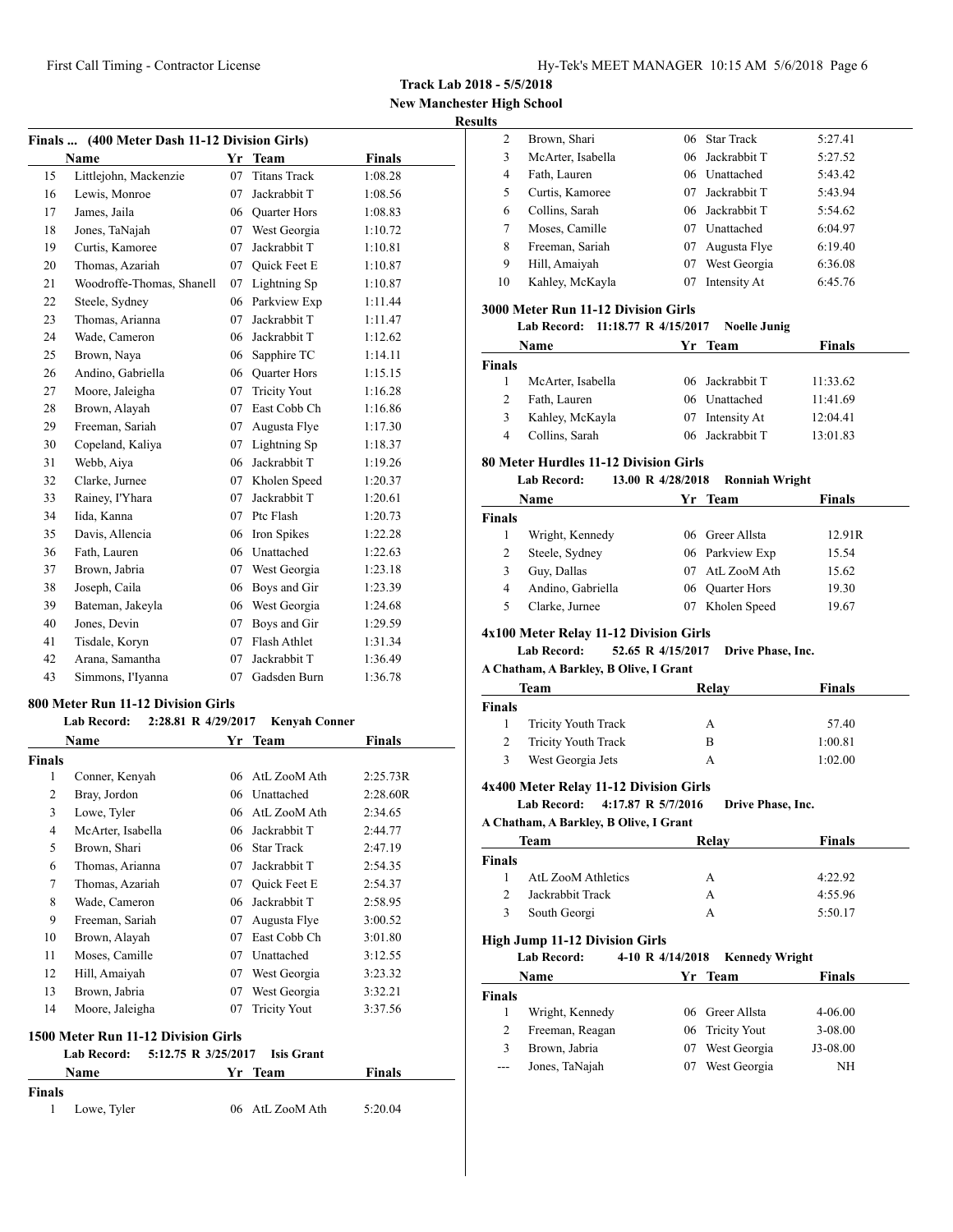**New Manchester High School**

#### **Results**

|                | <b>Long Jump 11-12 Division Girls</b>   |    |                     |              |
|----------------|-----------------------------------------|----|---------------------|--------------|
|                | <b>Lab Record:</b><br>16-09 R 4/16/2016 |    | <b>Niakoe Burks</b> |              |
|                | <b>Name</b>                             | Yr | Team                | Finals       |
| <b>Finals</b>  |                                         |    |                     |              |
| $\mathbf{1}$   | Florence, Ja'Kiyah                      | 06 | South Georgi        | 15-01.00     |
| 1              | Wright, Kennedy                         | 06 | Greer Allsta        | 15-01.00     |
| 3              | Steele, Sydney                          | 06 | Parkview Exp        | 13-00.00     |
| $\overline{4}$ | Webb, Aiya                              | 06 | Jackrabbit T        | 12-11.00     |
| $\overline{4}$ | Crump, Alyssa                           | 07 | Blue Lightni        | 12-11.00     |
| 6              | Johnson, Sateria                        | 06 | Jackrabbit T        | 12-08.50     |
| 7              | Curtis, Kamoree                         | 07 | Jackrabbit T        | 12-07.00     |
| 8              | Wade, Cameron                           | 06 | Jackrabbit T        | 12-04.00     |
| 9              | Brannon, Shanieceia                     | 07 | <b>Tricity Yout</b> | 11-11.00     |
| 10             | Williamson, Gabriel                     | 07 | Lightning Sp        | $11 - 10.00$ |
| 11             | Brown, Jabria                           | 07 | West Georgia        | 10-11.50     |
| 12             | Adams-Walker, Kennedy                   | 07 | Sapphire TC         | 10-11.00     |
| 13             | Davis, Madison                          | 07 | Blue Lightni        | 10-09.50     |
| 14             | Ervin, Iyona                            | 07 | South Georgi        | 10-05.50     |
| 15             | Davis, Allencia                         | 06 | Iron Spikes         | 10-05.00     |
| 16             | Brown, Naya                             | 06 | Sapphire TC         | 10-02.00     |
| 17             | Lee, Jalliyah                           | 07 | Fast & Serio        | $9 - 10.00$  |
| 18             | Wiley, Rodericka                        | 06 | Gadsden Burn        | 8-02.00      |
| 19             | Simmons, I'Iyanna                       | 07 | Gadsden Burn        | $5 - 10.00$  |

#### **Shot Put 11-12 Division Girls**

**Lab Record: 35-01 R 3/18/2017 Kameryn Hannon**

|               | <b>Name</b>                | Yr | <b>Team</b>         | Finals      |  |
|---------------|----------------------------|----|---------------------|-------------|--|
| <b>Finals</b> |                            |    |                     |             |  |
| 1             | Copeland, Kaliya           | 07 | Lightning Sp        | 30-09.00    |  |
| 2             | Schreane, Taliyah          | 06 | West Georgia        | 27-07.00    |  |
| 3             | Block, Alexis              | 07 | Unattached          | 25-01.00    |  |
| 4             | Smith, Taylor              |    | 06 West Georgia     | 18-03.00    |  |
| 5             | Bailey, Trevon-Nay (Faith) | 07 | <b>Tricity Yout</b> | 16-01.50    |  |
| 6             | Reese, Shatarri            | 07 | South Georgi        | 16-01.00    |  |
| 7             | Lee, Jalliyah              | 07 | Fast & Serio        | 13-10.00    |  |
| 8             | Davis, Elizabeth           | 07 | Fast & Serio        | 11-00.00    |  |
| 9             | Doss, Kameron              | 06 | <b>Tricity Yout</b> | $9 - 05.00$ |  |

#### **Discus Throw 1.0 kg 11-12 Division Girls**

#### **Lab Record: 77-06 R 4/15/2017 Kameryn Hannon**

|        | <b>Name</b>       |    | Yr Team         | <b>Finals</b> |  |
|--------|-------------------|----|-----------------|---------------|--|
| Finals |                   |    |                 |               |  |
| 1      | Block, Alexis     | 07 | Unattached      | 59-11         |  |
| 2      | Schreane, Taliyah |    | 06 West Georgia | $49-05$       |  |
| 3      | Quinn, Abigail    | 07 | Unattached      | $42 - 04$     |  |
| 4      | Smith, Taylor     | 06 | West Georgia    | $32 - 02$     |  |
| 5      | Davis, Madison    | 07 | Blue Lightni    | 28-05         |  |
| 6      | Lee, Jalliyah     | 07 | Fast & Serio    | 27-09         |  |
| 7      | Clarke, Jurnee    | 07 | Kholen Speed    | 27-07         |  |
| 8      | Davis, Elizabeth  | 07 | Fast & Serio    | $16-11$       |  |

|               | <b>Javelin Throw 450g 11-12 Division Girls</b><br><b>Lab Record:</b> | 77-07 R 4/28/2018 | <b>Abrianna Parks</b> |           |
|---------------|----------------------------------------------------------------------|-------------------|-----------------------|-----------|
|               | Name                                                                 | Yr                | Team                  | Finals    |
| <b>Finals</b> |                                                                      |                   |                       |           |
| 1             | Quinn, Abigail                                                       | 07                | Unattached            | 66-09     |
| 2             | Brown, Alayah                                                        | 07                | East Cobb Ch          | 58-03     |
| 3             | Block, Alexis                                                        | 07                | Unattached            | 44-07     |
| 4             | Doss, Kameron                                                        | 06                | <b>Tricity Yout</b>   | $40 - 07$ |
| 5             | Freeman, Reagan                                                      | 06                | <b>Tricity Yout</b>   | $34-10$   |
| 6             | Coleman, Kayln                                                       | 06                | <b>Tricity Yout</b>   | $33 - 06$ |
| 7             | Fields, Jakayla                                                      | 06                | <b>Tricity Yout</b>   | $32 - 10$ |
| 8             | Davis, Allencia                                                      | 06                | Iron Spikes           | 31-07     |
| 9             | Nelson, Ca'leia                                                      | 06                | Jackrabbit T          | 29-08     |
| 10            | Arana, Samantha                                                      | 07                | Jackrabbit T          | 29-06     |
| 11            | Moore, Jaleigha                                                      | 07                | <b>Tricity Yout</b>   | $26 - 05$ |
| 12            | Davis, Elizabeth                                                     | 07                | Fast & Serio          | $9-10$    |

#### **1500 Meter Race Walk 11-12 Division Girls**

## **Lab Record: 9:06.25 R 4/28/2018 Katie Haffner**

|               | Name            | Yr. | Team                | <b>Finals</b> |
|---------------|-----------------|-----|---------------------|---------------|
| <b>Finals</b> |                 |     |                     |               |
| 1             | Quinn, Abigail  | 07  | Unattached          | 8:17.13R      |
| 2             | Haffner, Katie  | 06  | Blue Lightni        | 8:37.20R      |
| 3             | Fields, Jakayla |     | 06 Tricity Yout     | 10:24.90      |
| 4             | Moore, Jaleigha | 07  | <b>Tricity Yout</b> | 10:42.40      |
| 5             | Hill, Amaiyah   | 07  | West Georgia        | 10:45.36      |
| 6             | Coleman, Kayln  |     | 06 Tricity Yout     | 10:45.63      |
| 7             | Block, Alexis   | 07  | Unattached          | 10:58.40      |
| 8             | Freeman, Reagan |     | 06 Tricity Yout     | 11:01.56      |
| 9             | Jean, Taylor    | 07  | Blue Lightni        | 11:14.25      |
| 10            | Smith, Taylor   | 06  | West Georgia        | 11:30.62      |

## **100 Meter Dash 13-14 Division Girls**

#### **Lab Record: 11.93 R 3/25/2017 Trinity Rossum**

|                | Name              | Yr | <b>Team</b>         | Finals |  |
|----------------|-------------------|----|---------------------|--------|--|
| Finals         |                   |    |                     |        |  |
| 1              | Harmon, Jasmine   | 04 | AtL ZooM Ath        | 12.50  |  |
| $\overline{c}$ | Johnson, Imari    | 04 | AtL ZooM Ath        | 12.65  |  |
| 3              | Williams, Trinity | 04 | Unattached          | 12.66  |  |
| $\overline{4}$ | Brown, Morgan     | 05 | Sapphire TC         | 12.72  |  |
| 5              | Wayne, Samiya     | 05 | Jackrabbit T        | 12.87  |  |
| 6              | Campbell, Madison | 05 | Lightning Sp        | 12.92  |  |
| 7              | Marshall, Trinity | 04 | Jackrabbit T        | 12.95  |  |
| 8              | Chambers, Scout   | 04 | AtL ZooM Ath        | 12.98  |  |
| 9              | Lee, Jailah       | 05 | Intensity At        | 13.01  |  |
| 10             | Chestnut, Shawna  | 05 | Boys and Gir        | 13.11  |  |
| 11             | Cadet, Fabiana    | 05 | Flash Athlet        | 13.20  |  |
| 12             | Daniel, Janiya    | 04 | Sapphire TC         | 13.28  |  |
| 13             | Ogwin, Tanii      | 05 | On Your Mark        | 13.29  |  |
| 14             | Jordan, Kayla     | 04 | Lightning Sp        | 13.30  |  |
| 15             | Mobley, Azariah   | 04 | Intensity At        | 13.64  |  |
| 16             | Wiggins, Madison  | 05 | Sapphire TC         | 13.73  |  |
| 17             | Bryant, Jeainna   | 04 | Intensity At        | 13.77  |  |
| 18             | Neblett, Sanai    | 04 | AtL ZooM Ath        | 13.82  |  |
| 19             | Ridley, Jaeva     | 04 | <b>Quarter Hors</b> | 13.83  |  |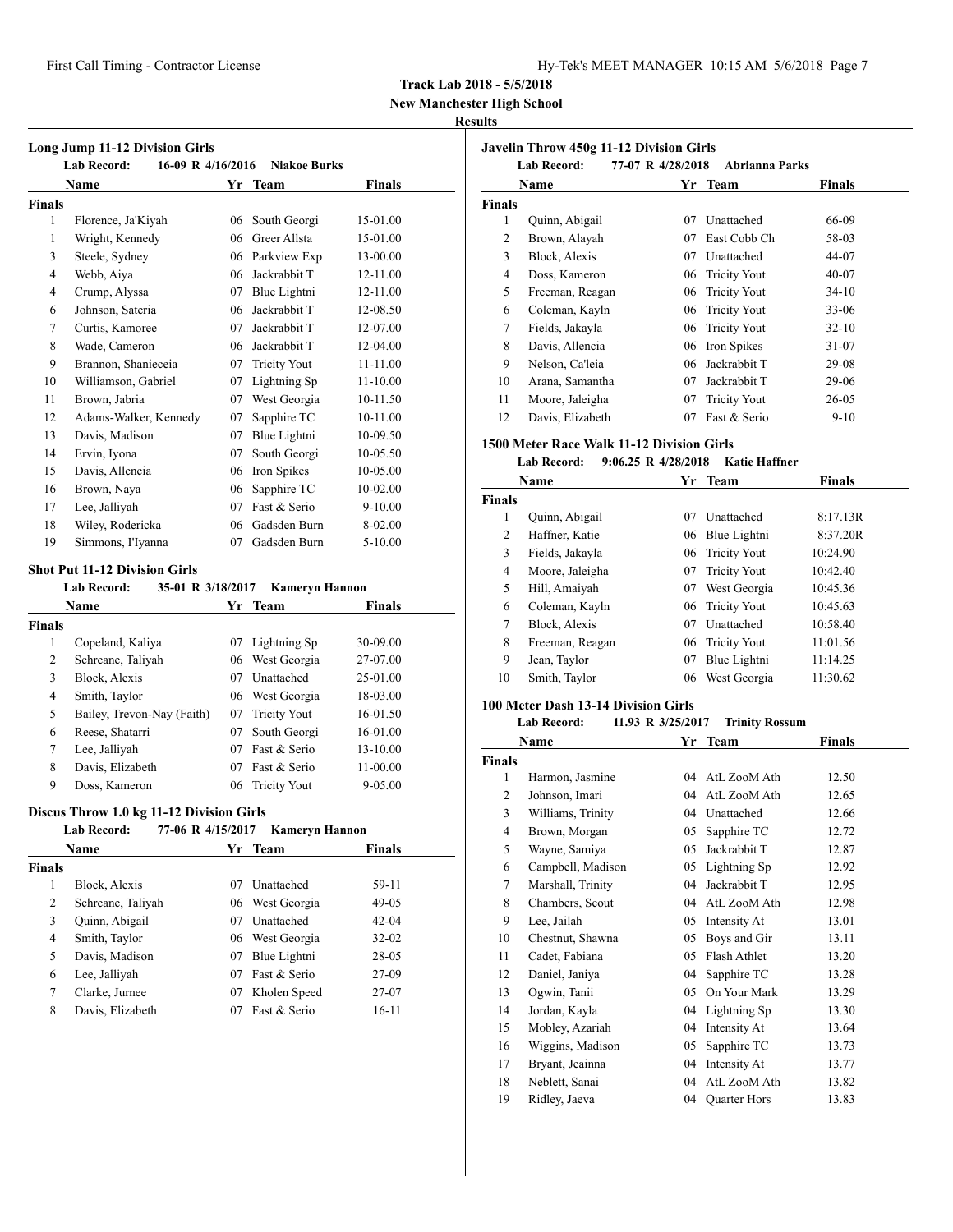**Track Lab 2018 - 5/5/2018**

**New Manchester High School Results**

|    | Finals  (100 Meter Dash 13-14 Division Girls) |    |                     |               |
|----|-----------------------------------------------|----|---------------------|---------------|
|    | Name                                          | Yr | <b>Team</b>         | <b>Finals</b> |
| 20 | Prentiss, Kayleigh                            | 04 | Kholen Speed        | 13.86         |
| 21 | Wilkes, Robyn                                 | 04 | Boys and Gir        | 13.95         |
| 22 | Bateman, Keaundrea                            | 05 | West Georgia        | 14.15         |
| 23 | Primus, Bella                                 | 05 | Flash Athlet        | 14.22         |
| 24 | Walker, Kendra                                | 05 | Sapphire TC         | 14.29         |
| 25 | Rollerson, Celeania                           | 05 | Blue Lightni        | 14.39         |
| 26 | Lynum-Williams, Terrilyn                      | 04 | <b>Quarter Hors</b> | 14.42         |
| 27 | Gregory, Asia                                 | 04 | Greer Allsta        | 14.42         |
| 28 | Woods, Alisha                                 | 05 | Parkview Exp        | 14.46         |
| 29 | Edwards, Taylor                               | 04 | Sapphire TC         | 14.54         |
| 30 | Garth, Layla                                  | 04 | Jackrabbit T        | 14.77         |
| 31 | Daniels, Lauren                               | 05 | Blue Lightni        | 14.83         |
| 32 | Akintayo, Christianne                         | 05 | Jackrabbit T        | 14.88         |
| 33 | McCrimon, Shamira                             | 04 | Unattached          | 14.95         |
| 34 | Everett, Cydney                               | 05 | On Your Mark        | 15.00         |
| 35 | Richardson, Nia                               | 04 | Lightning Sp        | 15.16         |
| 36 | Pearson, Eryn                                 | 04 | Jackrabbit T        | 15.16         |
| 37 | Gholston, Lindsay                             | 05 | Lightning Sp        | 15.17         |
| 38 | Philips, Jahmya                               | 05 | Boys and Gir        | 15.25         |
| 39 | Newman, Chloe                                 | 05 | Lightning Sp        | 15.47         |
| 40 | Gooding, India                                | 04 | Flash Athlet        | 15.58         |
| 41 | Morgan, Hailee                                | 05 | Jackrabbit T        | 15.94         |
| 42 | givens, danae                                 | 05 | Unattached          | 17.37         |

#### **200 Meter Dash 13-14 Division Girls**

|                | <b>Lab Record:</b>  | 25.01 R 3/24/2018 | <b>Mallory Hodge</b> |        |
|----------------|---------------------|-------------------|----------------------|--------|
|                | Name                |                   | Yr Team              | Finals |
| <b>Finals</b>  |                     |                   |                      |        |
| $\mathbf{1}$   | Harmon, Jasmine     | 04                | AtL ZooM Ath         | 25.41  |
| $\overline{2}$ | Campbell, Morgan    | 05                | New Era Trac         | 25.88  |
| 3              | Brown, Morgan       | 05                | Sapphire TC          | 25.99  |
| $\overline{4}$ | Lee, Jailah         | 05                | Intensity At         | 26.05  |
| 5              | Wayne, Samiya       | 05                | Jackrabbit T         | 26.36  |
| 6              | McBride, Allyria    |                   | 04 East Cobb Ch      | 26.47  |
| 7              | Johnson, Imari      | 04                | AtL ZooM Ath         | 26.58  |
| 8              | Pouncey, Robin      | 04                | Jackrabbit T         | 27.04  |
| 9              | Hicks, Tia          | 04                | Jackrabbit T         | 27.22  |
| 10             | Cadet, Fabiana      | 05                | Flash Athlet         | 27.23  |
| 11             | Williams, Kamil     | 05                | Intensity At         | 27.37  |
| 12             | Chambers, Scout     | 04                | AtL ZooM Ath         | 27.52  |
| 13             | Barnes, A'Seanti    | 04                | Jackrabbit T         | 27.64  |
| 14             | Ogwin, Tanii        | 05                | On Your Mark         | 27.76  |
| 15             | Daniel, Janiya      | 04                | Sapphire TC          | 27.80  |
| 16             | Jordan, Kayla       | 04                | Lightning Sp         | 27.99  |
| 17             | Chestnut, Shawna    | 05                | Boys and Gir         | 28.18  |
| 18             | Wilkes, Robyn       | 04                | Boys and Gir         | 28.40  |
| 19             | Ridley, Jaeva       | 04                | <b>Ouarter Hors</b>  | 28.44  |
| 20             | James, Anijah       | 05                | Intensity At         | 28.46  |
| 21             | Neblett, Sanai      | 04                | AtL ZooM Ath         | 28.85  |
| 22             | Wiggins, Madison    | 05                | Sapphire TC          | 28.85  |
| 23             | Bryant, Jeainna     | 04                | Intensity At         | 29.08  |
| 24             | Rollerson, Celeania | 05                | Blue Lightni         | 29.50  |
| 25             | Walker, Kendra      | 05                | Sapphire TC          | 29.51  |
| 26             | Mobley, Azariah     | 04                | Intensity At         | 29.67  |

| 27 | Daniel, Jasmyne          | 05 | Sapphire TC         | 29.87 |
|----|--------------------------|----|---------------------|-------|
| 28 | Lynum-Williams, Terrilyn | 04 | Quarter Hors        | 29.94 |
| 29 | Bateman, Keaundrea       | 05 | West Georgia        | 29.97 |
| 30 | Gholston, Lindsay        | 05 | Lightning Sp        | 30.02 |
| 31 | Moyer, Trinity           | 05 | Team Full Ry        | 30.02 |
| 32 | Edwards, Taylor          | 04 | Sapphire TC         | 30.13 |
| 33 | Primus, Bella            | 05 | Flash Athlet        | 30.17 |
| 34 | Scott, Trinity           | 04 | Jackrabbit T        | 30.42 |
| 35 | Woods, Alisha            | 05 | Parkview Exp        | 30.71 |
| 36 | Daniels, Lauren          | 05 | Blue Lightni        | 30.88 |
| 37 | Pearson, Eryn            | 04 | Jackrabbit T        | 30.91 |
| 38 | Hansbrough, Aliyah       | 05 | Jackrabbit T        | 30.91 |
| 39 | McCrimon, Shamira        | 04 | Unattached          | 31.12 |
| 40 | Williams, Lilla          | 04 | Sapphire TC         | 31.13 |
| 41 | Philips, Jahmya          | 05 | Boys and Gir        | 31.84 |
| 42 | Newman, Chloe            | 05 | Lightning Sp        | 31.98 |
| 43 | Everett, Cydney          | 05 | On Your Mark        | 32.02 |
| 44 | Gooding, India           | 04 | Flash Athlet        | 33.00 |
| 45 | Abron, Azariah           | 04 | <b>Tricity Yout</b> | 34.43 |
| 46 | Morgan, Hailee           | 05 | Jackrabbit T        | 34.54 |
| 47 | Cruz, Shauna             | 05 | Adrenaline R        | 37.51 |
| 48 | givens, danae            | 05 | Unattached          | 37.92 |
|    |                          |    |                     |       |

## **400 Meter Dash 13-14 Division Girls**

| <b>Lab Record:</b> |  | 56.45 R 3/25/2017 | Mekenze Kelley |
|--------------------|--|-------------------|----------------|
|--------------------|--|-------------------|----------------|

|                | Name                     | Yr | Team                | Finals  |  |
|----------------|--------------------------|----|---------------------|---------|--|
| <b>Finals</b>  |                          |    |                     |         |  |
| 1              | Campbell, Morgan         | 05 | New Era Trac        | 58.24   |  |
| 2              | Brown, Morgan            | 05 | Sapphire TC         | 1:00.35 |  |
| 3              | Campbell, Madison        | 05 | Lightning Sp        | 1:00.74 |  |
| $\overline{4}$ | McBride, Allyria         | 04 | East Cobb Ch        | 1:01.41 |  |
| 5              | Wayne, Samiya            | 05 | Jackrabbit T        | 1:01.54 |  |
| 6              | Chambers, Sky            |    | 04 AtL ZooM Ath     | 1:02.96 |  |
| 7              | Prentiss, Kayleigh       | 04 | Kholen Speed        | 1:03.14 |  |
| 8              | Williams, Kamil          | 05 | Intensity At        | 1:03.49 |  |
| 9              | Pouncey, Robin           | 04 | Jackrabbit T        | 1:04.61 |  |
| 10             | Ridley, Jaeva            | 04 | Quarter Hors        | 1:04.83 |  |
| 11             | Barnes, A'Seanti         | 04 | Jackrabbit T        | 1:04.94 |  |
| 12             | Dandridge, Gabrielle     | 05 | Jackrabbit T        | 1:04.95 |  |
| 13             | Neblett, Sanai           | 04 | AtL ZooM Ath        | 1:05.30 |  |
| 14             | Renteria-Silva, Valeyna  | 05 | Intensity At        | 1:05.57 |  |
| 15             | Cadet. Fabiana           | 05 | Flash Athlet        | 1:05.62 |  |
| 16             | Taylor, Dayla            | 05 | Jackrabbit T        | 1:05.73 |  |
| 17             | Kendrick, Lamaesia       | 05 | West Georgia        | 1:06.34 |  |
| 18             | Daniel, Janiya           | 04 | Sapphire TC         | 1:06.52 |  |
| 19             | Moyer, Trinity           | 05 | Team Full Ry        | 1:07.11 |  |
| 20             | Edwards, Taylor          | 04 | Sapphire TC         | 1:08.32 |  |
| 21             | Henry, Sarah             | 05 | Jackrabbit T        | 1:08.39 |  |
| 22             | Wilkes, Robyn            | 04 | Boys and Gir        | 1:08.86 |  |
| 23             | Wright, Jaidiaya         | 04 | <b>Tricity Yout</b> | 1:10.42 |  |
| 24             | Lynum-Williams, Terrilyn | 04 | <b>Ouarter Hors</b> | 1:10.47 |  |
| 25             | Chestnut, Shawna         | 05 | Boys and Gir        | 1:11.56 |  |
| 26             | Hansbrough, Aliyah       | 05 | Jackrabbit T        | 1:11.62 |  |
| 27             | Primus, Bella            | 05 | Flash Athlet        | 1:12.66 |  |
| 28             | Bateman, Keaundrea       | 05 | West Georgia        | 1:13.08 |  |
| 29             | Gholston, Lindsay        | 05 | Lightning Sp        | 1:13.19 |  |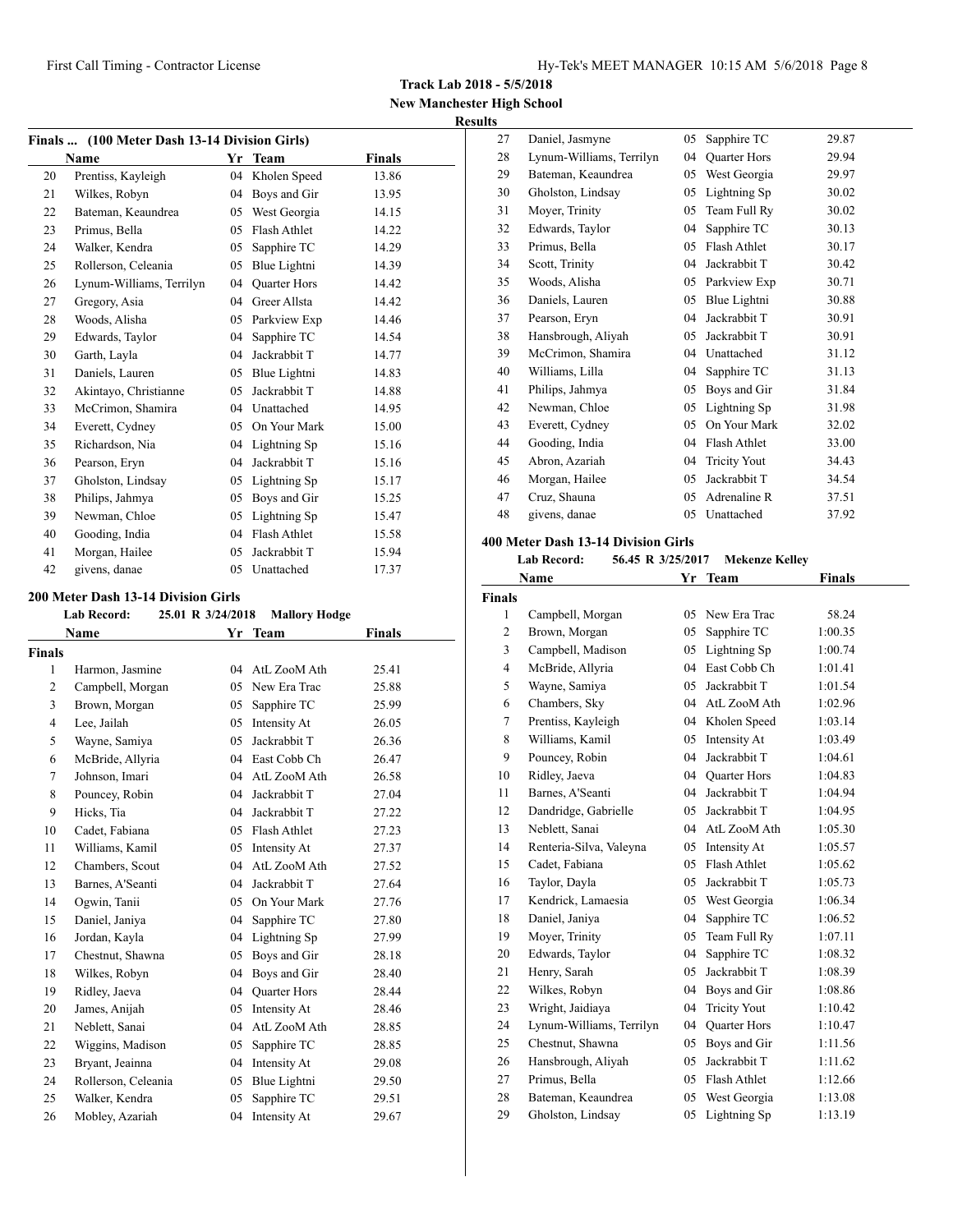**Track Lab 2018 - 5/5/2018**

**New Manchester High School**

|--|

| Finals  (400 Meter Dash 13-14 Division Girls) |                 |    |                 |               |  |
|-----------------------------------------------|-----------------|----|-----------------|---------------|--|
|                                               | Name            |    | Yr Team         | <b>Finals</b> |  |
| 30                                            | Philips, Jahmya |    | 05 Boys and Gir | 1:13.82       |  |
| 31                                            | Scott, Trinity  |    | 04 Jackrabbit T | 1:14.18       |  |
| 32                                            | Newman, Chloe   |    | 05 Lightning Sp | 1:14.19       |  |
| 33                                            | Woods, Alisha   |    | 05 Parkview Exp | 1:15.54       |  |
| 34                                            | Abron, Azariah  |    | 04 Tricity Yout | 1:23.23       |  |
| 35                                            | Gooding, India  |    | 04 Flash Athlet | 1:24.03       |  |
| 36                                            | Cruz, Shauna    |    | 05 Adrenaline R | 1:27.48       |  |
| 37                                            | Pirani, Eshal   | 04 | Parkview Exp    | 1:32.50       |  |

#### **800 Meter Run 13-14 Division Girls**

#### **Lab Record: 2:21.91 R 3/26/2016 Nyah Hernandez**

| Name                 | Yr | <b>Team</b>         | <b>Finals</b> |
|----------------------|----|---------------------|---------------|
|                      |    |                     |               |
| Chambers, Sky        | 04 | AtL ZooM Ath        | 2:27.30       |
| Campbell, Madison    | 05 | Lightning Sp        | 2:32.47       |
| Dandridge, Gabrielle | 05 | Jackrabbit T        | 2:33.94       |
| Augmon, Sydney       | 05 | Jackrabbit T        | 2:34.50       |
| Henry, Sarah         | 05 | Jackrabbit T        | 2:36.31       |
| Primm, Haley         | 05 | Parkview Exp        | 2:49.06       |
| Maurice, Nairobi     | 05 | Iron Spikes         | 2:50.69       |
| Lester, Kandis       | 05 | Intensity At        | 2:51.05       |
| Whitley, Bristol     | 05 | Intensity At        | 2:56.14       |
| Williams, Lilla      | 04 | Sapphire TC         | 2:56.55       |
| Hicks, Tia           | 04 | Jackrabbit T        | 2:59.84       |
| Taylor, Dayla        | 05 | Jackrabbit T        | 3:00.02       |
| Shelton, Jaime       | 04 | Jackrabbit T        | 3:08.44       |
| Gholston, Lindsay    | 05 | Lightning Sp        | 3:14.84       |
| Abron, Azariah       | 04 | <b>Tricity Yout</b> | 3:38.31       |
|                      |    |                     |               |

## **1500 Meter Run 13-14 Division Girls**

#### **Lab Record: 4:47.89 R 3/26/2016 Nyah Hernandez**

| <b>Name</b>   |                     | Yr Team         | <b>Finals</b> |  |
|---------------|---------------------|-----------------|---------------|--|
| <b>Finals</b> |                     |                 |               |  |
|               | Augmon, Sydney      | 05 Jackrabbit T | 5:12.17       |  |
| 2             | Tarpley, Taylor     | 05 Ptc Flash    | 5:13.64       |  |
| 3             | Comsudes, Gabrielle | 05 Unattached   | 5:35.18       |  |
| 4             | Lester, Kandis      | 05 Intensity At | 5:38.73       |  |
| 5             | Primm, Haley        | 05 Parkview Exp | 5:44.37       |  |
| 6             | Harcourt, Rebecca   | 04 Parkview Exp | 6:03.62       |  |
|               |                     |                 |               |  |

## **3000 Meter Run 13-14 Division Girls**

|        | 11:11.05 R 4/7/2018<br><b>Lab Record:</b> |     | Clara Heppner   |               |
|--------|-------------------------------------------|-----|-----------------|---------------|
|        | Name                                      | Yr. | Team            | <b>Finals</b> |
| Finals |                                           |     |                 |               |
|        | Tarpley, Taylor                           |     | 05 Ptc Flash    | 10:56.49R     |
|        | Comsudes, Gabrielle                       |     | 05 Unattached   | 12:04.42      |
|        | Geaney, Emma                              |     | 04 Parkview Exp | 12:30.65      |
| 4      | Harcourt, Rebecca                         |     | 04 Parkview Exp | 13:30.22      |

## **100 Meter Hurdles 13-14 Division Girls**

|               | Lab Record:     | 14.93 R 4/14/2018 Jasmine Harmon |                 |        |
|---------------|-----------------|----------------------------------|-----------------|--------|
|               | Name            |                                  | Yr Team         | Finals |
| <b>Finals</b> |                 |                                  |                 |        |
|               | Harmon, Jasmine |                                  | 04 AtL ZooM Ath | 14.71R |

| 2  | McBride, Allyria        | 04. | East Cobb Ch    | 16.51 |
|----|-------------------------|-----|-----------------|-------|
| 3  | Prentiss, Kayleigh      |     | 04 Kholen Speed | 16.55 |
| 4  | Marshall, Trinity       | 04. | Jackrabbit T    | 16.94 |
| 5  | Farmer, Kennedy         |     | 05 AtL ZooM Ath | 17.75 |
| 6  | Renteria-Silva, Valeyna | 05  | Intensity At    | 17.83 |
| 7  | Whitley, Bristol        | 05  | Intensity At    | 18.14 |
| 8  | Kendrick, Lamaesia      |     | 05 West Georgia | 18.89 |
| 9  | Sanford, Amaya          | 05. | AtL ZooM Ath    | 18.95 |
| 10 | Shelton, Jaime          | 04  | Jackrabbit T    | 20.18 |
| 11 | James, Anijah           | 05  | Intensity At    | 21.36 |
|    |                         |     |                 |       |

#### **200 Meter Hurdles 13-14 Division Girls**

|                | <b>Lab Record:</b>                                                                                                            | 29.75 R 4/9/2016 | <b>Kimberly Harris</b> |               |
|----------------|-------------------------------------------------------------------------------------------------------------------------------|------------------|------------------------|---------------|
|                | Name                                                                                                                          | Yr               | Team                   | Finals        |
| Finals         |                                                                                                                               |                  |                        |               |
| 1              | Marshall, Trinity                                                                                                             | 04               | Jackrabbit T           | 29.41R        |
| 2              | McBride, Allyria                                                                                                              |                  | 04 East Cobb Ch        | 30.79         |
| 3              | Sanford, Amaya                                                                                                                |                  | 05 AtL ZooM Ath        | 30.97         |
| 4              | Farmer, Kennedy                                                                                                               |                  | 05 AtL ZooM Ath        | 32.93         |
| 5              | Harris, Tabitha                                                                                                               |                  | 05 Unattached          | 39.16         |
| 6              | Daniel, Janiya                                                                                                                |                  | 04 Sapphire TC         | 49.18         |
|                | 4x100 Meter Relay 13-14 Division Girls                                                                                        |                  |                        |               |
|                | <b>Lab Record:</b>                                                                                                            | 49.43 R 3/5/2016 | <b>Star Track TC</b>   |               |
|                | J Wilson, K Tolbert, R Jackson, T Flagler                                                                                     |                  |                        |               |
|                | Team                                                                                                                          |                  | Relay                  | Finals        |
| Finals         |                                                                                                                               |                  |                        |               |
| 1              | <b>Intensity Athletics</b>                                                                                                    |                  | A                      | 51.56         |
|                | 4x400 Meter Relay 13-14 Division Girls<br>4:14.30 R 4/11/2015<br><b>Lab Record:</b><br>H Cooper, J Wilson, K Tolbert, T Brown |                  | <b>Star Track TC</b>   |               |
|                | Team                                                                                                                          |                  | Relay                  | <b>Finals</b> |
| <b>Finals</b>  |                                                                                                                               |                  |                        |               |
| 1              | <b>Intensity Athletics</b>                                                                                                    |                  | A                      | 4:38.64       |
| $\overline{c}$ | Jackrabbit Track                                                                                                              |                  | A                      | 4:39.98       |
| 3              | Iron Spikes TC                                                                                                                |                  | A                      | 5:28.71       |
|                | <b>High Jump 13-14 Division Girls</b>                                                                                         |                  |                        |               |
|                | <b>Lab Record:</b>                                                                                                            | 5-03 R 5/7/2016  | <b>Camille Trotman</b> |               |
|                | Name                                                                                                                          | Yr               | <b>Team</b>            | Finals        |
| <b>Finals</b>  |                                                                                                                               |                  |                        |               |
| 1              | Hampton, Jasmine                                                                                                              |                  | 05 Unattached          | 4-08.00       |
| $\overline{c}$ | Williams, Trinity                                                                                                             |                  | 04 Unattached          | J4-08.00      |
| 3              | McBride, Allyria                                                                                                              |                  | 04 East Cobb Ch        | J4-08.00      |
| 4              | James, Anijah                                                                                                                 |                  | 05 Intensity At        | 4-06.00       |
| 5              | Shelton, Jaime                                                                                                                | 04               | Jackrabbit T           | 4-04.00       |
| 6              | Kendrick, Lamaesia                                                                                                            | 05               | West Georgia           | J4-04.00      |
| 7              | Hicks, Tia                                                                                                                    | 04               | Jackrabbit T           | J4-04.00      |
| 8              | Hansbrough, Aliyah                                                                                                            | 05               | Jackrabbit T           | 4-02.00       |
| 9              | Whitley, Bristol                                                                                                              | 05               | Intensity At           | $3-10.00$     |
| ---            | Wright, Jaidiaya                                                                                                              | 04               | <b>Tricity Yout</b>    | NΗ            |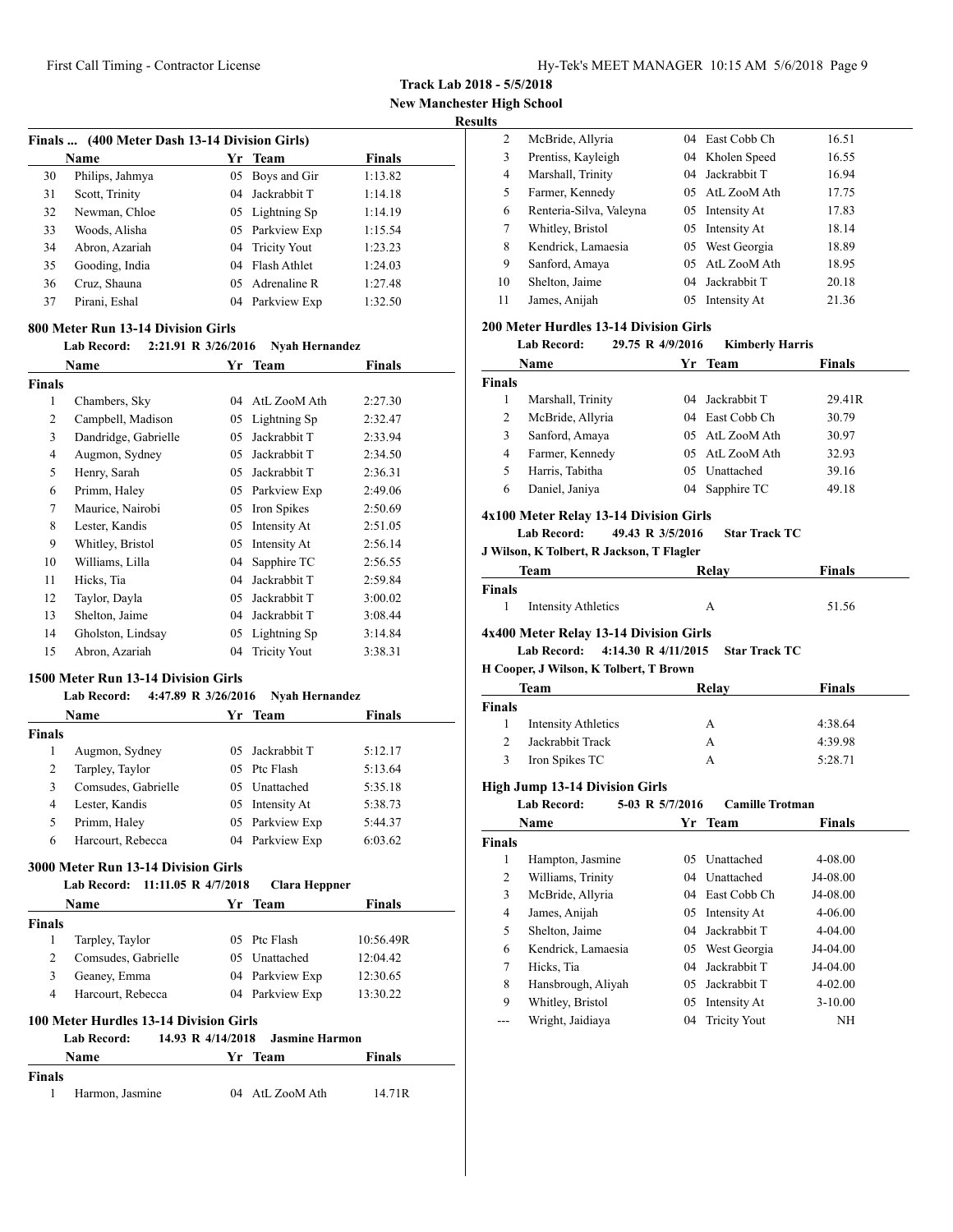**New Manchester High School**

## **Results**

| Long Jump 13-14 Division Girls<br><b>Lab Record:</b><br>17-00 R 3/3/2018<br><b>Rasunek Tyler-Thompson</b> |                                                                                                                          |          |                                                                                                                |                                                                         |
|-----------------------------------------------------------------------------------------------------------|--------------------------------------------------------------------------------------------------------------------------|----------|----------------------------------------------------------------------------------------------------------------|-------------------------------------------------------------------------|
|                                                                                                           | Name                                                                                                                     |          | Yr Team                                                                                                        | <b>Finals</b>                                                           |
| Finals                                                                                                    |                                                                                                                          |          |                                                                                                                |                                                                         |
| 1                                                                                                         | Williams, Trinity                                                                                                        |          | 04 Unattached                                                                                                  | 17-01.00R                                                               |
| 2                                                                                                         | Lee, Jailah                                                                                                              |          | 05 Intensity At                                                                                                | 16-06.00                                                                |
| 3                                                                                                         | Campbell, Morgan                                                                                                         |          | 05 New Era Trac                                                                                                | 16-04.50                                                                |
| $\overline{4}$                                                                                            | Marshall, Trinity                                                                                                        | 04       | Jackrabbit T                                                                                                   | 15-05.00                                                                |
| 5                                                                                                         | Shelton, Jaime                                                                                                           |          | 04 Jackrabbit T                                                                                                | 15-00.00                                                                |
| 5                                                                                                         | Hampton, Jasmine                                                                                                         |          | 05 Unattached                                                                                                  | 15-00.00                                                                |
| 7                                                                                                         | Farmer, Kennedy                                                                                                          |          | 05 AtL ZooM Ath                                                                                                | 14-10.50                                                                |
| 8                                                                                                         | Barnes, A'Seanti                                                                                                         |          | 04 Jackrabbit T                                                                                                | 14-08.50                                                                |
| 9                                                                                                         | McBride, Allyria                                                                                                         |          | 04 East Cobb Ch                                                                                                | 14-08.00                                                                |
| 10                                                                                                        | Whitley, Bristol                                                                                                         |          | 05 Intensity At                                                                                                | 14-05.00                                                                |
| 11                                                                                                        | Kendrick, Lamaesia                                                                                                       |          | 05 West Georgia                                                                                                | 13-06.50                                                                |
| 12                                                                                                        | Rollerson, Celeania                                                                                                      |          | 05 Blue Lightni                                                                                                | 13-02.00                                                                |
| 12                                                                                                        | Walker, Kendra                                                                                                           | 05       | Sapphire TC                                                                                                    | 13-02.00                                                                |
| 14                                                                                                        | Wright, Jaidiaya                                                                                                         | 04       | <b>Tricity Yout</b>                                                                                            | 12-10.00                                                                |
| 15                                                                                                        | Daniel, Jasmyne                                                                                                          | 05       | Sapphire TC                                                                                                    | 12-09.50                                                                |
| 15                                                                                                        | Gregory, Asia                                                                                                            |          | 04 Greer Allsta                                                                                                | 12-09.50                                                                |
| 17                                                                                                        | Chestnut, Shawna                                                                                                         |          | 05 Boys and Gir                                                                                                | 12-09.00                                                                |
| 18                                                                                                        | Primus, Bella                                                                                                            |          | 05 Flash Athlet                                                                                                | 12-04.00                                                                |
| 19                                                                                                        | Spates, Tamara                                                                                                           |          | 05 Iron Spikes                                                                                                 | 10-11.00                                                                |
| 20                                                                                                        | McCrimon, Shamira                                                                                                        |          | 04 Unattached                                                                                                  | 10-05.00                                                                |
|                                                                                                           | <b>Triple Jump 13-14 Division Girls</b><br>Lab Record: 34-02.50 R 4/8/2017                                               |          | Jayla Brown                                                                                                    |                                                                         |
|                                                                                                           | <b>Name</b>                                                                                                              | Yr       | <b>Team</b>                                                                                                    | <b>Finals</b>                                                           |
| <b>Finals</b>                                                                                             |                                                                                                                          |          |                                                                                                                |                                                                         |
| 1                                                                                                         | Brown, Morgan                                                                                                            | 05       | Sapphire TC                                                                                                    | 33-08.00                                                                |
| 2                                                                                                         | Gregory, Asia                                                                                                            | 04       | Greer Allsta                                                                                                   | 29-01.00                                                                |
| 3                                                                                                         | Wright, Jaidiaya                                                                                                         | 04       | <b>Tricity Yout</b>                                                                                            | 27-09.00                                                                |
|                                                                                                           | <b>Shot Put 13-14 Division Girls</b>                                                                                     |          |                                                                                                                |                                                                         |
|                                                                                                           | Lab Record: 39-00.50 R 4/14/2018                                                                                         |          | <b>Kameryn Hannon</b>                                                                                          |                                                                         |
|                                                                                                           | Name                                                                                                                     | Yr       | Team                                                                                                           | Finals                                                                  |
| Finals                                                                                                    |                                                                                                                          |          |                                                                                                                |                                                                         |
| 1                                                                                                         | Akintayo, Christianne                                                                                                    |          | 05 Jackrabbit T                                                                                                | 37-06.00                                                                |
| 2                                                                                                         | Hannon, Kameryn                                                                                                          |          | 05 Lightning Sp                                                                                                | 36-07.00                                                                |
| $\overline{\mathbf{3}}$                                                                                   | Hampton, Jasmine                                                                                                         |          | 05 Unattached                                                                                                  | 33-07.00                                                                |
| 4                                                                                                         | Shelton, Jaime                                                                                                           |          | 04 Jackrabbit T                                                                                                | 26-03.50                                                                |
| 5                                                                                                         | Morgan, Hailee                                                                                                           | 05       | Jackrabbit T                                                                                                   | 24-10.00                                                                |
| 6                                                                                                         | Bass, Cadence                                                                                                            |          | 05 Lyndon Acade                                                                                                | 20-01.00                                                                |
|                                                                                                           | Discus Throw 1.0 kg 13-14 Division Girls<br>103-02 R 3/28/2015                                                           |          |                                                                                                                |                                                                         |
|                                                                                                           | <b>Lab Record:</b>                                                                                                       |          | <b>Janae Profit</b>                                                                                            |                                                                         |
|                                                                                                           |                                                                                                                          |          |                                                                                                                |                                                                         |
|                                                                                                           |                                                                                                                          |          |                                                                                                                |                                                                         |
|                                                                                                           |                                                                                                                          |          |                                                                                                                |                                                                         |
|                                                                                                           |                                                                                                                          |          |                                                                                                                |                                                                         |
|                                                                                                           |                                                                                                                          |          |                                                                                                                |                                                                         |
|                                                                                                           |                                                                                                                          |          |                                                                                                                |                                                                         |
|                                                                                                           |                                                                                                                          |          |                                                                                                                |                                                                         |
| Finals<br>1<br>$\mathbf{2}$<br>3<br>4<br>5<br>6                                                           | Name<br>Hannon, Kameryn<br>Harris, Tabitha<br>Akintayo, Christianne<br>Maurice, Nairobi<br>givens, danae<br>Garth, Layla | 05<br>05 | Yr Team<br>Lightning Sp<br>Unattached<br>05 Jackrabbit T<br>05 Iron Spikes<br>05 Unattached<br>04 Jackrabbit T | <b>Finals</b><br>94-09<br>79-04<br>66-10<br>44-05<br>$33 - 01$<br>27-04 |

| Javelin Throw 600g 13-14 Division Girls<br><b>Lab Record:</b><br>105-11 R 4/28/2018<br><b>Jasmine Hampton</b> |                                            |                   |                                     |                |
|---------------------------------------------------------------------------------------------------------------|--------------------------------------------|-------------------|-------------------------------------|----------------|
|                                                                                                               | Name                                       |                   | Yr Team                             | <b>Finals</b>  |
| <b>Finals</b>                                                                                                 |                                            |                   |                                     |                |
| 1                                                                                                             | Hampton, Jasmine                           | 05                | Unattached                          | 107-07R        |
| 2                                                                                                             | Hicks, Tia                                 | 04                | Jackrabbit T                        | $75-05$        |
| 3                                                                                                             | Harris, Tabitha                            |                   | 05 Unattached                       | 66-11          |
| $\overline{4}$                                                                                                | Shelton, Jaime                             | 04                | Jackrabbit T                        | $62 - 05$      |
| 5                                                                                                             | Richardson, Nia                            |                   | 04 Lightning Sp                     | 58-08          |
| 6                                                                                                             | Rollerson, Celeania                        | 05                | Blue Lightni                        | 48-09          |
| 7                                                                                                             | Spates, Tamara                             | 05                | Iron Spikes                         | 34-03          |
| 8                                                                                                             | Morgan, Hailee                             | 05                | Jackrabbit T                        | $33-08$        |
| 9                                                                                                             | Bass, Cadence                              | 05                | Lyndon Acade                        | $31-04$        |
|                                                                                                               | 1500 Meter Race Walk 13-14 Division Girls  |                   |                                     |                |
|                                                                                                               | 10:33.52 R 4/30/2016<br><b>Lab Record:</b> |                   | <b>Madison Love</b>                 |                |
|                                                                                                               | Name                                       |                   | Yr Team                             | <b>Finals</b>  |
| <b>Finals</b>                                                                                                 |                                            |                   |                                     |                |
| 1                                                                                                             | Wright, Jaidiaya                           | 04                | <b>Tricity Yout</b>                 | 10:29.07R      |
| 2                                                                                                             | Spates, Tamara                             | 05                | Iron Spikes                         | 11:04.74       |
|                                                                                                               |                                            |                   |                                     |                |
|                                                                                                               | 100 Meter Dash 15-16 Division Girls        |                   |                                     |                |
|                                                                                                               | <b>Lab Record:</b>                         | 12.05 R 3/25/2017 | <b>Trinity Price</b>                |                |
|                                                                                                               | Name                                       | Yr                | Team                                | <b>Finals</b>  |
| <b>Finals</b>                                                                                                 |                                            |                   |                                     |                |
| 1                                                                                                             | Kelley, Mekenze                            | 03                | Boys and Gir                        | 12.46          |
| $\overline{c}$<br>3                                                                                           | Egberi, Efemena<br>Fuller, Tamiia          | 03                | Jackrabbit T                        | 12.61          |
|                                                                                                               |                                            | 03<br>02          | Jackrabbit T                        | 12.70          |
| 4                                                                                                             | Murphy, Baylie<br>Wilson, Aaliyah          |                   | <b>Titans Track</b>                 | 12.95          |
| 5                                                                                                             | Jenkins, Acacia                            | 02                | <b>Titans Track</b>                 | 13.05          |
| 6                                                                                                             |                                            | 03                | Intensity At<br>Unattached          | 13.14          |
| 7                                                                                                             | Summers, Aliyah                            | 02                |                                     | 13.23          |
| 8<br>9                                                                                                        | Beaufort, Kennedy<br>Alibey, Janiyah       | 02                | Titans Track                        | 13.30          |
|                                                                                                               |                                            | 03                | Sapphire TC<br>Gadsden Burn         | 13.30          |
| 10                                                                                                            | Manning, Zniya<br>Watson, Shakeira         | 02                | Iris City                           | 13.43          |
| 11<br>12                                                                                                      |                                            | 03                |                                     | 13.50          |
| 13                                                                                                            | Stephens, Tiara<br>Levingston, Sa'Niya     | 02<br>03          | <b>Tricity Yout</b><br>Blue Lightni | 13.54<br>13.66 |
| 14                                                                                                            | Wimbush, Alacious                          | 03                | Iris City                           |                |
| 15                                                                                                            |                                            |                   | 03 On Your Mark                     | 13.68          |
|                                                                                                               | Everett, Kendyll<br>Lee, Neriah            |                   | Parkview Exp                        | 13.75          |
| 16<br>17                                                                                                      |                                            | 03<br>02          | Iris City                           | 13.87          |
| 18                                                                                                            | Sturgill, Kristina<br>Bradford, Tyanna     | 03                | Blue Lightni                        | 14.17<br>14.20 |
|                                                                                                               |                                            | 03                | Parkview Exp                        |                |
| 19<br>20                                                                                                      | Hall, Abby<br>Mostella, Eunique            | 03                | Gadsden Burn                        | 14.38<br>14.44 |
|                                                                                                               |                                            |                   |                                     |                |
| 21                                                                                                            | Dodson, Lauren<br>Leatham, Ellie           | 03                | Parkview Exp                        | 14.69          |
| 22                                                                                                            |                                            | 03                | Parkview Exp                        | 15.02          |
| 23                                                                                                            | Sims, Genesis                              | 02                | <b>Tricity Yout</b>                 | 15.10          |
| 24                                                                                                            | Poe, CeDeJanique                           | 02                | Gadsden Burn                        | 15.33          |
| 25                                                                                                            | Williams, Taylor                           | 02                | MarvelTF                            | 16.64          |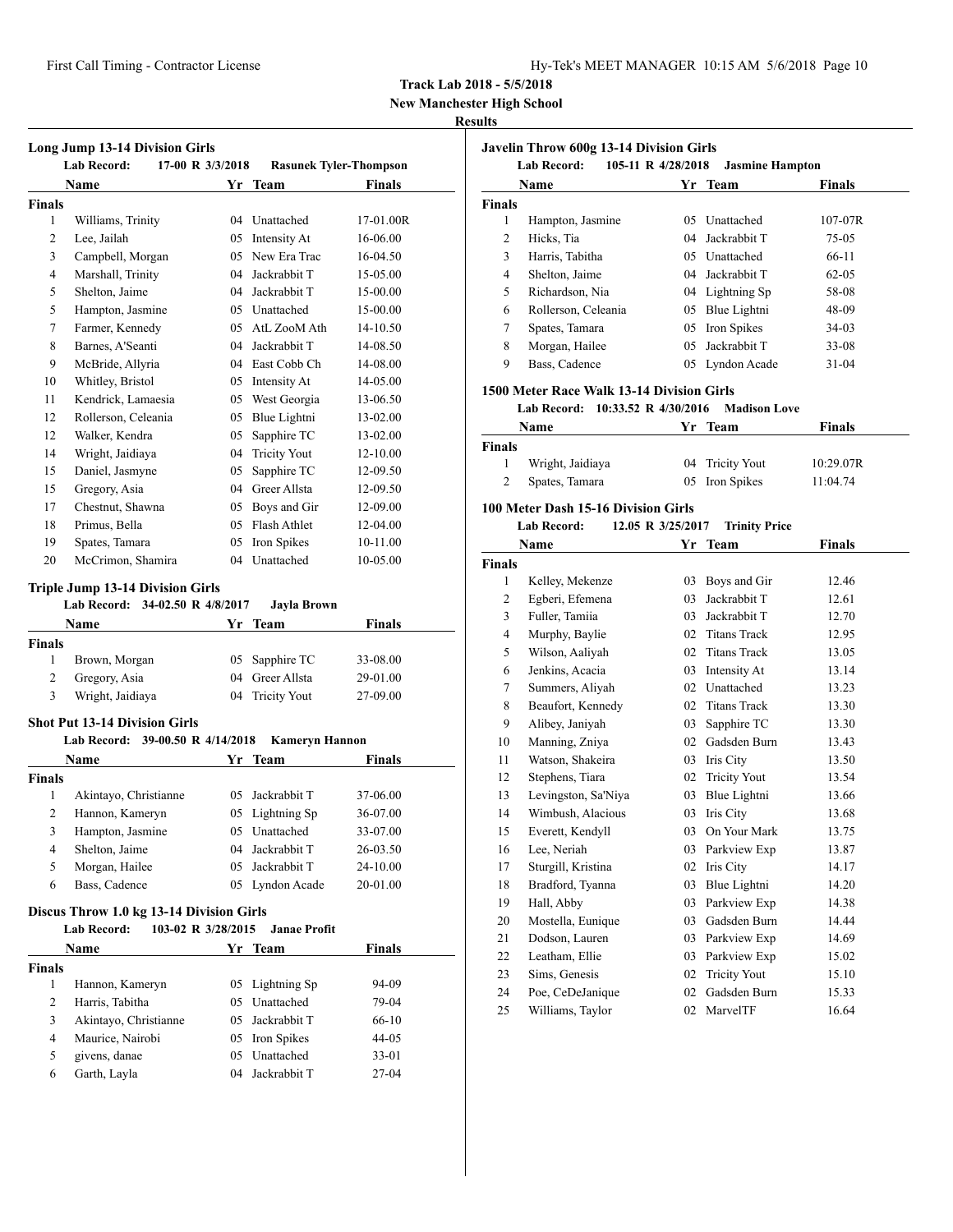| Hy-Tek's MEET MANAGER 10:15 AM 5/6/2018 Page 11 |  |  |  |
|-------------------------------------------------|--|--|--|
|-------------------------------------------------|--|--|--|

**New Manchester High School**

#### **Results**

| 200 Meter Dash 15-16 Division Girls |                                                                                                        |                   |                      |        |  |
|-------------------------------------|--------------------------------------------------------------------------------------------------------|-------------------|----------------------|--------|--|
|                                     | <b>Lab Record:</b>                                                                                     | 24.76 R 4/15/2017 | <b>Trinity Price</b> |        |  |
|                                     | Name                                                                                                   |                   | Yr Team              | Finals |  |
| <b>Finals</b>                       |                                                                                                        |                   |                      |        |  |
| 1                                   | Kelley, Mekenze                                                                                        | 03                | Boys and Gir         | 25.17  |  |
| $\overline{2}$                      | Fuller, Tamiia                                                                                         | 03                | Jackrabbit T         | 25.93  |  |
| 3                                   | Egberi, Efemena                                                                                        | 03                | Jackrabbit T         | 26.01  |  |
| $\overline{4}$                      | Murphy, Baylie                                                                                         |                   | 02 Titans Track      | 26.86  |  |
| 5                                   | Alibey, Janiyah                                                                                        | 03                | Sapphire TC          | 27.18  |  |
| 6                                   | Beaufort, Kennedy                                                                                      | 02                | <b>Titans Track</b>  | 27.43  |  |
| 7                                   | Wilson, Aaliyah                                                                                        | 02                | <b>Titans Track</b>  | 27.49  |  |
| 8                                   | Jenkins, Acacia                                                                                        | 03                | Intensity At         | 27.60  |  |
| 9                                   | Wimbush, Alacious                                                                                      | 03                | Iris City            | 27.98  |  |
| 10                                  | Watson, Shakeira                                                                                       | 03                | Iris City            | 28.17  |  |
| 11                                  | Manning, Zniya                                                                                         | 02                | Gadsden Burn         | 28.30  |  |
| 12                                  | Sanford, Jasmine                                                                                       | 03                | <b>Tricity Yout</b>  | 28.66  |  |
| 13                                  | Everett, Kendyll                                                                                       | 03                | On Your Mark         | 28.96  |  |
| 14                                  | Levingston, Sa'Niya                                                                                    | 03                | Blue Lightni         | 29.03  |  |
| 15                                  | Sturgill, Kristina                                                                                     | 02                | Iris City            | 29.64  |  |
| 16                                  | Bradford, Tyanna                                                                                       | 03                | Blue Lightni         | 29.70  |  |
| 17                                  | Mostella, Eunique                                                                                      | 03                | Gadsden Burn         | 29.98  |  |
| 18                                  | Lee, Neriah                                                                                            |                   | 03 Parkview Exp      | 30.20  |  |
| 19                                  | Kahley, Jasmine                                                                                        | 03                | Intensity At         | 30.27  |  |
| 20                                  | Leatham, Ellie                                                                                         | 03                | Parkview Exp         | 30.86  |  |
| 21                                  | Anthony, Jasmine                                                                                       | 03                | Parkview Exp         | 31.50  |  |
| 22                                  | Dodson, Lauren                                                                                         | 03                | Parkview Exp         | 31.51  |  |
| 23                                  | Sims, Genesis                                                                                          | 02                | <b>Tricity Yout</b>  | 32.74  |  |
| 24                                  | Williams, Taylor                                                                                       | 02                | MarvelTF             | 35.52  |  |
|                                     | 400 Meter Dash 15-16 Division Girls<br>56.76 R 3/25/2017<br><b>Lab Record:</b><br><b>Trinity Price</b> |                   |                      |        |  |
|                                     | <b>Name</b>                                                                                            | Yr                | <b>Team</b>          | Finals |  |

|                | глашс              |    | тсаш                | г шагэ  |
|----------------|--------------------|----|---------------------|---------|
| <b>Finals</b>  |                    |    |                     |         |
| 1              | Kelley, Mekenze    | 03 | Boys and Gir        | 56.94   |
| $\overline{2}$ | Egberi, Efemena    | 03 | Jackrabbit T        | 59.84   |
| 3              | Fuller, Tamiia     | 03 | Jackrabbit T        | 1:00.40 |
| $\overline{4}$ | Alibey, Janiyah    | 03 | Sapphire TC         | 1:02.23 |
| 5              | Davenport, Shyelle | 03 | <b>Brook Squad</b>  | 1:03.29 |
| 6              | Beaufort, Kennedy  | 02 | <b>Titans Track</b> | 1:03.85 |
| 7              | Watson, Shakeira   | 03 | Iris City           | 1:04.58 |
| 8              | Wilson, Aaliyah    | 02 | <b>Titans Track</b> | 1:05.93 |
| 9              | Mitchell, Sydney   | 02 | Lightning Sp        | 1:06.27 |
| 10             | Hall, Abby         | 03 | Parkview Exp        | 1:06.37 |
| 11             | Kahley, Jasmine    | 03 | Intensity At        | 1:08.13 |
| 12             | Sanford, Jasmine   | 03 | <b>Tricity Yout</b> | 1:09.56 |
| 13             | Stephens, Tiara    | 02 | <b>Tricity Yout</b> | 1:10.59 |
| 14             | Leatham, Ellie     | 03 | Parkview Exp        | 1:10.95 |
| 15             | Lee, Neriah        | 03 | Parkview Exp        | 1:11.66 |
| 16             | Hayes, Jasmine     | 03 | Jackrabbit T        | 1:11.79 |
| 17             | Dodson, Lauren     | 03 | Parkview Exp        | 1:13.96 |
| 18             | Anthony, Jasmine   | 03 | Parkview Exp        | 1:18.46 |
|                |                    |    |                     |         |

|                         | Lab Record: 2:30.34 R 4/29/2017                                        |                   | <b>Alexia Allen</b>                              |                                              |
|-------------------------|------------------------------------------------------------------------|-------------------|--------------------------------------------------|----------------------------------------------|
|                         | <b>Name</b>                                                            |                   | <b>Solution Start Property Property Property</b> | <b>Finals</b>                                |
| Finals                  |                                                                        |                   |                                                  |                                              |
| 1                       | Davenport, Shyelle                                                     |                   | 03 Brook Squad                                   | 2:34.02                                      |
| 2                       | Wright, Azaria                                                         |                   | 02 Alabama Heat                                  | 2:53.58                                      |
| 3                       | Kahley, Jasmine                                                        |                   | 03 Intensity At                                  | 2:58.06                                      |
| 4                       | Hayes, Jasmine                                                         |                   | 03 Jackrabbit T                                  | 3:04.16                                      |
|                         | 1500 Meter Run 15-16 Division Girls<br>Lab Record: 5:00.84 R 3/26/2016 |                   | <b>Grace Ellsworth</b>                           |                                              |
|                         | Name                                                                   |                   | Yr Team                                          | Finals                                       |
| <b>Finals</b>           |                                                                        |                   |                                                  |                                              |
| 1                       | Kennedy, Madison                                                       |                   | 03 Unattached                                    | 5:24.45                                      |
| 2                       | Ortega, Nicole                                                         |                   | 03 Lyndon Acade                                  | 6:11.56                                      |
|                         | 100 Meter Hurdles 15-16 Division Girls                                 |                   |                                                  |                                              |
|                         | <b>Lab Record:</b>                                                     | 16.82 R 3/19/2016 | Damilola Shodeinde                               |                                              |
|                         | Name Yr Team                                                           |                   |                                                  | <b>Finals</b>                                |
| <b>Finals</b>           |                                                                        |                   |                                                  |                                              |
| 1                       | Poe, CeDeJanique                                                       |                   | 02 Gadsden Burn                                  | 2:34.00                                      |
| 2                       | Richardson, Ashley 03 AtL ZooM Ath                                     |                   |                                                  | 2:34.99                                      |
| <b>T</b> Fuller         | 4x100 Meter Relay 15-16 Division Girls<br>Lab Record:                  |                   | 49.24 R 4/14/2018 Jackrabbit Track               |                                              |
|                         | Team                                                                   |                   | Relay                                            | Finals                                       |
| <b>Finals</b>           |                                                                        |                   |                                                  |                                              |
| 1                       | Gadsden Burners                                                        |                   | A                                                | 53.20                                        |
| 2                       | On Your Mark                                                           |                   | $\mathsf{A}$                                     | 55.11                                        |
| 3                       | Tricity Youth Track                                                    |                   | A                                                | 56.14                                        |
| 4                       | Parkview Exp                                                           |                   | A                                                | 57.80                                        |
|                         | <b>High Jump 15-16 Division Girls</b>                                  |                   |                                                  |                                              |
|                         | <b>Lab Record:</b>                                                     | 4-10 R 4/8/2017   | <b>Kendall McDaniel</b>                          |                                              |
|                         | <b>Name</b>                                                            |                   | Yr Team                                          | <b>Finals</b>                                |
| <b>Finals</b>           |                                                                        |                   |                                                  |                                              |
| 1                       | Wright, Azaria                                                         |                   | 02 Alabama Heat                                  | 4-04.00                                      |
| 2                       | Manning, Zniya                                                         |                   | 02 Gadsden Burn                                  | $4 - 02.00$                                  |
| ---                     | Williams, Taylor                                                       |                   | 02 MarvelTF                                      | NH                                           |
|                         | <b>Pole Vault 15-16 Division Girls</b>                                 |                   |                                                  |                                              |
|                         | <b>Lab Record:</b>                                                     | 9-00 R 5/7/2016   | <b>Summer Freeman</b>                            |                                              |
|                         | Name                                                                   |                   | Yr Team                                          | <b>Finals</b>                                |
| <b>Finals</b><br>1      | Smart, Sy-Ann                                                          |                   | 03 Parkview Exp                                  | 6-06.00                                      |
|                         |                                                                        |                   |                                                  |                                              |
|                         | Long Jump 15-16 Division Girls<br><b>Lab Record:</b>                   | 16-01 R 3/5/2016  | Samaria Allen                                    |                                              |
|                         |                                                                        |                   |                                                  |                                              |
|                         | Name                                                                   |                   | Yr Team                                          | <b>Finals</b>                                |
|                         |                                                                        |                   |                                                  |                                              |
| 1                       | Murphy, Baylie                                                         | 02                | <b>Titans Track</b>                              | 15-09.00                                     |
| 2                       | Jenkins, Acacia                                                        | 03                | Intensity At                                     |                                              |
| 3                       | Richardson, Ashley                                                     | 03                | AtL ZooM Ath                                     |                                              |
| <b>Finals</b><br>4<br>5 | Stephens, Tiara<br>Wilson, Aaliyah                                     | 02<br>02          | <b>Tricity Yout</b><br><b>Titans Track</b>       | 15-05.00<br>14-10.00<br>14-05.00<br>14-01.50 |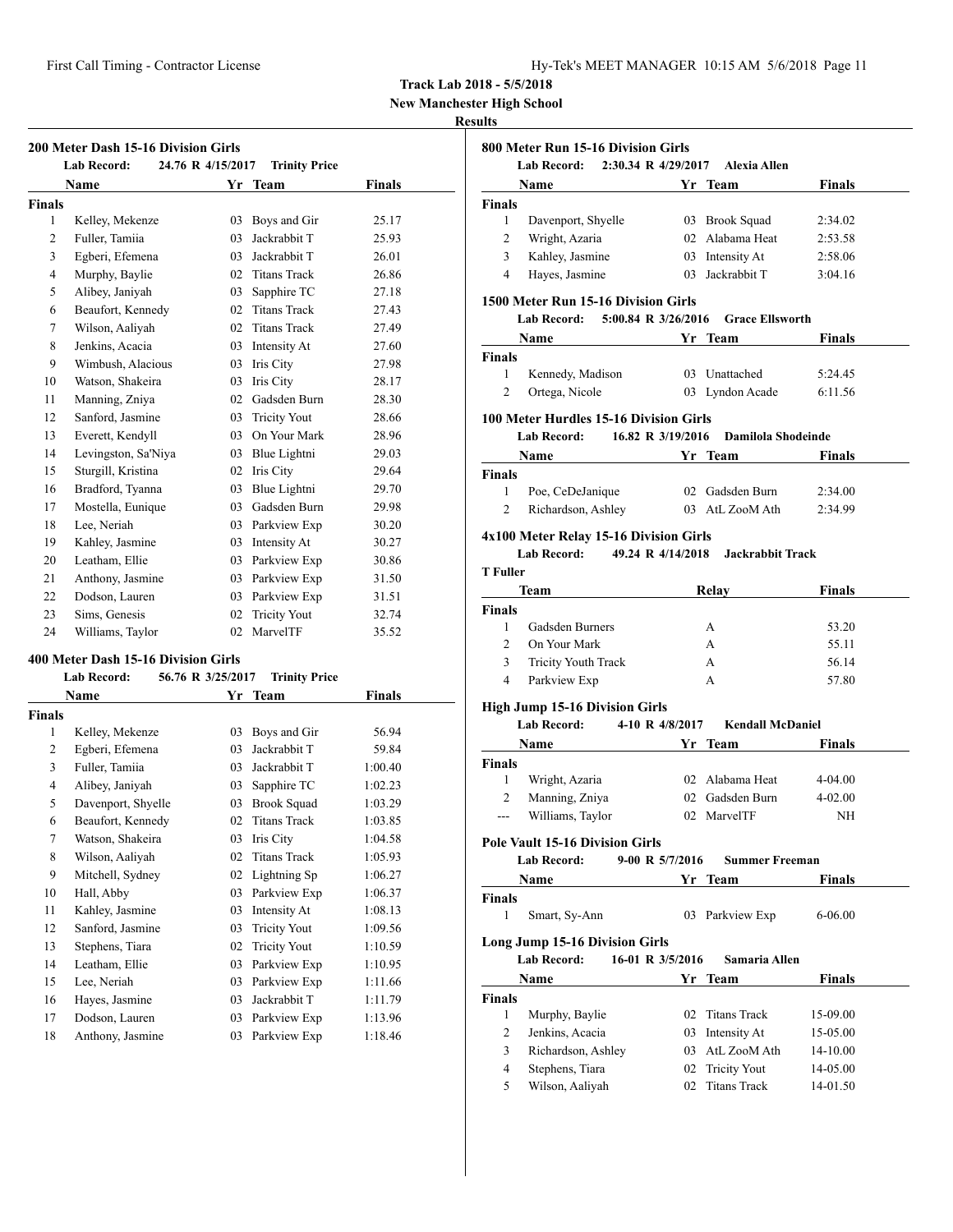**New Manchester High School**

#### **Results**

|                    | Finals  (Long Jump 15-16 Division Girls)                                          |    |                                    |                |  |
|--------------------|-----------------------------------------------------------------------------------|----|------------------------------------|----------------|--|
|                    | Name                                                                              |    | Yr Team                            | Finals         |  |
| 6                  | Bradford, Tyanna                                                                  |    | 03 Blue Lightni                    | 13-07.00       |  |
| 7                  | Levingston, Sa'Niya                                                               |    | 03 Blue Lightni                    | 12-01.00       |  |
| 8                  | Anthony, Jasmine                                                                  |    | 03 Parkview Exp                    | 10-06.50       |  |
|                    |                                                                                   |    |                                    |                |  |
|                    | <b>Shot Put 15-16 Division Girls</b>                                              |    |                                    |                |  |
|                    | <b>Lab Record:</b><br>35-01 R 4/16/2016                                           |    | <b>Tiondra Grant</b>               |                |  |
|                    | Name                                                                              |    | Yr Team                            | <b>Finals</b>  |  |
| <b>Finals</b>      |                                                                                   |    |                                    |                |  |
| 1                  | Wilson, Coriana                                                                   |    | 03 Throw-360                       | 29-09.00       |  |
| 2                  | Anthony, Jasmine                                                                  |    | 03 Parkview Exp                    | 20-00.50       |  |
| 3                  | Hall, Abby                                                                        |    | 03 Parkview Exp                    | 15-10.50       |  |
| $\overline{4}$     | Williams, Taylor                                                                  |    | 02 MarvelTF                        | 11-07.00       |  |
|                    | Discus Throw 1.0 kg 15-16 Division Girls                                          |    |                                    |                |  |
|                    | 113-05 R 4/9/2016<br>Lab Record:                                                  |    | <b>Tiondra Grant</b>               |                |  |
|                    | Name                                                                              |    | Yr Team                            | <b>Finals</b>  |  |
| <b>Finals</b><br>1 | Wilson, Coriana                                                                   | 03 | Throw-360                          | 81-08          |  |
|                    |                                                                                   |    |                                    |                |  |
|                    | Javelin Throw 600g 15-16 Division Girls<br>71-07 R 4/9/2016<br><b>Lab Record:</b> |    | <b>Tiondra Grant</b>               |                |  |
|                    |                                                                                   |    |                                    | Finals         |  |
|                    | Name                                                                              |    | Yr Team                            |                |  |
| Finals<br>1        |                                                                                   |    |                                    | 59-04          |  |
| 2                  | Levingston, Sa'Niya<br>Richardson, Ashley                                         |    | 03 Blue Lightni<br>03 AtL ZooM Ath | 55-10          |  |
|                    |                                                                                   |    | 03 Inferno                         |                |  |
| 3                  | Shortell, Emily<br>Ortega, Nicole                                                 |    |                                    | 44-06          |  |
| 4<br>5             | Sanford, Jasmine                                                                  |    | 03 Lyndon Acade                    | 38-04          |  |
| 6                  | Sims, Genesis                                                                     |    | 03 Tricity Yout<br>02 Tricity Yout | 36-06<br>33-04 |  |
| 7                  | Bradford, Tyanna                                                                  |    | 03 Blue Lightni                    | 30-01          |  |
|                    |                                                                                   |    |                                    |                |  |
|                    | 1500 Meter Race Walk 15-16 Division Girls<br>Lab Record: 10:48.94 R 4/28/2018     |    | <b>Shyelle Davenport</b>           |                |  |
|                    |                                                                                   |    |                                    |                |  |
|                    | <b>Name</b>                                                                       |    | Yr Team                            | <b>Finals</b>  |  |
| Finals<br>1        | Sims, Genesis                                                                     |    |                                    |                |  |
|                    |                                                                                   |    | 02 Tricity Yout                    | 11:22.73       |  |
|                    | 400 Meter Hurdles 17-18 Division Girls                                            |    |                                    |                |  |
|                    | 59.84 R 4/29/2017<br>Lab Record:                                                  |    | Victoria Bennett                   |                |  |
|                    | Name                                                                              |    | Yr Team                            | <b>Finals</b>  |  |
| Finals             |                                                                                   |    |                                    |                |  |
| 1                  | Taylor, Alexis                                                                    |    | 00 On Your Mark                    | 1:18.07        |  |
| $\overline{c}$     | D'Alesio, Danielle                                                                |    | 00 Quarter Hors                    | 1:18.13        |  |
|                    | <b>Triple Jump 17-18 Division Girls</b>                                           |    |                                    |                |  |
|                    | <b>Lab Record:</b><br>34-09 R 4/14/2018                                           |    | Jah asia Williams                  |                |  |
|                    | Name                                                                              |    | Yr Team                            | <b>Finals</b>  |  |
| Finals             |                                                                                   |    |                                    |                |  |
| 1                  | Williams, Jah'Asia                                                                |    | 00 Doraville El                    | 34-02.50       |  |
| 2                  | Brown, Cortney                                                                    | 01 | Unattached                         | 32-08.00       |  |
|                    | 1500 Meter Race Walk 17-18 Division Girls                                         |    |                                    |                |  |
|                    | Name                                                                              |    | Yr Team                            | <b>Finals</b>  |  |
| <b>Finals</b>      |                                                                                   |    |                                    |                |  |
| 1                  | Sweat, Tiara                                                                      | 01 | <b>Tricity Yout</b>                | 12:05.81       |  |

|               | Name                                    |    | Yr Team                  | Finals |
|---------------|-----------------------------------------|----|--------------------------|--------|
| <b>Finals</b> |                                         |    |                          |        |
| 1             | Jones, Chloe                            | 12 | Boys and Gir             | 18.72  |
| 2             | Moore, Cayleb-Faith                     |    | 12 Unattached            | 19.11  |
| 3             | Abdurahman, Sundus                      |    | 12 Lightning Sp          | 19.26  |
| 4             | Calloway, Zo«                           |    | 12 Boys and Gir          | 19.40  |
| 5             | Scott, Noel                             |    | 13 Greer Allsta          | 20.04  |
| 6             | Kirby, Jamison                          |    | 12 Boys and Gir          | 20.48  |
| 7             | Alexander, Davaeh                       |    | 12 Tricity Yout          | 21.30  |
| 8             | Armstrong, Endia                        |    | 12 Fast & Serio          | 21.39  |
| 9             | Jones, Jeani                            |    | 12 Titans Track          | 21.43  |
| 10            | Mcclintock, Eva                         |    | 13 Titans Track          | 22.08  |
| 11            | Carter, Aryn                            |    | 12 Amp Elite             | 22.08  |
| 12            | Ellinger, Jonae                         |    | 14 Amp Elite             | 23.67  |
| 13            | Conner, Millie Claire                   |    | 13 Titans Track          | 24.62  |
| 14            | Smith, McKenna                          |    | 14 West Georgia          | 25.58  |
|               | 200 Meter Dash 6 & Under Girls          |    |                          |        |
|               | <b>Lab Record:</b><br>37.47 R 4/15/2017 |    | <b>Carrington Harris</b> |        |
|               |                                         |    |                          |        |
|               | Name                                    |    | Yr Team                  | Finals |
| <b>Finals</b> |                                         |    |                          |        |
| $\mathbf{1}$  | Moore, Cayleb-Faith                     |    | 12 Unattached            | 39.94  |
| 2             | Clements, Aubrey                        | 12 | Amp Elite                | 40.16  |
| 3             | Jones, Chloe                            | 12 | Boys and Gir             | 40.82  |
| 4             | Calloway, ZoA«                          | 12 | Boys and Gir             | 43.60  |
| 5             | Kirby, Jamison                          |    | 12 Boys and Gir          | 44.33  |
| 6             | Abdurahman, Sundus                      | 12 | Lightning Sp             | 45.64  |
| 7             | Scott, Noel                             |    | 13 Greer Allsta          | 45.97  |
| 8             | Alexander, Davaeh                       |    | 12 Tricity Yout          | 47.77  |
| 9             | Mcclintock, Eva                         |    | 13 Titans Track          | 49.60  |
| 10            | Armstrong, Endia                        |    | 12 Fast & Serio          | 49.72  |
| 11            | Jones, Jeani                            |    | 12 Titans Track          | 50.34  |
| 12            | Carter, Aryn                            |    | 12 Amp Elite             | 54.51  |
| 13            | Conner, Millie Claire                   | 13 | <b>Titans Track</b>      | 54.82  |

| <b>Lab Record:</b> |                                                                            | 1:23.28 R 4/15/2017 Carrington Harris |                          |               |
|--------------------|----------------------------------------------------------------------------|---------------------------------------|--------------------------|---------------|
|                    | Name                                                                       |                                       | Yr Team                  | <b>Finals</b> |
| <b>Finals</b>      |                                                                            |                                       |                          |               |
| 1                  | Clements, Aubrey                                                           |                                       | 12 Amp Elite             | 1:27.93       |
| 2                  | Jones, Chloe                                                               |                                       | 12 Boys and Gir          | 1:33.63       |
| 3                  | Calloway, Zo«                                                              |                                       | 12 Boys and Gir          | 1:33.83       |
| 4                  | Abdurahman, Sundus                                                         |                                       | 12 Lightning Sp          | 1:44.53       |
| 5                  | Kirby, Jamison                                                             |                                       | 12 Boys and Gir          | 1:45.83       |
| 6                  | Carter, Aryn                                                               |                                       | 12 Amp Elite             | 1:59.02       |
| 7                  | Jones, Jeani                                                               |                                       | 12 Titans Track          | 1:59.11       |
|                    | 800 Meter Run 6 & Under Girls<br>3:59.94 R 3/25/2017<br><b>Lab Record:</b> |                                       | Leighla-Rachelle Herriot |               |
|                    | Name                                                                       |                                       | Yr Team                  | Finals        |
| <b>Finals</b>      |                                                                            |                                       |                          |               |

| `inals |                  |              |          |  |
|--------|------------------|--------------|----------|--|
|        | Clements, Aubrey | 12 Amp Elite | 3:17.16R |  |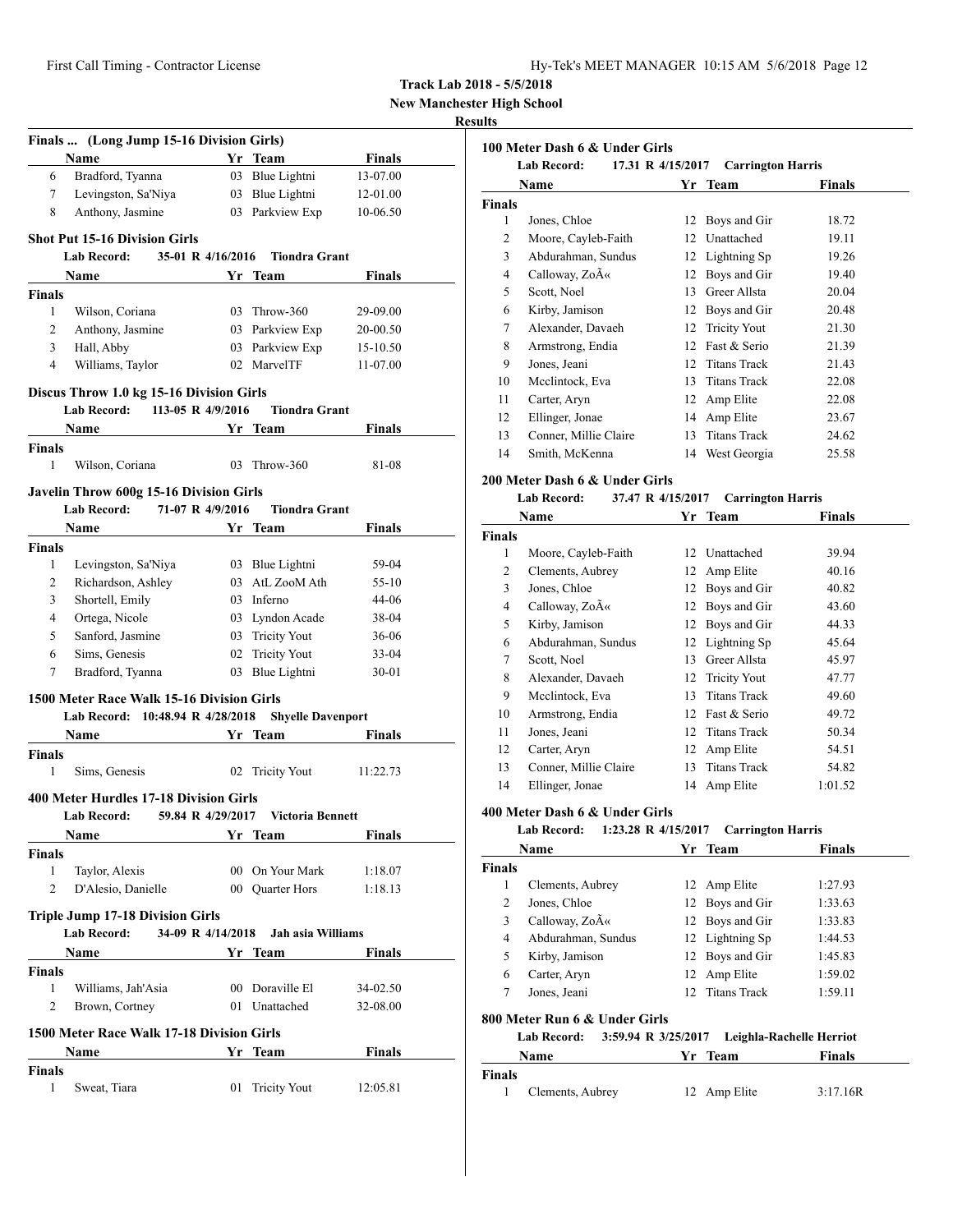First Call Timing - Contractor License Hy-Tek's MEET MANAGER 10:15 AM 5/6/2018 Page 13

**Track Lab 2018 - 5/5/2018**

**New Manchester High School**

#### **Result**

|                | Long Jump 6 & Under Girls<br><b>Lab Record:</b><br>7-09.50 R 5/7/2016 |    | <b>Sincere McGinty</b> |                |
|----------------|-----------------------------------------------------------------------|----|------------------------|----------------|
|                | Name                                                                  | Yr | <b>Team</b>            | Finals         |
| <b>Finals</b>  |                                                                       |    |                        |                |
| 1              | Clements, Aubrey                                                      |    | 12 Amp Elite           | 7-01.00        |
| 2              | Carter, Aryn                                                          |    | 12 Amp Elite           | 5-08.00        |
| 3              | Scott, Noel                                                           |    | 13 Greer Allsta        | 5-04.50        |
|                | Shot Put 6 & Under Girls                                              |    |                        |                |
|                | <b>Lab Record:</b><br>11-10 R 4/15/2017                               |    | <b>Leerah Green</b>    |                |
|                | Name                                                                  |    | Yr Team                | Finals         |
| <b>Finals</b>  |                                                                       |    |                        |                |
| 1              | Carter, Aryn                                                          | 12 | Amp Elite              | 10-08.00       |
| 2              | Smith, McKenna                                                        |    | 14 West Georgia        | $4 - 04.00$    |
|                | Javelin Throw 300g 6 & Under Girls                                    |    |                        |                |
|                | <b>Lab Record:</b><br>24-01 R 4/9/2016                                |    | <b>Morgan Colquitt</b> |                |
|                | Name                                                                  | Yr | Team                   | Finals         |
| <b>Finals</b>  |                                                                       |    |                        |                |
| $\mathbf{1}$   | Clements, Aubrey                                                      |    | 12 Amp Elite           | 20-09          |
| 2              | Alexander, Davaeh                                                     |    | 12 Tricity Yout        | 13-11          |
| 3              | Scott, Noel                                                           |    | 13 Greer Allsta        | 13-08          |
| 4              | Smith, McKenna                                                        |    | 14 West Georgia        | $11-00$        |
| 5              | Jones, Jeani                                                          |    | 12 Titans Track        | $10 - 08$      |
| 6              | Conner, Millie Claire                                                 |    | 13 Titans Track        | $9 - 01$       |
|                | 100 Meter Dash 17-18 Division Women                                   |    |                        |                |
|                | <b>Lab Record:</b><br>11.92 R 4/15/2017                               |    | T'Aja Cameron          |                |
|                | Name                                                                  |    | Yr Team                | <b>Finals</b>  |
| <b>Finals</b>  |                                                                       |    |                        |                |
| 1              | Barr, Aasiyah                                                         |    | 00 Un-attached         | 12.20          |
| 2              | Lundi, Heather                                                        |    | 00 Lightning Sp        | 12.78          |
| 3              | Fuqua, Nyla                                                           |    | 99 Doraville El        | 12.82          |
| $\overline{4}$ | Patterson, Eunique                                                    |    | 00 Jackrabbit T        | 12.97          |
| 5              | Ayinmide, Tokunbo (Tk)                                                |    | 00 Tricity Yout        | 13.13          |
| 6              | Taylor, Alexis                                                        |    | 00 On Your Mark        | 13.27          |
| 7              | Sweat, Tiara                                                          |    | 01 Tricity Yout        | 13.31          |
| 8              | Wilson, Ziria                                                         |    | 01 Blue Lightni        | 13.46          |
| 9              | Raymond, Nacarriah                                                    |    | 00 Iron Spikes         | 13.64          |
| 10             | Williams, Jah'Asia                                                    |    | 00 Doraville El        | 13.76          |
| 11             | Bamba, Vanessa                                                        |    | 00 Doraville El        |                |
| 12             | Hill, Ariel                                                           | 00 | <b>Tricity Yout</b>    | 13.84<br>13.92 |
|                |                                                                       |    |                        |                |
|                | 200 Meter Dash 17-18 Division Women                                   |    |                        |                |
|                | <b>Lab Record:</b><br>24.91 R 4/7/2018                                |    | <b>Kaleb McDonald</b>  |                |
|                | Name                                                                  | Yr | <b>Team</b>            | <b>Finals</b>  |
| <b>Finals</b>  |                                                                       |    |                        |                |
| 1              | Barr, Aasiyah                                                         |    | 00 Un-attached         | 25.39          |
| 2              | Fuqua, Nyla                                                           |    | 99 Doraville El        | 26.75          |
| 3              | Shodeinde, Damilola                                                   |    | 01 East Cobb Ch        | 26.81          |
| 4              | Avinmide, Tokunbo (Tk)                                                |    | 00 Tricity Yout        | 26.89          |
| 5              | Wilson, Ziria                                                         | 01 | Blue Lightni           | 27.84          |
| 6              | Roachford, Ruby                                                       |    | 00 NewRoc Rocke        | 27.95          |
| 7              | Eargle, Jaelah                                                        | 01 | Jackrabbit T           | 28.25          |
| 8              | Sweat, Tiara                                                          | 01 | <b>Tricity Yout</b>    | 28.56          |
| 9              | Zachary, Jazulin                                                      | 01 | Doraville El           | 28.69          |
|                |                                                                       |    |                        |                |

| ults                                                    |                                           |                   |                                               |                |
|---------------------------------------------------------|-------------------------------------------|-------------------|-----------------------------------------------|----------------|
| 10                                                      | Mcgirt, Zionna                            |                   | 00 Doraville El                               | 28.81          |
| 11                                                      | D'Alesio, Danielle                        |                   | 00 Quarter Hors                               | 28.85          |
| 12                                                      | Hill, Ariel                               |                   | 00 Tricity Yout                               | 29.65          |
| 13                                                      | Estes-Thomas, Tiarra                      | 01                | <b>Tricity Yout</b>                           | 32.20          |
|                                                         | 400 Meter Dash 17-18 Division Women       |                   |                                               |                |
|                                                         | <b>Lab Record:</b>                        | 59.92 R 3/5/2016  | <b>Zuri Sweeney</b>                           |                |
|                                                         | Name                                      |                   | Yr Team                                       | Finals         |
| Finals                                                  |                                           |                   |                                               |                |
| 1                                                       | Lundi, Heather                            |                   | 00 Lightning Sp                               | 59.11R         |
| 2                                                       | Roachford, Ruby                           |                   | 00 NewRoc Rocke                               | 1:04.01        |
| 3                                                       | D'Alesio, Danielle                        |                   | 00 Ouarter Hors                               | 1:06.06        |
| 4                                                       | Amatullah, Zaafira                        |                   | 01 Iris City                                  | 1:06.76        |
| 5                                                       | Zachary, Jazulin                          |                   | 01 Doraville El                               | 1:07.21        |
| 6                                                       | Jones, Crystal                            |                   | 00 Brook Squad                                | 1:09.33        |
| 7                                                       | Megirt, Zionna                            |                   | 00 Doraville El                               | 1:09.63        |
| 8                                                       | Estes-Thomas, Tiarra                      |                   | 01 Tricity Yout                               | 1:18.01        |
|                                                         | 800 Meter Run 17-18 Division Women        |                   |                                               |                |
|                                                         | <b>Lab Record:</b><br>2:17.67 R 5/7/2016  |                   | <b>Lauren Jackson</b>                         |                |
|                                                         | Name                                      | Yr                | Team                                          | Finals         |
| Finals                                                  |                                           |                   |                                               |                |
| 1                                                       | Amatullah, Zaafira                        |                   | 01 Iris City                                  | 2:48.81        |
| 2                                                       | Singh, Karisma                            |                   | 01 Jackrabbit T                               | 2:49.52        |
|                                                         |                                           |                   |                                               |                |
|                                                         | 1500 Meter Run 17-18 Division Women       |                   |                                               |                |
|                                                         | 5:31.89 R 4/16/2016<br><b>Lab Record:</b> |                   | <b>Lauren Reaves</b>                          |                |
|                                                         | Name                                      | Yr                | Team                                          | Finals         |
|                                                         |                                           |                   |                                               |                |
| 1                                                       | Singh, Karisma                            |                   | 01 Jackrabbit T                               | 5:49.08        |
|                                                         |                                           |                   |                                               |                |
|                                                         | 100 Meter Hurdles 17-18 Division Women    |                   |                                               |                |
|                                                         | Lab Record:                               | 16.04 R 3/17/2018 | <b>Jaelah Eargle</b>                          |                |
|                                                         | Name                                      |                   | Yr Team                                       | Finals         |
| 1                                                       | Shodeinde, Damilola                       |                   | 01 East Cobb Ch                               | 15.46R         |
| 2                                                       | Brown, Cortney                            |                   | 01 Unattached                                 | 17.55          |
| 3                                                       | Eargle, Jaelah                            |                   | 01 Jackrabbit T                               | 17.78          |
| 4                                                       |                                           |                   |                                               |                |
| 5                                                       | Trapp, Renee<br>Estes-Thomas, Tiarra      | 01                | 00 Tricity Yout<br><b>Tricity Yout</b>        | 19.82<br>21.37 |
|                                                         |                                           |                   |                                               |                |
|                                                         | 4x100 Meter Relay 17-18 Division Women    |                   |                                               |                |
|                                                         | <b>Lab Record:</b>                        |                   | 49.62 R 3/25/2017 Atlanta Spartans Track Club |                |
|                                                         | Team                                      |                   | Relav                                         | Finals         |
| 1                                                       | <b>Tricity Youth Track</b>                |                   | А                                             | 51.39          |
|                                                         |                                           |                   |                                               |                |
|                                                         | <b>Pole Vault 17-18 Division Women</b>    |                   |                                               |                |
|                                                         | <b>Lab Record:</b>                        | 11-00 R 4/9/2016  | <b>Olivia Moore</b>                           |                |
|                                                         | <b>Name</b>                               |                   | Yr Team                                       | <b>Finals</b>  |
| Finals<br>Finals<br><b>Finals</b><br><b>Finals</b><br>1 | Bandy, Emily                              |                   | 01 Parkview Exp                               | 6-06.00        |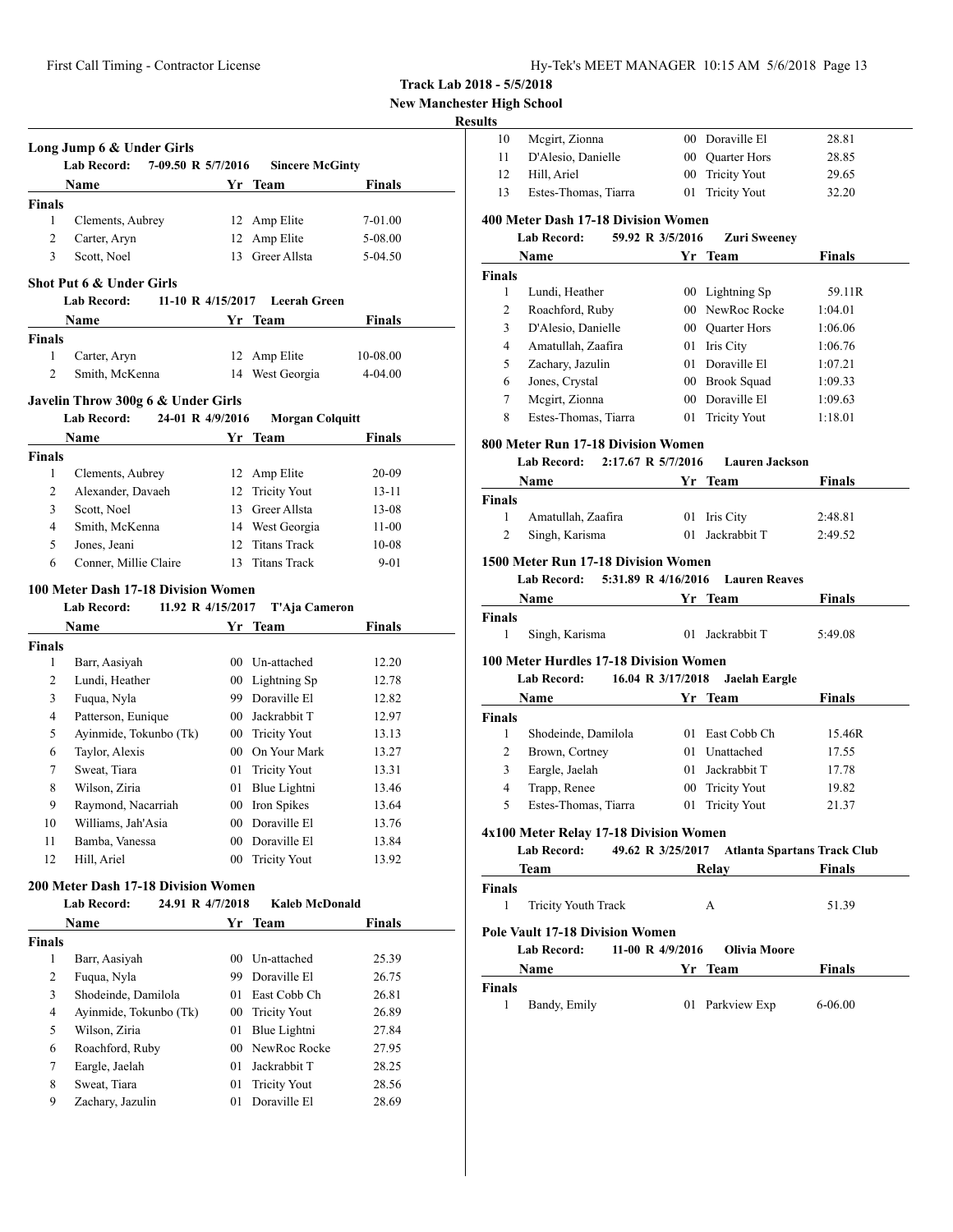**New Manchester High School**

# **Results**

|                | <b>Long Jump 17-18 Division Women</b><br><b>Lab Record:</b>                                                                                                                                                                                         |    |                                  |               |
|----------------|-----------------------------------------------------------------------------------------------------------------------------------------------------------------------------------------------------------------------------------------------------|----|----------------------------------|---------------|
|                | 18-01 R 4/16/2016                                                                                                                                                                                                                                   |    | <b>Brittany Floyd</b>            |               |
|                | Name                                                                                                                                                                                                                                                |    | Yr Team                          | Finals        |
| Finals         |                                                                                                                                                                                                                                                     |    |                                  |               |
| 1              | Raymond, Nacarriah                                                                                                                                                                                                                                  |    | 00 Iron Spikes                   | 15-06.50      |
| 2              | Brown, Cortney                                                                                                                                                                                                                                      |    | 01 Unattached                    | 15-03.00      |
| 3              | Eargle, Jaelah                                                                                                                                                                                                                                      |    | 01 Jackrabbit T                  | 15-02.00      |
| $\overline{4}$ | Williams, Jah'Asia                                                                                                                                                                                                                                  |    | 00 Doraville El                  | 14-07.00      |
| 5              | Wilson, Ziria                                                                                                                                                                                                                                       |    | 01 Blue Lightni                  | 14-03.00      |
|                | <b>Shot Put 17-18 Division Women</b>                                                                                                                                                                                                                |    |                                  |               |
|                | Lab Record: 35-10.50 R 4/14/2018                                                                                                                                                                                                                    |    | <b>Levonis Davis</b>             |               |
|                | Name                                                                                                                                                                                                                                                |    | Yr Team                          | <b>Finals</b> |
| Finals         |                                                                                                                                                                                                                                                     |    |                                  |               |
| 1              | Roachford, Melita                                                                                                                                                                                                                                   |    | 00 NewRoc Rocke                  | 31-11.50      |
| 2              | Ayinmide, Tokunbo (Tk)                                                                                                                                                                                                                              |    | 00 Tricity Yout                  | 27-09.00      |
| 3              | Trapp, Renee                                                                                                                                                                                                                                        |    | 00 Tricity Yout                  | 26-03.00      |
|                |                                                                                                                                                                                                                                                     |    |                                  |               |
|                | Discus Throw 1.0 kg 17-18 Division Women                                                                                                                                                                                                            |    | <b>Essence Tornabene</b>         |               |
|                | 103-11 R 3/18/2017<br><b>Lab Record:</b>                                                                                                                                                                                                            |    |                                  |               |
|                | Name                                                                                                                                                                                                                                                | Yr | Team                             | <b>Finals</b> |
| <b>Finals</b>  |                                                                                                                                                                                                                                                     |    |                                  |               |
| 1              | Raymond, Nacarriah                                                                                                                                                                                                                                  |    | 00 Iron Spikes                   | $43 - 06$     |
|                | <b>Javelin Throw 600g 17-18 Division Women</b>                                                                                                                                                                                                      |    |                                  |               |
|                | <b>Lab Record:</b><br>99-04 R 3/24/2018                                                                                                                                                                                                             |    | <b>Jamie Gray</b>                |               |
|                | Name                                                                                                                                                                                                                                                |    | Yr Team                          | Finals        |
| Finals         |                                                                                                                                                                                                                                                     |    |                                  |               |
| 1              | Trapp, Renee                                                                                                                                                                                                                                        |    | 00 Tricity Yout                  | $112 - 10R$   |
| 2              | Brown, Cortney                                                                                                                                                                                                                                      |    | 01 Unattached                    | $105-04R$     |
| 3              | Estes-Thomas, Tiarra                                                                                                                                                                                                                                | 01 | <b>Tricity Yout</b>              | 56-11         |
| 4              | Sweat, Tiara                                                                                                                                                                                                                                        | 01 | <b>Tricity Yout</b>              | $39-03$       |
|                |                                                                                                                                                                                                                                                     |    |                                  |               |
|                | <b>100 Meter Dash Masters Women</b>                                                                                                                                                                                                                 |    |                                  |               |
|                | <b>Lab Record:</b><br>12.80 R 4/15/2017                                                                                                                                                                                                             |    | LaTisha Moulds                   |               |
|                | Name                                                                                                                                                                                                                                                | Yr | Team                             | Finals        |
| <b>Finals</b>  |                                                                                                                                                                                                                                                     |    |                                  |               |
| 1              | Robinson Ellis, Andrea                                                                                                                                                                                                                              |    | 72 Rss Athletics                 | 12.87         |
| 2              | Taylor, Kendra                                                                                                                                                                                                                                      |    | 78 Unattached                    | 13.95         |
| 3              | Clayborn, Romesha                                                                                                                                                                                                                                   |    | 83 West Georgia                  | 15.41         |
| 4              | Best, Smiley                                                                                                                                                                                                                                        |    | 67 Adrenaline R                  | 16.54         |
|                | 200 Meter Dash Masters Women                                                                                                                                                                                                                        |    |                                  |               |
|                | 26.51 R 5/7/2016<br>Lab Record:                                                                                                                                                                                                                     |    | <b>Emmanuelle McGowan</b>        |               |
|                | <b>Name</b><br><u>and the second second in the Second Second Second Second Second Second Second Second Second Second Second Second Second Second Second Second Second Second Second Second Second Second Second Second Second Second Second Sec</u> |    |                                  | Finals        |
| Finals         |                                                                                                                                                                                                                                                     |    |                                  |               |
| 1              | Robinson Ellis, Andrea 72 Rss Athletics                                                                                                                                                                                                             |    |                                  | 26.60         |
|                |                                                                                                                                                                                                                                                     |    |                                  |               |
|                | <b>400 Meter Dash Masters Women</b>                                                                                                                                                                                                                 |    |                                  |               |
|                | <b>Lab Record:</b>                                                                                                                                                                                                                                  |    | 1:07.60 R 4/14/2018 Andrea Ellis |               |
|                | Name                                                                                                                                                                                                                                                |    | Yr Team                          | Finals        |
| Finals         |                                                                                                                                                                                                                                                     |    |                                  |               |
|                |                                                                                                                                                                                                                                                     |    |                                  |               |
| 1              | Best, Smiley                                                                                                                                                                                                                                        |    | 67 Adrenaline R                  | 1:27.66       |

| 4x100 Meter Relay Masters Women                             |                                      |                                            |                                  |
|-------------------------------------------------------------|--------------------------------------|--------------------------------------------|----------------------------------|
| <b>Lab Record:</b>                                          | 1:11.10 R $5/7/2016$                 |                                            | <b>Insane Fitness Track Club</b> |
| <b>Team</b>                                                 |                                      | Relay                                      | Finals                           |
| <b>Finals</b>                                               |                                      |                                            |                                  |
| Unattached<br>1                                             |                                      | А                                          | 58.81R                           |
| 2<br><b>Gadsden Burners</b>                                 |                                      | А                                          | 1:03.32R                         |
| 3<br>Blue Lightni                                           |                                      | А                                          | 1:05.26R                         |
| Fast & Serio<br>4                                           |                                      | A                                          | 1:06.04R                         |
| 5<br>Unattached                                             |                                      | B                                          | 1:08.79R                         |
| 6<br>Lightning Sp                                           |                                      | А                                          | 1:13.92                          |
| <b>High Jump Masters Women</b>                              |                                      |                                            |                                  |
| <b>Lab Record:</b>                                          |                                      | 5-10 R 3/24/2018 Romesha Clayborn          |                                  |
|                                                             | Name                                 | Yr Team                                    | <b>Finals</b>                    |
| <b>Finals</b>                                               |                                      |                                            |                                  |
| 1                                                           | Clayborn, Romesha 83 West Georgia    |                                            | $3 - 00.00$                      |
| <b>Long Jump Masters Women</b>                              |                                      |                                            |                                  |
|                                                             | Lab Record: 17-09.25 R 4/18/2015     | <b>Tricia Moss</b>                         |                                  |
| <b>Name</b>                                                 | <b>Example 18 Second Street Team</b> |                                            | <b>Finals</b>                    |
| <b>Finals</b>                                               |                                      |                                            |                                  |
| 1                                                           |                                      | Clayborn, Romesha 83 West Georgia 12-11.00 |                                  |
| <b>Shot Put Masters Women</b>                               |                                      |                                            |                                  |
|                                                             |                                      | Lab Record: 38-05 R 4/15/2017 Carla Hardy  |                                  |
|                                                             | Name Yr Team                         |                                            | Finals                           |
| Finals                                                      |                                      |                                            |                                  |
| 1                                                           | Clayborn, Romesha 83 West Georgia    |                                            | 27-02.00                         |
| <b>Discus Throw 1.6 kg Masters Women</b>                    |                                      |                                            |                                  |
|                                                             | Lab Record: 81-00 R 3/17/2018        | Carla Hardy                                |                                  |
|                                                             |                                      | Name Yr Team                               | <b>Finals</b>                    |
| <b>Finals</b>                                               |                                      |                                            |                                  |
| 1                                                           | Clayborn, Romesha 83 West Georgia    |                                            | 51-07                            |
|                                                             |                                      |                                            |                                  |
| <b>Pole Vault Open Division Women</b><br><b>Lab Record:</b> | 8-00 R 5/7/2016                      | <b>Grace Shlach</b>                        |                                  |
| <b>Name</b>                                                 |                                      |                                            | <b>Finals</b>                    |
|                                                             |                                      | Yr Team                                    |                                  |
| <b>Finals</b><br>1<br>Daniels, Clara                        |                                      | 93 Unattached                              | $6 - 06.00$                      |
|                                                             |                                      |                                            |                                  |
| <b>Long Jump Open Division Women</b>                        |                                      |                                            |                                  |
| Lab Record:                                                 | 16-09.50 R 4/8/2017                  | <b>Jessie Gadsen</b>                       |                                  |
| Name                                                        |                                      | Yr Team                                    | Finals                           |
| Finals                                                      |                                      |                                            |                                  |
| 1<br>Cherizol, Daphka                                       |                                      | 99 Brook Squad                             | 12-07.50                         |
| <b>100 Meter Dash 7-8 Division Boys</b>                     |                                      |                                            |                                  |
| <b>Lab Record:</b>                                          | 14.20 R 4/14/2018                    | <b>Jaxson Patterson</b>                    |                                  |
| Name                                                        |                                      | Yr Team                                    | <b>Finals</b>                    |
| <b>Finals</b>                                               |                                      |                                            |                                  |
| 1<br>Opore, Aiden                                           |                                      | 10 Jackrabbit T                            |                                  |
| 2<br>Patterson, Jaxson                                      |                                      | 10 Jackrabbit T                            | 13.79R<br>14.12R                 |
| 3<br>Hadley, Dallas                                         |                                      | 10 Jackrabbit T                            | 14.57                            |
| Johnson, Kylen<br>4                                         |                                      | 10 Gadsden Burn                            | 14.98                            |
| 5<br>Grant, Braylon                                         |                                      | 10 Blasters                                | 15.25                            |
|                                                             |                                      |                                            |                                  |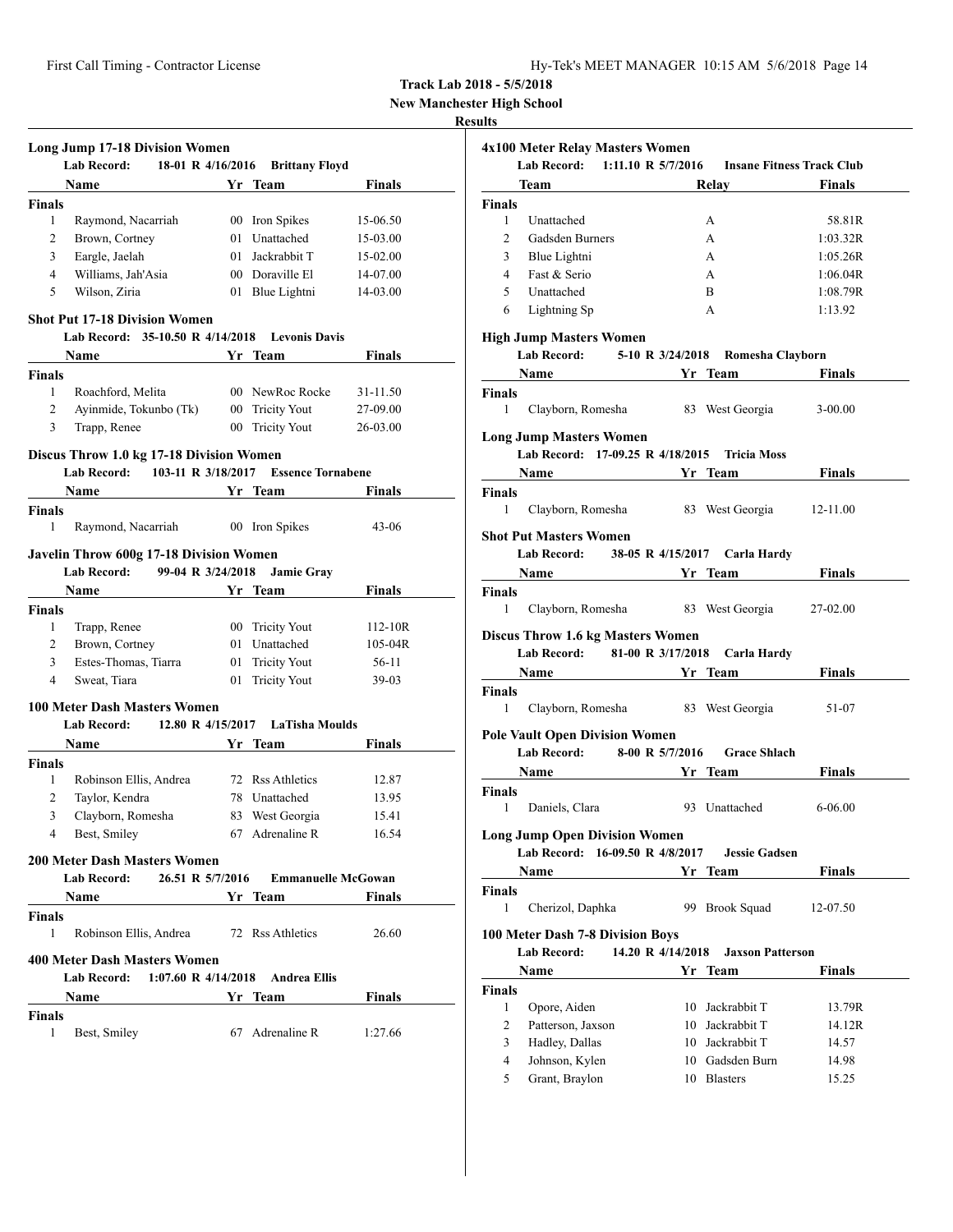**Track Lab 2018 - 5/5/2018**

**New Manchester High School Results**

| Finals  (100 Meter Dash 7-8 Division Boys) |                      |    |                     |        |  |  |
|--------------------------------------------|----------------------|----|---------------------|--------|--|--|
|                                            | <b>Name</b>          |    | Yr Team             | Finals |  |  |
| 6                                          | Maccombe, Donovan    | 10 | Jackrabbit T        | 15.45  |  |  |
| 7                                          | Bernard, Michael     | 11 | Blue Lightni        | 15.59  |  |  |
| 8                                          | Williamson, Dominic  | 10 | Lightning Sp        | 15.67  |  |  |
| 9                                          | Williams, Michael    | 10 | Blue Lightni        | 16.00  |  |  |
| 10                                         | Harris, Tristan      | 10 | Jackrabbit T        | 16.03  |  |  |
| 11                                         | McFadden, Darrell    | 10 | Amp Elite           | 16.09  |  |  |
| 12                                         | Alexander, Jaiden    | 11 | West Georgia        | 16.20  |  |  |
| 13                                         | Tyler, Dominic       | 11 | Sapphire TC         | 16.22  |  |  |
| 14                                         | Pittman, D'Marion    | 10 | 5P Elite Tra        | 16.24  |  |  |
| 15                                         | Hunt, David          | 10 | Jackrabbit T        | 16.28  |  |  |
| 16                                         | Hill III, Daniel     | 11 | West Georgia        | 16.35  |  |  |
| 17                                         | Harrison, Nicholas   | 11 | Jackrabbit T        | 16.71  |  |  |
| 18                                         | Johnson, Jonathan    | 11 | Amp Elite           | 16.86  |  |  |
| 19                                         | Irby, Giovanni       | 10 | West Georgia        | 16.89  |  |  |
| 20                                         | Norman, Michael      | 10 | Unattached          | 17.27  |  |  |
| 21                                         | Guidry, Kasyn        | 11 | Amp Elite           | 17.27  |  |  |
| 22                                         | Moore, Jeremiah      | 11 | Intensity At        | 17.30  |  |  |
| 23                                         | Pack, Josiah         | 11 | <b>Titans Track</b> | 17.31  |  |  |
| 24                                         | Curry Jr., Julian    |    | 10 Gadsden Burn     | 17.38  |  |  |
| 25                                         | Sheppard, Shashe     | 11 | West Georgia        | 18.09  |  |  |
| 26                                         | Wade, Jaxon          | 11 | Jackrabbit T        | 18.16  |  |  |
| 27                                         | Niles, Daniel        | 11 | Jackrabbit T        | 18.17  |  |  |
| 28                                         | Mahone, Tyrese       | 11 | West Georgia        | 18.24  |  |  |
| 29                                         | Williams, Elijah     | 10 | Blue Lightni        | 18.32  |  |  |
| 30                                         | Treadwell, Zavien    | 10 | Gadsden Burn        | 18.66  |  |  |
| 31                                         | Whittingham, Elijah  | 11 | <b>Ouick Feet E</b> | 18.95  |  |  |
| 32                                         | Anderson, Jacob      | 10 | Lightning Sp        | 19.25  |  |  |
| 33                                         | Avery, Jeremiah      | 11 | Quick Feet E        | 20.02  |  |  |
| 34                                         | Rutlesge, Amanii     | 10 | Gadsden Burn        | 20.06  |  |  |
| 34                                         | Freeman, Collin      | 11 | <b>Tricity Yout</b> | 20.06  |  |  |
| 36                                         | Alibey, Jaxson       | 11 | Sapphire TC         | 20.12  |  |  |
| 37                                         | Hubbard, Caleb       | 10 | Sapphire TC         | 21.13  |  |  |
| 38                                         | Lewandowski, Michael | 10 | West Georgia        | 23.87  |  |  |

#### **200 Meter Dash 7-8 Division Boys**

| <b>Lab Record:</b><br>29.48 R 3/24/2018<br><b>Jaxson Patterson</b> |                     |    |                 |        |  |
|--------------------------------------------------------------------|---------------------|----|-----------------|--------|--|
|                                                                    | Name                |    | Yr Team         | Finals |  |
| <b>Finals</b>                                                      |                     |    |                 |        |  |
| 1                                                                  | Opore, Aiden        | 10 | Jackrabbit T    | 28.61R |  |
| $\overline{c}$                                                     | Patterson, Jaxson   | 10 | Jackrabbit T    | 30.32  |  |
| 3                                                                  | Hadley, Dallas      | 10 | Jackrabbit T    | 32.01  |  |
| 4                                                                  | Grant, Braylon      | 10 | <b>Blasters</b> | 32.02  |  |
| 5                                                                  | Jacobs, Quinn       | 10 | Jackrabbit T    | 32.23  |  |
| 6                                                                  | Ellinger, Taurean   | 11 | Amp Elite       | 32.73  |  |
| 7                                                                  | Williamson, Dominic | 10 | Lightning Sp    | 32.86  |  |
| 8                                                                  | Pittman, D'Marion   | 10 | 5P Elite Tra    | 33.15  |  |
| 9                                                                  | Alexander, Jaiden   | 11 | West Georgia    | 33.40  |  |
| 10                                                                 | Harris, Tristan     | 10 | Jackrabbit T    | 33.79  |  |
| 11                                                                 | Maccombe, Donovan   | 10 | Jackrabbit T    | 33.94  |  |
| 12                                                                 | Tyler, Dominic      | 11 | Sapphire TC     | 34.04  |  |
| 13                                                                 | Bernard, Michael    | 11 | Blue Lightni    | 34.14  |  |
| 14                                                                 | Curry Jr., Julian   | 10 | Gadsden Burn    | 34.32  |  |
| 15                                                                 | Williams, Michael   | 10 | Blue Lightni    | 34.39  |  |
| 16                                                                 | Witten, Mohamed     | 10 | Jackrabbit T    | 34.85  |  |

| 17 | Hunt, David         | 10 | Jackrabbit T        | 35.27 |
|----|---------------------|----|---------------------|-------|
| 18 | Johnson, Kylen      | 10 | Gadsden Burn        | 35.77 |
| 19 | Norman, Michael     | 10 | Unattached          | 36.35 |
| 20 | Hill III, Daniel    | 11 | West Georgia        | 36.68 |
| 21 | Danquah, Justin     | 10 | Flash Athlet        | 37.08 |
| 22 | Moore, Jeremiah     | 11 | Intensity At        | 37.16 |
| 23 | Guidry, Kasyn       | 11 | Amp Elite           | 37.70 |
| 24 | Pack, Josiah        | 11 | <b>Titans Track</b> | 37.91 |
| 25 | Sheppard, Shashe    | 11 | West Georgia        | 38.07 |
| 26 | Johnson, Jonathan   | 11 | Amp Elite           | 38.42 |
| 27 | Wade, Jaxon         | 11 | Jackrabbit T        | 38.83 |
| 28 | Whittingham, Elijah | 11 | Quick Feet E        | 39.55 |
| 29 | Niles, Daniel       | 11 | Jackrabbit T        | 39.63 |
| 30 | Harrison, Nicholas  | 11 | Jackrabbit T        | 39.74 |
| 31 | McFadden, Darrell   | 10 | Amp Elite           | 40.64 |
| 32 | Avery, Jeremiah     | 11 | Quick Feet E        | 40.81 |
| 33 | Smith, Amari        | 11 | Boys and Gir        | 41.33 |
| 34 | Freeman, Collin     | 11 | <b>Tricity Yout</b> | 42.27 |
| 35 | Rutlesge, Amanii    | 10 | Gadsden Burn        | 44.95 |
| 36 | Walker, Zion        | 11 | Quick Feet E        | 45.72 |
| 37 | Hubbard, Caleb      | 10 | Sapphire TC         | 45.98 |

## **400 Meter Dash 7-8 Division Boys**

## **Lab Record: 1:10.08 R 4/7/2018 Jaxson Patterson**

|                | Name                | Yr | <b>Team</b>         | <b>Finals</b> |
|----------------|---------------------|----|---------------------|---------------|
| <b>Finals</b>  |                     |    |                     |               |
| 1              | Patterson, Jaxson   | 10 | Jackrabbit T        | 1:09.11R      |
| 2              | Ellinger, Taurean   | 11 | Amp Elite           | 1:13.92       |
| 3              | Grant, Braylon      | 10 | <b>Blasters</b>     | 1:13.96       |
| $\overline{4}$ | Pittman, D'Marion   | 10 | 5P Elite Tra        | 1:16.50       |
| 5              | McFadden, Darrell   | 10 | Amp Elite           | 1:17.21       |
| 6              | Witten, Mohamed     | 10 | Jackrabbit T        | 1:19.14       |
| 7              | Pack, Josiah        | 11 | <b>Titans Track</b> | 1:19.92       |
| 8              | Williamson, Dominic | 10 | Lightning Sp        | 1:20.25       |
| 9              | Lewis, Mason        | 11 | Unattached          | 1:21.73       |
| 10             | Hunt, David         | 10 | Jackrabbit T        | 1:21.82       |
| 11             | Jacobs, Quinn       | 10 | Jackrabbit T        | 1:22.03       |
| 12             | Hadley, Dallas      | 10 | Jackrabbit T        | 1:23.92       |
| 13             | Tyler, Dominic      | 11 | Sapphire TC         | 1:24.39       |
| 14             | Danquah, Justin     | 10 | Flash Athlet        | 1:26.06       |
| 15             | Guidry, Kasyn       | 11 | Amp Elite           | 1:26.93       |
| 16             | Malone, Darion      | 10 | Gadsden Burn        | 1:28.25       |
| 17             | Whittingham, Elijah | 11 | <b>Ouick Feet E</b> | 1:28.74       |
| 18             | Byers, Jacoby       | 11 | Gadsden Burn        | 1:30.03       |
| 19             | Johnson, Jonathan   | 11 | Amp Elite           | 1:30.68       |
| 20             | Sheppard, Shashe    | 11 | West Georgia        | 1:30.74       |
| 21             | Searles, Noah       | 10 | Unattached          | 1:31.06       |
| 22             | Moore, Jeremiah     | 11 | Intensity At        | 1:31.86       |
| 23             | Wade, Jaxon         | 11 | Jackrabbit T        | 1:32.01       |
| 24             | Rutlesge, Amanii    | 10 | Gadsden Burn        | 1:34.78       |
| 25             | Alibey, Jaxson      | 11 | Sapphire TC         | 1:34.84       |
| 26             | Alexander, Jaiden   | 11 | West Georgia        | 1:35.37       |
| 27             | Short, Jeremai      | 10 | Quick Feet E        | 1:36.00       |
| 28             | Avery, Jeremiah     | 11 | <b>Ouick Feet E</b> | 1:37.02       |
| 29             | Smith, Amari        | 11 | Boys and Gir        | 1:40.06       |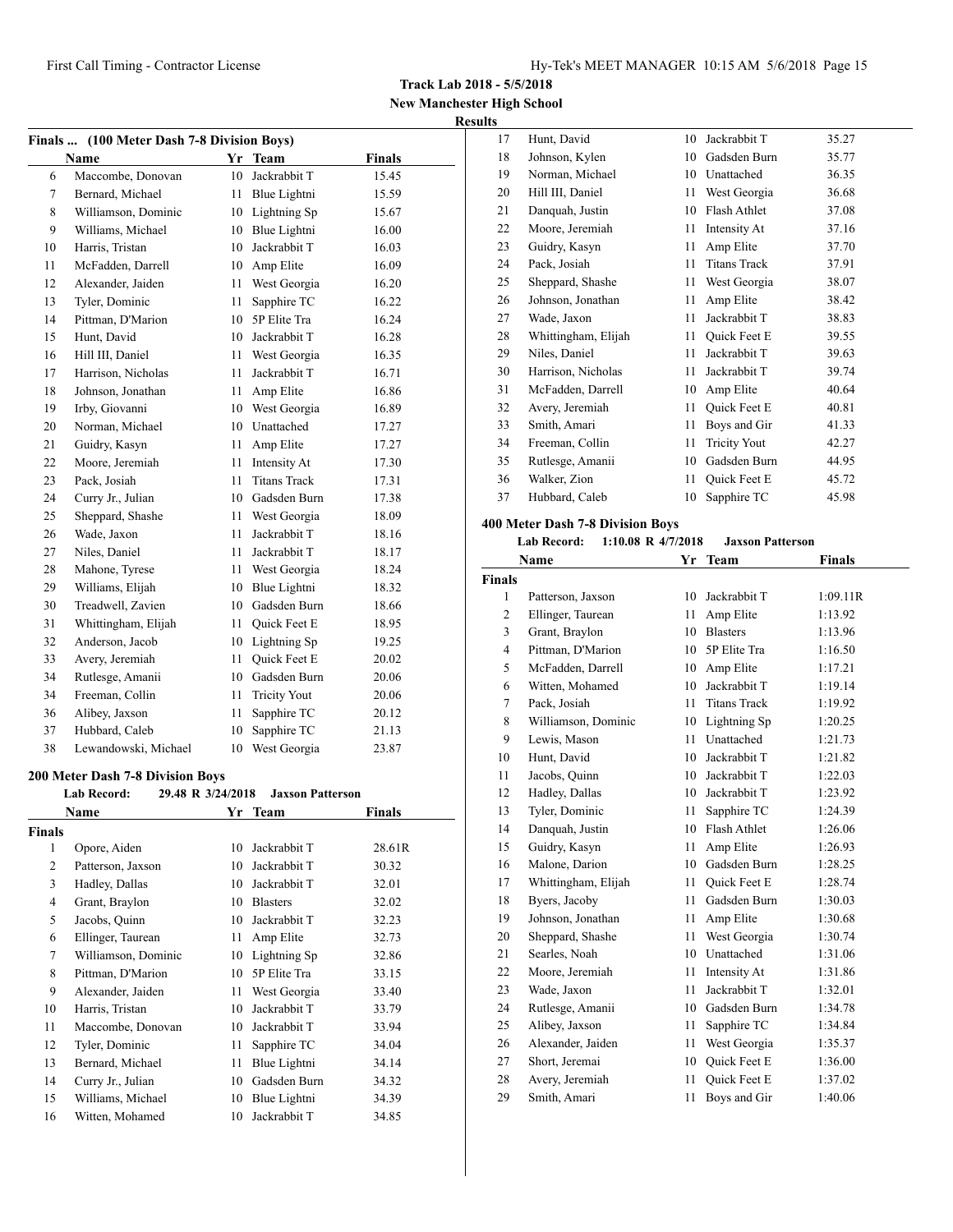| Hy-Tek's MEET MANAGER 10:15 AM 5/6/2018 Page 16 |  |  |  |  |
|-------------------------------------------------|--|--|--|--|
|-------------------------------------------------|--|--|--|--|

**New Manchester High School**

#### **Results**

|                              | 800 Meter Run 7-8 Division Boys<br>2:48.88 R 3/24/2018<br>Lab Record:     |    | <b>Marcus Webb</b>                |                    |
|------------------------------|---------------------------------------------------------------------------|----|-----------------------------------|--------------------|
|                              | Name                                                                      |    | Yr Team                           | Finals             |
| <b>Finals</b>                |                                                                           |    |                                   |                    |
| 1                            | Webb, Marcus                                                              |    | 10 Jackrabbit T                   | 2:50.35            |
| 2                            | Ellinger, Taurean                                                         |    | 11 Amp Elite                      | 2:52.24            |
| 3                            | Witten, Mohamed                                                           |    | 10 Jackrabbit T                   | 3:01.36            |
| $\overline{4}$               | Renteria-Silva, Cristian                                                  |    | 10 Intensity At                   | 3:07.77            |
| 5                            | Pack, Josiah                                                              | 11 | <b>Titans Track</b>               | 3:10.72            |
| 6                            | Malone, Darion                                                            |    | 10 Gadsden Burn                   | 3:23.04            |
| 7                            | Byers, Jacoby                                                             |    | 11 Gadsden Burn                   | 3:28.59            |
| 8                            | Whiteside, Jehlei                                                         |    | 10 Gadsden Burn                   | 3:31.11            |
| 9                            | Short, Jeremai                                                            |    | 10 Ouick Feet E                   | 3:34.73            |
| 10                           | Searles, Noah                                                             |    | 10 Unattached                     | 3:36.72            |
|                              |                                                                           |    |                                   |                    |
|                              | 1500 Meter Run 7-8 Division Boys                                          |    |                                   |                    |
|                              | 5:48.50 R 4/7/2018<br><b>Lab Record:</b>                                  |    | <b>Marcus Webb</b>                |                    |
|                              | Name                                                                      |    | Yr Team                           | <b>Finals</b>      |
| <b>Finals</b>                |                                                                           |    |                                   |                    |
| 1                            | Webb, Marcus                                                              |    | 10 Jackrabbit T                   | 5:44.45R           |
| $\overline{2}$               | Thompson, Oliver                                                          |    | 10 Ptc Flash                      | 5:48.77            |
| 3                            | Pack, Josiah                                                              |    | 11 Titans Track                   | 6:16.45            |
| 4                            | Short, Jeremai                                                            |    | 10 Ouick Feet E                   | 7:09.70            |
| 5                            | Allred, Luke                                                              |    | 10 Ptc Flash                      | 7:21.63            |
|                              | Lab Record: 12:07.56 R 3/24/2018<br>Name                                  |    | <b>Oliver Thompson</b><br>Yr Team | Finals             |
| <b>Finals</b>                |                                                                           |    |                                   |                    |
| 1                            | Thompson, Oliver                                                          |    | 10 Ptc Flash                      | 12:02.90R          |
| 2                            | Hinton, King                                                              |    | 11 West Georgia                   | 13:25.78           |
| 3                            | Allred, Luke                                                              |    | 10 Ptc Flash                      | 14:07.38           |
| $\overline{4}$               |                                                                           |    |                                   |                    |
|                              | Williams, La Costa                                                        |    | 11 West Georgia                   | 14:52.03           |
|                              |                                                                           |    |                                   |                    |
|                              | 4x100 Meter Relay 7-8 Division Boys<br>1:02.76 R 4/28/2018<br>Lab Record: |    | <b>Georgia Thoroughbreds</b>      |                    |
|                              | D Morris II, D Bent, D Hudson, J Nored                                    |    |                                   |                    |
|                              | Team                                                                      |    | Relay                             | <b>Finals</b>      |
|                              |                                                                           |    |                                   |                    |
| 1                            | Jackrabbit Track                                                          |    | А                                 | 1:01.12R           |
| $\boldsymbol{2}$             | West Georgia Jets                                                         |    | A                                 | 1:06.57            |
| 3                            | Gadsden Burners                                                           |    | А                                 | 1:08.43            |
| $\overline{4}$               | Quick Feet Elite                                                          |    | A                                 | 1:19.61            |
|                              |                                                                           |    |                                   |                    |
|                              | 4x400 Meter Relay 7-8 Division Boys                                       |    |                                   |                    |
|                              | 5:10.18 R 4/14/2018<br><b>Lab Record:</b>                                 |    | <b>Jackrabbit Track</b>           |                    |
|                              | A Opore, J Patterson, M Webb, Q Jacobs                                    |    |                                   |                    |
|                              | Team                                                                      |    | Relay                             | <b>Finals</b>      |
|                              |                                                                           |    |                                   |                    |
| Finals<br><b>Finals</b><br>1 | Gadsden Burners                                                           |    | А                                 | 5:54.31            |
| 2<br>3                       | West Georgia Jets<br>West Georgia Jets                                    |    | А<br>B                            | 6:00.73<br>6:55.78 |

|               | <b>Lab Record:</b><br>12-08 R 4/14/2018 |    | <b>Aiden Opore</b> |             |
|---------------|-----------------------------------------|----|--------------------|-------------|
|               | Name                                    |    | Yr Team            | Finals      |
| <b>Finals</b> |                                         |    |                    |             |
| 1             | Opore, Aiden                            | 10 | Jackrabbit T       | 13-04.00R   |
| 2             | Williamson, Dominic                     | 10 | Lightning Sp       | 11-05.00    |
| 3             | Hill III, Daniel                        | 11 | West Georgia       | 10-10.00    |
| 4             | Johnson, Jonathan                       | 11 | Amp Elite          | 10-03.50    |
| 5             | Harris, Tristan                         | 10 | Jackrabbit T       | 10-00.00    |
| 6             | Bernard, Michael                        | 11 | Blue Lightni       | 9-08.00     |
| 7             | Johnson, Kylen                          | 10 | Gadsden Burn       | $9 - 06.00$ |
| 8             | Pittman, D'Marion                       | 10 | 5P Elite Tra       | $9 - 05.50$ |
| 9             | Grant, Braylon                          | 10 | <b>Blasters</b>    | $9 - 00.50$ |
| 10            | Danquah, Justin                         | 10 | Flash Athlet       | 8-10.00     |
| 11            | Williams, Elijah                        | 10 | Blue Lightni       | $6 - 11.00$ |
| 12            | Lewandowski, Michael                    | 10 | West Georgia       | $4 - 10.00$ |
|               | <b>Shot Put 7-8 Division Boys</b>       |    |                    |             |
|               | <b>Lab Record:</b><br>22-01 R 3/26/2016 |    | <b>Sean Steele</b> |             |
|               | Name                                    | Yr | Team               | Finals      |

|   | Treadwell, Zavien  | 10. | Gadsden Burn | 18-02.00 |
|---|--------------------|-----|--------------|----------|
| 2 | Curry Jr., Julian  | 10. | Gadsden Burn | 17-01.00 |
|   | Hinton, King       | 11  | West Georgia | 14-03.00 |
| 4 | Irby, Giovanni     | 10  | West Georgia | 12-07.50 |
|   | Mahone, Tyrese     | 11. | West Georgia | 12-02.50 |
| 6 | Williams, La Costa | 11  | West Georgia | 11-00.50 |
|   | Whiteside, Jehlei  | 10  | Gadsden Burn | 8-07.00  |
| 8 | Rutlesge, Amanii   | 10  | Gadsden Burn | 8-06.50  |

## **Javelin Throw 300g 7-8 Division Boys**

#### **Lab Record: 54-08 R 4/29/2017 Jayden Juniors**

|               | Name                 | Yr | Team                | <b>Finals</b> |  |
|---------------|----------------------|----|---------------------|---------------|--|
| <b>Finals</b> |                      |    |                     |               |  |
| 1             | Jacobs, Quinn        | 10 | Jackrabbit T        | 51-04         |  |
| 2             | Harrison, Nicholas   | 11 | Jackrabbit T        | $42 - 04$     |  |
| 3             | Treadwell, Zavien    | 10 | Gadsden Burn        | $42 - 01$     |  |
| 4             | Hinton, King         | 11 | West Georgia        | $39-00$       |  |
| 5             | Irby, Giovanni       | 10 | West Georgia        | $32 - 02$     |  |
| 6             | Niles, Daniel        | 11 | Jackrabbit T        | $30 - 08$     |  |
| 7             | Whiteside, Jehlei    | 10 | Gadsden Burn        | $30-04$       |  |
| 8             | Mahone, Tyrese       | 11 | West Georgia        | 28-09         |  |
| 9             | Freeman, Collin      | 11 | <b>Tricity Yout</b> | $22 - 10$     |  |
| 10            | Lewandowski, Michael | 10 | West Georgia        | 21-08         |  |
| 11            | Rutlesge, Amanii     | 10 | Gadsden Burn        | 13-05         |  |

#### **1500 Meter Race Walk 7-8 Division Boys**

| Lab Record: $12:24.30 \text{ R } 4/14/2018$ Dyson Stephens |  |  |  |  |
|------------------------------------------------------------|--|--|--|--|
|------------------------------------------------------------|--|--|--|--|

|        | Name               | Yr Team         | <b>Finals</b> |
|--------|--------------------|-----------------|---------------|
| Finals |                    |                 |               |
|        | Williams, La Costa | 11 West Georgia | 12:29.31      |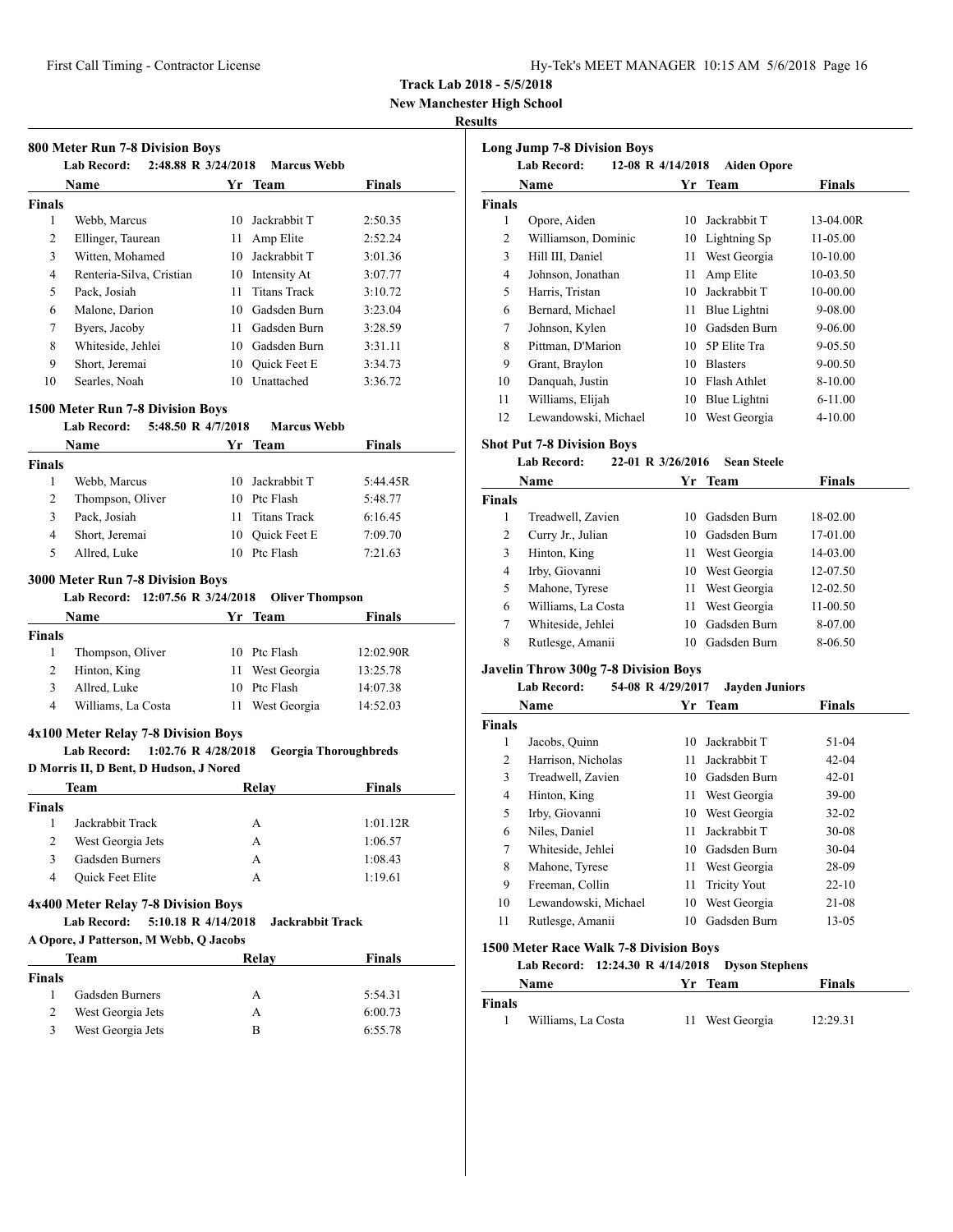| Hy-Tek's MEET MANAGER 10:15 AM 5/6/2018 Page 17 |  |  |  |
|-------------------------------------------------|--|--|--|
|-------------------------------------------------|--|--|--|

## **New Manchester High School**

## **Results** 52 Steele, Sean 08 Parkview Exp 19.16

| 100 Meter Dash 9-10 Division Boys<br><b>Lab Record:</b><br>13.01 R 4/15/2017<br><b>Chandler Jordan</b> |                      |    |                 |        |
|--------------------------------------------------------------------------------------------------------|----------------------|----|-----------------|--------|
|                                                                                                        | Name                 |    | Yr Team         | Finals |
| <b>Finals</b>                                                                                          |                      |    |                 |        |
| 1                                                                                                      | Sanford, Tyson       |    | 08 AtL ZooM Ath | 13.13  |
| 2                                                                                                      | Wiggins, Aidyn       |    | 09 Titans Track | 13.74  |
| 3                                                                                                      | Long, Kingston       |    | 08 West Georgia | 13.79  |
| 4                                                                                                      | Long, Kingsley       |    | 08 West Georgia | 13.87  |
| 5                                                                                                      | Mcshan, Mckinley     |    | 08 Lightning Sp | 13.89  |
| 6                                                                                                      | Bethea, Kameron      |    | 09 Jackrabbit T | 13.97  |
| 7                                                                                                      | Braker, Jaleel       |    | 09 AtL ZooM Ath | 14.09  |
| 8                                                                                                      | Washington, Nicholas |    | 08 Blasters     | 14.13  |
| 9                                                                                                      | Farrish, Daryian     |    | 08 West Georgia | 14.14  |
| 10                                                                                                     | Smart, Jerold        |    | 08 Parkview Exp | 14.60  |
| 11                                                                                                     | Rodgers, Cade        |    | 09 Kholen Speed | 14.75  |
| 12                                                                                                     | Coggins, Jamon       |    | 08 Sapphire TC  | 14.86  |
| 13                                                                                                     | Harmon, Michai       |    | 09 Amp Elite    | 14.88  |
| 14                                                                                                     | Stowe, Dwayne        |    | 08 Quarter Hors | 14.92  |
| 15                                                                                                     | Leach, Marcus        |    | 08 West Georgia | 14.97  |
| 16                                                                                                     | Conner, Cashton      |    | 09 Titans Track | 15.00  |
| 17                                                                                                     | Newton Jr., Patrick  |    | 09 West Georgia | 15.01  |
| 18                                                                                                     | Jackson, Devon       |    | 08 Amp Elite    | 15.04  |
| 19                                                                                                     | Gueh, Christian      |    | 09 Flash Athlet | 15.06  |
| 20                                                                                                     | David, Myles         |    | 08 Flash Athlet | 15.14  |
| 21                                                                                                     | Cantrell, Jameer     |    | 09 Flash Athlet | 15.15  |
| 22                                                                                                     | Worrell, Elijah      |    | 09 Parkview Exp | 15.16  |
| 23                                                                                                     | Clark, Josiah        |    | 09 Tricity Yout | 15.18  |
| 24                                                                                                     | Green, Braddock      |    | 09 Jackrabbit T | 15.19  |
| 25                                                                                                     | Barr, Joshua         |    | 09 5P Elite Tra | 15.28  |
| 26                                                                                                     | Benson, Deron        |    | 08 5P Elite Tra | 15.30  |
| 27                                                                                                     | Colenberg, Tristan   |    | 08 Kholen Speed | 15.30  |
| 28                                                                                                     | Coleman, Bobby       |    | 09 Tricity Yout | 15.37  |
| 29                                                                                                     | Thomas, Jackson      |    | 09 Amp Elite    | 15.38  |
| 30                                                                                                     | Grier, Azaiah        |    | 09 Quick Feet E | 15.41  |
| 31                                                                                                     | Lowe, david          |    | 09 AtL ZooM Ath | 15.46  |
| 32                                                                                                     | Golding, Chaz        | 09 | Sapphire TC     | 15.52  |
| 33                                                                                                     | Reno, Jariel         | 09 | Intensity At    | 15.67  |
| 34                                                                                                     | Sylvestre, Kayden    | 09 | Lightning Sp    | 15.68  |
| 35                                                                                                     | James, Amarıon       | 09 | Intensity At    | 15.70  |
| 35                                                                                                     | Alexander, Jordan    | 09 | Flash Athlet    | 15.70  |
| 37                                                                                                     | Jones, Jebrelon      | 08 | Gadsden Burn    | 15.82  |
| 38                                                                                                     | Smith, Andrew        | 08 | West Georgia    | 15.89  |
| 39                                                                                                     | Stroman, Isaiah      | 08 | Sapphire TC     | 15.91  |
| 40                                                                                                     | Schreane, Keshawn    | 08 | West Georgia    | 16.09  |
| 41                                                                                                     | Burns, Carter        | 08 | Jackrabbit T    | 16.12  |
| 42                                                                                                     | High, Colton         | 09 | Jackrabbit T    | 16.15  |
| 43                                                                                                     | Green, Braylen       | 09 | Gadsden Burn    | 16.29  |
| 44                                                                                                     | Ogwin, Torrie        | 08 | On Your Mark    | 16.57  |
| 45                                                                                                     | Brown, Mar'Kel       | 08 | West Georgia    | 16.61  |
| 46                                                                                                     | Borden, Aiden        | 08 | Jackrabbit T    | 16.74  |
| 47                                                                                                     | Sears, James         | 09 | Parkview Exp    | 16.77  |
| 48                                                                                                     | Mitchell, Caleb      | 08 | Lightning Sp    | 17.21  |
| 49                                                                                                     | Washington, Sire     | 09 | Boys and Gir    | 17.33  |
| 50                                                                                                     | Ghaffari, Ilias      | 08 | Parkview Exp    | 17.60  |
| 51                                                                                                     | Swain, Niegle        | 09 | Gadsden Burn    | 17.94  |
|                                                                                                        |                      |    |                 |        |

| <b>200 Meter Dash 9-10 Division Boys</b><br><b>Lab Record:</b><br>27.43 R 4/15/2017<br><b>Chandler Jordan</b> |                                 |    |                              |        |
|---------------------------------------------------------------------------------------------------------------|---------------------------------|----|------------------------------|--------|
| <b>Finals</b><br>Name<br>Yr Team                                                                              |                                 |    |                              |        |
| <b>Finals</b>                                                                                                 |                                 |    |                              |        |
| 1                                                                                                             | Sanford, Tyson                  |    | 08 AtL ZooM Ath              | 27.36R |
| 2                                                                                                             | Mcshan, Mckinley                |    | 08 Lightning Sp              | 28.51  |
| 3                                                                                                             | Wiggins, Aidyn                  |    | 09 Titans Track              | 28.85  |
| 4                                                                                                             | Long, Kingston                  |    | 08 West Georgia              | 28.85  |
| 5                                                                                                             | Long, Kingsley                  |    | 08 West Georgia              | 28.86  |
| 6                                                                                                             | Ellinger, Joreal                |    | 08 Amp Elite                 | 28.96  |
| 7                                                                                                             | Braker, Jaleel                  |    | 09 AtL ZooM Ath              | 29.25  |
| 8                                                                                                             | Bethea, Kameron                 | 09 | Jackrabbit T                 | 29.29  |
| 9                                                                                                             | Washington, Nicholas            | 08 | <b>Blasters</b>              | 29.33  |
| 10                                                                                                            | Farrish, Daryian                |    | 08 West Georgia              | 29.42  |
| 11                                                                                                            | Hill, Tristen                   | 09 | AtL ZooM Ath                 | 29.85  |
| 12                                                                                                            | Scott, Daniel                   |    | 09 Kholen Speed              | 30.27  |
| 13                                                                                                            | Smith, Austin                   |    | 08 Team Full Ry              | 30.30  |
| 14                                                                                                            | Smart, Jerold                   |    | 08 Parkview Exp              | 30.53  |
| 15                                                                                                            | Stowe, Dwayne                   |    | 08 Quarter Hors              | 30.80  |
| 16                                                                                                            | Coggins, Jamon                  | 08 | Sapphire TC                  | 30.97  |
| 17                                                                                                            | Jackson, Devon                  |    | 08 Amp Elite                 | 31.17  |
| 18                                                                                                            | Conner, Cashton                 |    | 09 Titans Track              | 31.27  |
| 19                                                                                                            | Harmon, Michai                  |    | 09 Amp Elite                 | 31.40  |
| 20                                                                                                            | Gueh, Christian                 |    | 09 Flash Athlet              | 31.51  |
| 21                                                                                                            | Newton Jr., Patrick             |    | 09 West Georgia              | 31.66  |
| 22                                                                                                            | Stroman, Isaiah                 | 08 | Sapphire TC                  | 31.83  |
| 23                                                                                                            |                                 |    | Kholen Speed                 |        |
|                                                                                                               | Colenberg, Tristan              | 08 |                              | 31.96  |
| 24                                                                                                            | Worrell, Elijah<br>Barr, Joshua | 09 | Parkview Exp<br>5P Elite Tra | 32.06  |
| 25                                                                                                            |                                 | 09 |                              | 32.06  |
| 26                                                                                                            | Benson, Deron                   | 08 | 5P Elite Tra                 | 32.16  |
| 27                                                                                                            | Tyler, Cedric                   | 09 | Sapphire TC                  | 32.29  |
| 28                                                                                                            | Ocran, William                  | 08 | Jackrabbit T                 | 32.30  |
| 29                                                                                                            | Coleman, Bobby                  | 09 | <b>Tricity Yout</b>          | 32.30  |
| 30                                                                                                            | Rodgers, Cade                   | 09 | Kholen Speed                 | 32.41  |
| 31                                                                                                            | Green, Braddock                 | 09 | Jackrabbit T                 | 32.46  |
| 32                                                                                                            | Sylvestre, Kayden               |    | 09 Lightning Sp              | 32.50  |
| 33                                                                                                            | Golding, Chaz                   | 09 | Sapphire TC                  | 32.57  |
| 34                                                                                                            | Cantrell, Jameer                | 09 | Flash Athlet                 | 32.66  |
| 35                                                                                                            | Edwards, Christian              | 09 | Jackrabbit T                 | 32.85  |
| 36                                                                                                            | Hughley, Korrelle               | 09 | Iron Spikes                  | 32.93  |
| 37                                                                                                            | Burns, Carter                   | 08 | Jackrabbit T                 | 32.95  |
| 38                                                                                                            | Jones, Jebrelon                 | 08 | Gadsden Burn                 | 33.00  |
| 39                                                                                                            | David, Myles                    | 08 | Flash Athlet                 | 33.12  |
| 40                                                                                                            | James, Amarion                  | 09 | Intensity At                 | 33.26  |
| 41                                                                                                            | Lowe, david                     | 09 | AtL ZooM Ath                 | 33.41  |
| 42                                                                                                            | Schreane, Keshawn               | 08 | West Georgia                 | 33.46  |
| 43                                                                                                            | Grier, Azaiah                   | 09 | Quick Feet E                 | 33.66  |
| 44                                                                                                            | Borden, Aiden                   | 08 | Jackrabbit T                 | 33.80  |
| 45                                                                                                            | Thomas, Jackson                 | 09 | Amp Elite                    | 34.14  |
| 46                                                                                                            | Reno, Jariel                    | 09 | Intensity At                 | 34.57  |
| 47                                                                                                            | Moore, Micah                    | 08 | Intensity At                 | 34.87  |
| 48                                                                                                            | High, Colton                    | 09 | Jackrabbit T                 | 35.23  |
| 49                                                                                                            | Green, Braylen                  | 09 | Gadsden Burn                 | 35.34  |
| 50                                                                                                            | Ogwin, Torrie                   | 08 | On Your Mark                 | 35.38  |
|                                                                                                               |                                 |    |                              |        |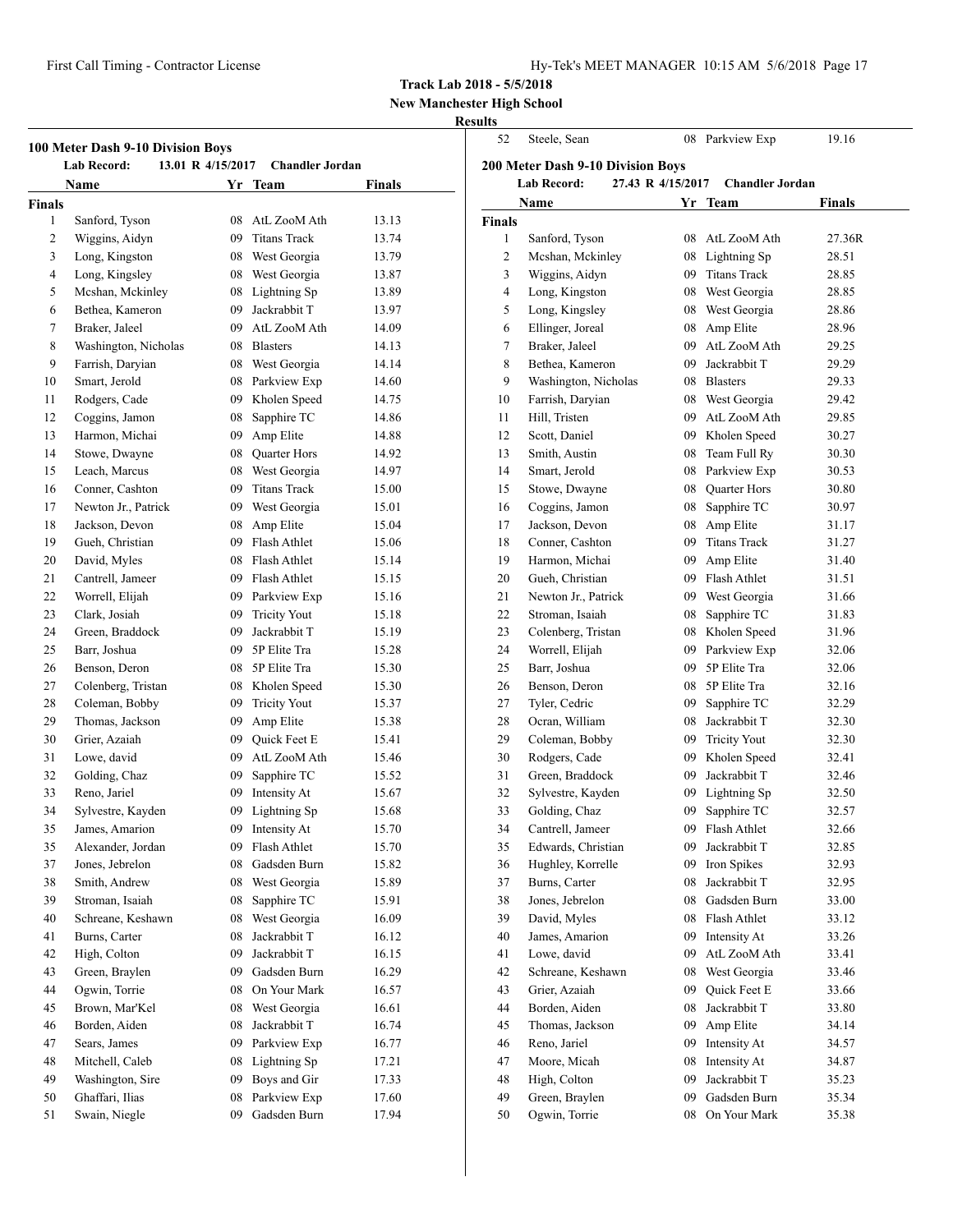**New Manchester High School**

#### **Results**

| Finals  (200 Meter Dash 9-10 Division Boys) |                                           |    |                     |               |  |  |
|---------------------------------------------|-------------------------------------------|----|---------------------|---------------|--|--|
|                                             | <b>Name</b>                               |    | Yr Team             | <b>Finals</b> |  |  |
| 51                                          | Clark, Josiah                             | 09 | <b>Tricity Yout</b> | 36.53         |  |  |
| 52                                          | Alexander, Jordan                         |    | 09 Flash Athlet     | 36.79         |  |  |
| 53                                          | fortune, Isaiah                           |    | 09 Quarter Hors     | 36.99         |  |  |
| 54                                          | Washington, Sire                          |    | 09 Boys and Gir     | 37.22         |  |  |
| 55                                          | Ghaffari, Ilias                           |    | 08 Parkview Exp     | 37.30         |  |  |
| 56                                          | Jones, Rajan                              | 09 | Lightning Sp        | 37.37         |  |  |
| 57                                          | Mitchell, Caleb                           | 08 | Lightning Sp        | 39.88         |  |  |
|                                             | 400 Meter Dash 9-10 Division Boys         |    |                     |               |  |  |
|                                             | <b>Lab Record:</b><br>1:02.62 R 3/25/2017 |    | Sidi Njie           |               |  |  |
|                                             | Name                                      |    | Yr Team             | <b>Finals</b> |  |  |
| <b>Finals</b>                               |                                           |    |                     |               |  |  |
| 1                                           | Ellinger, Joreal                          | 08 | Amp Elite           | 1:03.58       |  |  |
| 2                                           | Mcshan, Mckinley                          | 08 | Lightning Sp        | 1:03.61       |  |  |
| 3                                           | Guidry, Cayden                            | 08 | Amp Elite           | 1:05.19       |  |  |
| $\overline{4}$                              | Hill, Tristen                             |    | 09 AtL ZooM Ath     | 1:07.53       |  |  |
| 5                                           | Smith, Austin                             | 08 | Team Full Ry        | 1:08.44       |  |  |
| 6                                           | Bethea, Kameron                           |    | 09 Jackrabbit T     | 1:09.50       |  |  |
| 7                                           | Brazley, Devan                            |    | 09 New Era Trac     | 1:09.89       |  |  |
| 8                                           | Washington, Nicholas                      |    | 08 Blasters         | 1:10.77       |  |  |
| 9                                           | Wynn, Jedidah                             |    | 08 Gadsden Burn     | 1:11.23       |  |  |
| 10                                          | Colenberg, Tristan                        |    | 08 Kholen Speed     | 1:11.68       |  |  |
| 11                                          | Gueh, Christian                           |    | 09 Flash Athlet     | 1:11.81       |  |  |
| 12                                          | Stowe, Dwayne                             |    | 08 Ouarter Hors     | 1:12.15       |  |  |
| 13                                          | Wiggins, Aidyn                            |    | 09 Titans Track     | 1:12.88       |  |  |
| 14                                          | Jackson, Devon                            |    | 08 Amp Elite        | 1:13.12       |  |  |
| 15                                          | Conner, Cashton                           |    | 09 Titans Track     | 1:13.61       |  |  |
| 16                                          | Smart, Jerold                             | 08 | Parkview Exp        | 1:14.62       |  |  |
| 17                                          | Borden, Aiden                             | 08 | Jackrabbit T        | 1:14.84       |  |  |
| 18                                          | Lee, Jamarion                             | 09 | Fast & Serio        | 1:15.00       |  |  |
| 19                                          | Cantrell, Jameer                          | 09 | Flash Athlet        | 1:16.17       |  |  |
| 20                                          | Schreane, Keshawn                         | 08 | West Georgia        | 1:16.78       |  |  |
| 21                                          | Rodgers, Cade                             | 09 | Kholen Speed        | 1:16.80       |  |  |
| 22                                          | Scott, Daniel                             | 09 | Kholen Speed        | 1:16.82       |  |  |
| 23                                          | Mitchell, Caleb                           | 08 | Lightning Sp        | 1:17.50       |  |  |
| 24                                          | Harmon, Michai                            | 09 | Amp Elite           | 1:17.57       |  |  |
| 25                                          | Prescott, Zion                            | 09 | Boys and Gir        | 1:17.58       |  |  |

26 Burns, Carter 08 Jackrabbit T 1:17.71 Butler, Jaidon 09 Gadsden Burn 1:17.82 Benson, Deron 08 5P Elite Tra 1:17.94 Whiteside, Jamari 09 Gadsden Burn 1:17.96 Lowe, david 09 AtL ZooM Ath 1:18.24 31 Dudley, Leon 09 Jackrabbit T 1:18.73 32 Barneman, Jr, Carlos 09 Amp Elite 1:18.80 33 Thomas, Jackson 09 Amp Elite 1:18.88 Barr, Joshua 09 5P Elite Tra 1:19.14 Edwards, Christian 09 Jackrabbit T 1:19.17 Moore, Micah 08 Intensity At 1:20.22 Golding, Chaz 09 Sapphire TC 1:21.08 David, Myles 08 Flash Athlet 1:21.97 Sylvestre, Kayden 09 Lightning Sp 1:22.11 Jones, Rajan 09 Lightning Sp 1:22.16 James, Amarion 09 Intensity At 1:22.81 Alexander, Jordan 09 Flash Athlet 1:24.48

| 43 | fortune, Isaiah   | 09  | Quarter Hors    | 1:24.72 |
|----|-------------------|-----|-----------------|---------|
| 44 | Wright, Xzavier   | 09  | Gadsden Burn    | 1:26.41 |
| 45 | Ghaffari, Ilias   |     | 08 Parkview Exp | 1:28.64 |
| 46 | Reno, Jariel      | 09  | Intensity At    | 1:28.91 |
| 47 | Beasley, Nehemiah | 08. | Greer Allsta    | 1:29.96 |
| 48 | Cook, Bailey      | 09  | Fast & Serio    | 1:36.32 |
| 49 | Washington, Sire  | 09  | Boys and Gir    | 1:37.94 |
|    |                   |     |                 |         |

#### **800 Meter Run 9-10 Division Boys**

#### **Lab Record: 2:23.80 R 4/30/2016 Jaiden Patterson**

|                | Name                              | Yr | <b>Team</b>         | <b>Finals</b> |
|----------------|-----------------------------------|----|---------------------|---------------|
| Finals         |                                   |    |                     |               |
| 1              | Ellinger, Joreal                  | 08 | Amp Elite           | 2:32.87       |
| 2              | Smith, Austin                     | 08 | Team Full Ry        | 2:33.67       |
| 3              | Guidry, Cayden                    | 08 | Amp Elite           | 2:39.61       |
| $\overline{4}$ | Wynn, Jedidah                     | 08 | Gadsden Burn        | 2:42.79       |
| 5              | Lee, Jamarion                     | 09 | Fast & Serio        | 2:49.11       |
| 6              | Williamson, Justin                | 09 | Blue Lightni        | 2:49.52       |
| 7              | Brazley, Devan                    | 09 | New Era Trac        | 2:50.46       |
| 8              | Edwards, Christian                | 09 | Jackrabbit T        | 2:52.43       |
| 9              | Frazier, Robert                   | 09 | Gadsden Burn        | 2:56.16       |
| 10             | Whiteside, Jamari                 | 09 | Gadsden Burn        | 2:56.17       |
| 11             | White, Elijah                     | 09 | <b>Blasters</b>     | 2:58.27       |
| 12             | Conner, Cashton                   | 09 | <b>Titans Track</b> | 2:58.95       |
| 13             | Tyler, Cedric                     | 09 | Sapphire TC         | 2:58.96       |
| 14             | Worrell, Elijah                   | 09 | Parkview Exp        | 3:02.42       |
| 15             | Dudley, Leon                      | 09 | Jackrabbit T        | 3:02.71       |
| 16             | Barneman, Jr, Carlos              | 09 | Amp Elite           | 3:04.59       |
| 17             | Prescott, Zion                    | 09 | Boys and Gir        | 3:05.58       |
| 18             | Butler, Jaidon                    | 09 | Gadsden Burn        | 3:07.77       |
| 19             | Jones, Rajan                      | 09 | Lightning Sp        | 3:09.50       |
| 20             | Moore, Micah                      | 08 | Intensity At        | 3:11.35       |
| 21             | Sears, James                      | 09 | Parkview Exp        | 3:12.02       |
| 22             | fortune, Isaiah                   | 09 | <b>Ouarter Hors</b> | 3:12.58       |
| 23             | Wright, Xzavier                   | 09 | Gadsden Burn        | 3:18.03       |
|                | 1500 Meter Run 9-10 Division Bovs |    |                     |               |

|               | 5:06.26 R 5/7/2016<br><b>Lab Record:</b> |     | <b>William Davis</b> |               |
|---------------|------------------------------------------|-----|----------------------|---------------|
|               | Name                                     |     | Yr Team              | <b>Finals</b> |
| <b>Finals</b> |                                          |     |                      |               |
| 1             | Comsudes, Samuel                         | 08  | Unattached           | 5:15.95       |
| 2             | Williamson, Justin                       | 09  | Blue Lightni         | 5:17.00       |
| 3             | Guidry, Cayden                           | 08  | Amp Elite            | 5:21.14       |
| 4             | Antley, Tyndle                           | 08  | Unattached           | 5:28.97       |
| 5             | White, Elijah                            | 09  | <b>Blasters</b>      | 5:59.40       |
| 6             | Frazier, Robert                          | 09  | Gadsden Burn         | 6:02.91       |
| 7             | Tyler, Cedric                            | 09  | Sapphire TC          | 6:10.89       |
| 8             | Dudley, Leon                             | 09. | Jackrabbit T         | 6:11.37       |
| 9             | Barneman, Jr. Carlos                     | 09  | Amp Elite            | 6:13.04       |
| 10            | Prescott, Zion                           | 09  | Boys and Gir         | 6:21.31       |
| 11            | Jones, Hunter                            | 08  | Ptc Flash            | 6:59.38       |
|               |                                          |     |                      |               |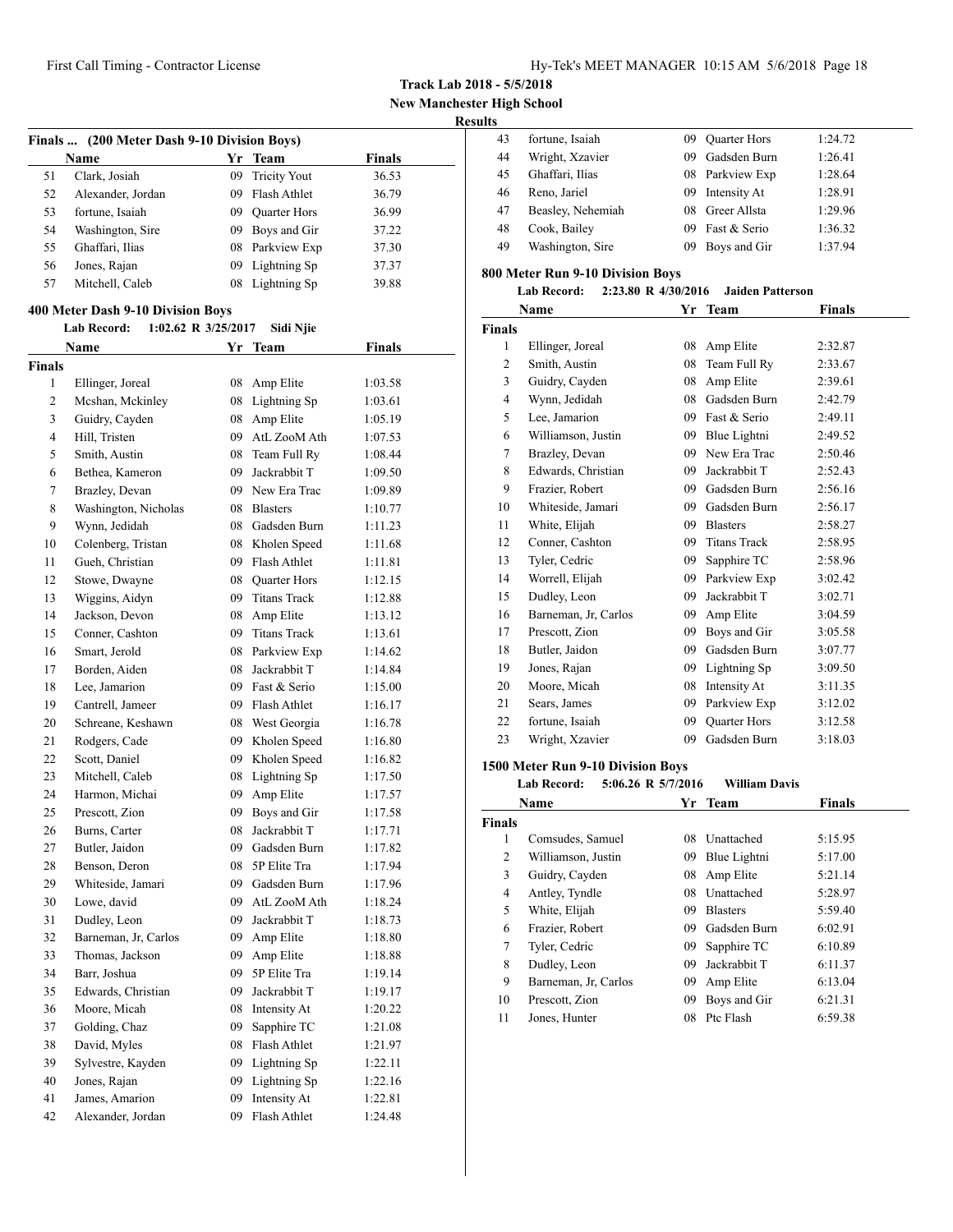**Track Lab 2018 - 5/5/2018**

**New Manchester High School**

## **Results**

|                | 3000 Meter Run 9-10 Division Boys<br><b>Lab Record:</b><br>11:07.35 R 3/24/2018   |                  | <b>Samuel Comsudes</b>      |                                |  |
|----------------|-----------------------------------------------------------------------------------|------------------|-----------------------------|--------------------------------|--|
|                | Name                                                                              |                  | Yr Team                     | Finals                         |  |
| <b>Finals</b>  |                                                                                   |                  |                             |                                |  |
| 1              | Comsudes, Samuel                                                                  |                  | 08 Unattached               | 11:09.18                       |  |
| 2              | Davidson, Landon                                                                  |                  | 09 Ptc Flash                | 13:25.64                       |  |
| 3              | Sears, James                                                                      |                  | 09 Parkview Exp             | 13:29.44                       |  |
| $\overline{4}$ | Jones, Hunter                                                                     |                  | 08 Ptc Flash                | 13:30.31                       |  |
|                | 4x100 Meter Relay 9-10 Division Boys<br><b>Lab Record:</b>                        | 54.49 R 5/7/2016 | Drive Phase, Inc.           |                                |  |
|                | C Richardson, J Blankenship, T Whatley, Z Green                                   |                  |                             |                                |  |
|                | Team                                                                              |                  | Relay                       | Finals                         |  |
| <b>Finals</b>  |                                                                                   |                  |                             |                                |  |
| 1              | West Georgia Jets                                                                 |                  | A                           | 57.56                          |  |
| 2              | Gadsden Burners                                                                   |                  | A                           | 1:01.88                        |  |
| 3              | West Georgia Jets                                                                 |                  | B                           | 1:03.52                        |  |
|                | 4x400 Meter Relay 9-10 Division Boys<br>4:20.19 R 5/7/2016<br><b>Lab Record:</b>  |                  |                             | Jackrabbit Track & Field Clini |  |
|                | C Gaffney, D Williams, J Patterson, W Davis                                       |                  |                             |                                |  |
|                | <b>Team</b>                                                                       |                  | Relay                       | Finals                         |  |
| <b>Finals</b>  |                                                                                   |                  |                             |                                |  |
| 1              | West Georgia Jets                                                                 |                  | A                           | 4:58.98                        |  |
| 2              | <b>Gadsden Burners</b>                                                            |                  | A                           | 5:05.03                        |  |
| 3              | Sapphire TC                                                                       |                  | A                           | 5:11.59                        |  |
|                |                                                                                   |                  |                             |                                |  |
|                | <b>High Jump 9-10 Division Boys</b>                                               |                  |                             |                                |  |
|                | <b>Lab Record:</b>                                                                | 4-06 R 3/5/2016  | <b>Kevin Thomas</b>         |                                |  |
|                | <b>Name</b>                                                                       | Yr               | Team                        | <b>Finals</b>                  |  |
| <b>Finals</b>  |                                                                                   |                  |                             |                                |  |
| 1              | Beasley, Nehemiah                                                                 | 08               | Greer Allsta                | 4-00.00                        |  |
| 2              | Wynn, Jedidah                                                                     |                  | 08 Gadsden Burn             | $3 - 10.00$                    |  |
| 3              | Smith, Andrew                                                                     |                  | 08 West Georgia             | $3 - 06.00$                    |  |
| $\overline{4}$ | Comsudes, Samuel                                                                  |                  | 08 Unattached               | J3-06.00                       |  |
| 5              | Christian, Miguel                                                                 |                  | 09 West Georgia             | $3-04.00$                      |  |
| 6              | Leach, Marcus                                                                     | 08               | West Georgia                | J3-04.00                       |  |
| $---$          | Brown, Mar'Kel                                                                    | 08               | West Georgia                | NH                             |  |
|                | <b>Long Jump 9-10 Division Boys</b><br>14-07.50 R 4/30/2016<br><b>Lab Record:</b> |                  | <b>Devin Williams</b>       |                                |  |
|                | Name                                                                              |                  | Yr Team                     | <b>Finals</b>                  |  |
| <b>Finals</b>  |                                                                                   |                  |                             |                                |  |
| 1              | Long, Kingsley                                                                    | 08               | West Georgia                | 13-09.50                       |  |
| 2              | Long, Kingston                                                                    | 08               | West Georgia                | 13-09.00                       |  |
| 3              | Farrish, Daryian                                                                  | 08               | West Georgia                | 12-09.00                       |  |
| 4              | Sanford, Tyson                                                                    | 08               | AtL ZooM Ath                | 12-02.50                       |  |
| 5              | Washington, Nicholas                                                              | 08               | <b>Blasters</b>             | 12-02.00                       |  |
| 5              | Jackson, Devon                                                                    | 08               | Amp Elite                   | 12-02.00                       |  |
| $\tau$         |                                                                                   |                  |                             |                                |  |
|                |                                                                                   | 08               | Unattached                  |                                |  |
|                | Antley, Tyndle                                                                    |                  |                             | 11-07.75                       |  |
| 8              | Newton Jr., Patrick                                                               | 09               | West Georgia                | 11-06.00                       |  |
| 9              | Brazley, Devan                                                                    | 09               | New Era Trac                | 11-02.50                       |  |
| 10             | Stowe, Dwayne                                                                     | 08               | Quarter Hors                | 10-10.75                       |  |
| 10<br>12       | Stroman, Isaiah<br>Jones, Rajan                                                   | 08<br>09         | Sapphire TC<br>Lightning Sp | 10-10.75<br>10-05.50           |  |

| US. |                   |    |                 |             |
|-----|-------------------|----|-----------------|-------------|
| 14  | Beasley, Nehemiah | 08 | Greer Allsta    | 10-01.50    |
| 15  | Frazier, Robert   | 09 | Gadsden Burn    | 10-01.25    |
| 16  | Jones, Jebrelon   | 08 | Gadsden Burn    | $9 - 10.50$ |
| 17  | Gueh, Christian   | 09 | Flash Athlet    | 9-09.00     |
| 18  | White, Elijah     | 09 | <b>Blasters</b> | $9 - 06.25$ |
| 19  | Green, Braddock   | 09 | Jackrabbit T    | 9-06.00     |
| 20  | Hughley, Korrelle | 09 | Iron Spikes     | $9 - 04.25$ |
| 21  | Whiteside, Jamari | 09 | Gadsden Burn    | 9-01.00     |
| 22  | Lee, Jamarion     | 09 | Fast & Serio    | 8-08.50     |
| 23  | Cantrell, Jameer  | 09 | Flash Athlet    | 8-06.75     |
| 24  | Green, Braylen    | 09 | Gadsden Burn    | 8-02.50     |
| 25  | Washington, Sire  | 09 | Boys and Gir    | 7-11.75     |
| 26  | Alexander, Jordan | 09 | Flash Athlet    | 7-06.00     |
| 27  | Cook, Bailey      | 09 | Fast & Serio    | 6-03.25     |
|     |                   |    |                 |             |

## **Shot Put 9-10 Division Boys**

#### **Lab Record: 28-10 R 3/19/2016 Tahir Hines**

| Name          |                    | Yr | <b>Team</b>  | <b>Finals</b> |  |
|---------------|--------------------|----|--------------|---------------|--|
| <b>Finals</b> |                    |    |              |               |  |
| 1             | Steele, Sean       | 08 | Parkview Exp | 23-06.00      |  |
| 2             | Coggins, Jamon     | 08 | Sapphire TC  | 22-07.00      |  |
| 3             | Swain, Niegle      | 09 | Gadsden Burn | 21-07.50      |  |
| 4             | Smith, Andrew      | 08 | West Georgia | 20-00.50      |  |
| 5             | Worrell, Elijah    | 09 | Parkview Exp | 19-08.50      |  |
| 6             | Colenberg, Tristan | 08 | Kholen Speed | 18-09.00      |  |
| 7             | Ogwin, Torrie      | 08 | On Your Mark | 18-06.50      |  |
| 8             | Scott, Daniel      | 09 | Kholen Speed | 18-04.00      |  |
| 9             | Green, Braylen     | 09 | Gadsden Burn | 14-10.00      |  |
| 10            | Frazier, Robert    | 09 | Gadsden Burn | 14-04.00      |  |
| 11            | Rodgers, Cade      | 09 | Kholen Speed | 13-10.00      |  |
| 12            | Jones, Jebrelon    | 08 | Gadsden Burn | 12-07.00      |  |
| 13            | Butler, Jaidon     | 09 | Gadsden Burn | 10-00.00      |  |

#### **Javelin Throw 300g 9-10 Division Boys**

#### **Lab Record: 88-10 R 3/5/2016 Jared Lockhart**

|               | Name               |    | Yr Team             | Finals    |
|---------------|--------------------|----|---------------------|-----------|
| <b>Finals</b> |                    |    |                     |           |
| 1             | Leach, Marcus      | 08 | West Georgia        | 83-05     |
| 2             | Coleman, Bobby     | 09 | <b>Tricity Yout</b> | 76-08     |
| 3             | Colenberg, Tristan | 08 | Kholen Speed        | 71-08     |
| 4             | Rodgers, Cade      | 09 | Kholen Speed        | $63 - 10$ |
| 5             | Clark, Josiah      | 09 | <b>Tricity Yout</b> | 58-05     |
| 6             | Wiggins, Aidyn     | 09 | <b>Titans Track</b> | 57-01     |
| 7             | Block, Samuel      | 09 | Unattached          | 55-02     |
| 8             | Smith, Andrew      | 08 | West Georgia        | 51-03     |
| 9             | Conner, Cashton    | 09 | <b>Titans Track</b> | $44 - 05$ |
| 10            | Swain, Niegle      | 09 | Gadsden Burn        | $43 - 10$ |
| 11            | Brown, Mar'Kel     | 08 | West Georgia        | 43-04     |
| 12            | Scott, Daniel      | 09 | Kholen Speed        | $42 - 11$ |
| 13            | Ogwin, Torrie      | 08 | On Your Mark        | $41 - 05$ |
| 14            | Washington, Sire   | 09 | Boys and Gir        | 37-11     |
| 15            | Wright, Xzavier    | 09 | Gadsden Burn        | 37-07     |
| 16            | Lee, Jamarion      | 09 | Fast & Serio        | 34-09     |
| 17            | Hughley, Korrelle  | 09 | Iron Spikes         | $33 - 05$ |
| 18            | Butler, Jaidon     | 09 | Gadsden Burn        | $32-02$   |
| 19            | Cook, Bailey       | 09 | Fast & Serio        | $22-06$   |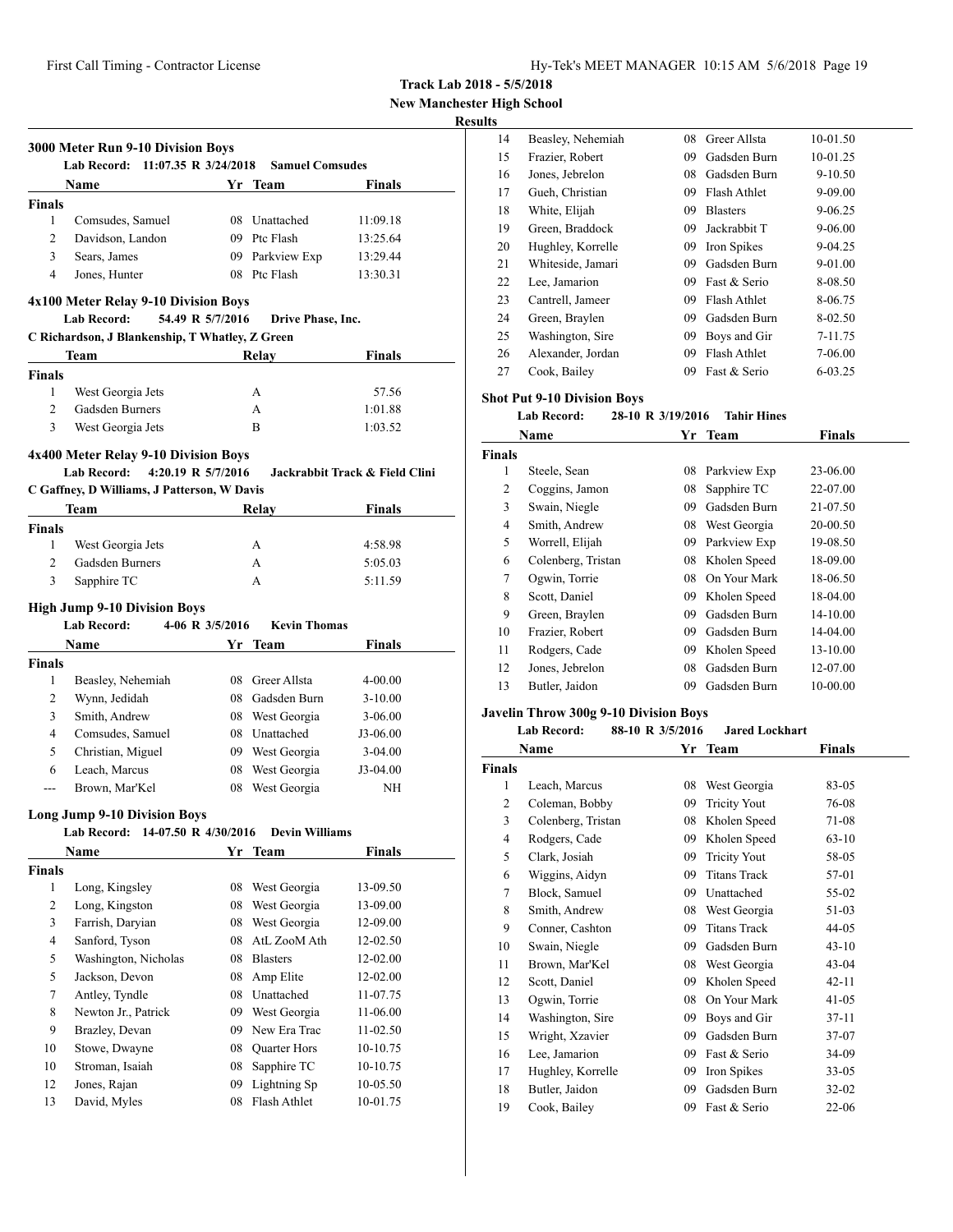**1500 Meter Race Walk 9-10 Division Boys**

**Lab Record: 10:21.42 R 5/7/2016 Austin Dezwart**

**Name Yr Team Finals**

 Coleman, Bobby 09 Tricity Yout 10:37.43 Christian, Miguel 09 West Georgia 11:22.59 Brown, Mar'Kel 08 West Georgia 11:59.63

| Hy-Tek's MEET MANAGER 10:15 AM 5/6/2018 Page 20 |  |  |  |  |  |  |
|-------------------------------------------------|--|--|--|--|--|--|
|-------------------------------------------------|--|--|--|--|--|--|

**Track Lab 2018 - 5/5/2018**

**New Manchester High School**

#### **Results**

| .  |                       |    |                 |       |
|----|-----------------------|----|-----------------|-------|
| 44 | Lawler, Jaiden        |    | Jackrabbit T    | 15.75 |
| 45 | Faal, Harry           |    | 06 Flash Athlet | 16.14 |
| 46 | McBride, Aidan        | 07 | East Cobb Ch    | 16.16 |
| 47 | Payne, Gabriel        |    | 07 AtL ZooM Ath | 16.37 |
| 48 | Mccormic, Deontae     |    | 07 Ouick Feet E | 16.43 |
| 49 | Curlutu, Jr., William |    | 06 Parkview Exp | 16.90 |

#### **200 Meter Dash 11-12 Division Boys**

#### **Lab Record: 25.97 R 4/28/2018 Jeremiah Colbert**

| Name   |                     |    | Yr Team         | <b>Finals</b> |
|--------|---------------------|----|-----------------|---------------|
| Finals |                     |    |                 |               |
| 1      | Colbert, Jeremiah   |    | 06 AtL ZooM Ath | 25.45R        |
| 2      | Williams, Devin     |    | 06 Jackrabbit T | 25.99         |
| 3      | Kelley, Quindario   |    | 06 West Georgia | 26.79         |
| 4      | Diggs, Ashton       |    | 06 Jackrabbit T | 26.84         |
| 5      | Pearson, Ervin      |    | 06 Jackrabbit T | 26.86         |
| 6      | Grant, Altaveon     |    | 07 Blue Lightni | 27.17         |
| 7      | Braker, Jaiden      |    | 06 AtL ZooM Ath | 27.45         |
| 8      | Strother, Cole      |    | 07 Blue Lightni | 27.47         |
| 9      | Williams, Blake     |    | 07 Unattached   | 27.66         |
| 10     | Guy, Dannon         |    | 06 AtL ZooM Ath | 27.76         |
| 11     | Whidbee, Jayden     |    | 07 Unattached   | 27.78         |
| 12     | Daniels, Nasir      |    | 06 Jackrabbit T | 27.80         |
| 13     | Baker, Justin       |    | 06 Jackrabbit T | 27.87         |
| 14     | Tisdell, Jeremiah   |    | 06 Kholen Speed | 27.90         |
| 15     | Mcclintock, Jayden  |    | 06 Titans Track | 27.98         |
| 16     | Bride, Jordan       |    | 06 Jackrabbit T | 27.98         |
| 17     | Henry, Jaden        |    | 07 AtL ZooM Ath | 28.01         |
| 18     | Ocran, Wylden       |    | 06 Jackrabbit T | 28.10         |
| 19     | Green, Bryce        |    | 07 Jackrabbit T | 28.27         |
| 20     | Ferguson, Sean      |    | 06 Jackrabbit T | 28.32         |
| 21     | Coleman, Cameron    |    | 06 Tricity Yout | 28.41         |
| 22     | Sloan El, Devan     |    | 06 Parkview Exp | 28.82         |
| 23     | James, Adrian       |    | 07 Intensity At | 29.02         |
| 24     | Turner, Kamari      |    | 07 Intensity At | 29.50         |
| 25     | McClendon, Daveon   |    | 06 Ouick Feet E | 29.56         |
| 26     | Bookman, Nicholas   |    | 06 Jackrabbit T | 29.69         |
| 27     | Ragan, Anthony      |    | 07 Blue Lightni | 29.88         |
| 28     | Jakes, Braylon      | 07 | West Georgia    | 29.89         |
| 29     | Davis, Christopher  |    | 06 Fast & Serio | 30.12         |
| 30     | Burns, Gavin        |    | 06 Jackrabbit T | 30.15         |
| 31     | Jones Jr., Jonathan |    | 07 AtL ZooM Ath | 30.19         |
| 32     | Cooper, Christian   |    | 07 Jackrabbit T | 30.45         |
| 33     | Blackburn, Anson    |    | 06 Kholen Speed | 30.61         |
| 34     | Burns, Matthew      |    | 07 Jackrabbit T | 30.66         |
| 35     | Neal, Kaleb         |    | 06 Jackrabbit T | 31.01         |
| 36     | Releford, Travonte  |    | 06 Intensity At | 31.11         |
| 37     | Walker, Cole        | 06 | Jackrabbit T    | 31.14         |
| 38     | Williams, Caleb     | 07 | Blue Lightni    | 31.90         |
| 39     | McGee, Jayden       | 07 | Parkview Exp    | 31.94         |
| 40     | Sanguinetti, Ryan   | 06 | Jackrabbit T    | 31.95         |
| 41     | Minor, Jireh        | 07 | Blue Lightni    | 32.04         |
| 42     | Peterson, Jaden     | 07 | Quick Feet E    | 32.08         |
| 43     | Melton, Chad        | 06 | Blue Lightni    | 32.60         |
| 44     | Smith, Chance       | 07 | Jackrabbit T    | 32.67         |
| 45     | Edwards, Jace       | 06 | Jackrabbit T    | 32.87         |

#### **100 Meter Dash 11-12 Division Boys**

**Finals**

|               | <b>Lab Record:</b>  | 12.54 R 4/29/2018 |    | De'Andre Ruffin     |               |
|---------------|---------------------|-------------------|----|---------------------|---------------|
|               | Name                |                   |    | Yr Team             | <b>Finals</b> |
| <b>Finals</b> |                     |                   |    |                     |               |
| 1             | Colbert, Jeremiah   |                   | 06 | AtL ZooM Ath        | 12.48R        |
| 2             | Patterson, Jaiden   |                   | 06 | Jackrabbit T        | 12.60         |
| 3             | Williams, Devin     |                   |    | 06 Jackrabbit T     | 12.85         |
| 4             | Kelley, Quindario   |                   |    | 06 West Georgia     | 12.92         |
| 5             | Diggs, Ashton       |                   | 06 | Jackrabbit T        | 13.01         |
| 6             | Tisdell, Jeremiah   |                   |    | 06 Kholen Speed     | 13.15         |
| 7             | Guy, Dannon         |                   | 06 | AtL ZooM Ath        | 13.29         |
| 8             | Bride, Jordan       |                   |    | 06 Jackrabbit T     | 13.45         |
| 9             | Jakes, Braylon      |                   |    | 07 West Georgia     | 13.48         |
| 10            | Williams, Blake     |                   | 07 | Unattached          | 13.51         |
| 11            | Baker, Justin       |                   | 06 | Jackrabbit T        | 13.52         |
| 12            | Coleman, Cameron    |                   | 06 | <b>Tricity Yout</b> | 13.58         |
| 13            | Henry, Jaden        |                   | 07 | AtL ZooM Ath        | 13.63         |
| 14            | Daniels, Nasir      |                   | 06 | Jackrabbit T        | 13.63         |
| 15            | Ocran, Wylden       |                   | 06 | Jackrabbit T        | 13.64         |
| 16            | Green, Bryce        |                   | 07 | Jackrabbit T        | 13.67         |
| 17            | Strother, Cole      |                   |    | 07 Blue Lightni     | 13.71         |
| 18            | Avery, Derrick      |                   | 06 | Jackrabbit T        | 13.74         |
| 19            | Turner, Kamari      |                   |    | 07 Intensity At     | 13.80         |
| 20            | James, Adrian       |                   |    | 07 Intensity At     | 13.83         |
| 21            | Blackburn, Anson    |                   |    | 06 Kholen Speed     | 13.94         |
| 22            | Ferguson, Sean      |                   | 06 | Jackrabbit T        | 13.94         |
| 23            | Bookman, Nicholas   |                   |    | 06 Jackrabbit T     | 14.02         |
| 24            | McClendon, Daveon   |                   |    | 06 Quick Feet E     | 14.10         |
| 25            | Sloan El, Devan     |                   |    | 06 Parkview Exp     | 14.12         |
| 26            | Jones Jr., Jonathan |                   |    | 07 AtL ZooM Ath     | 14.27         |
| 27            | Ragan, Anthony      |                   |    | 07 Blue Lightni     | 14.27         |
| 28            | Sanguinetti, Ryan   |                   | 06 | Jackrabbit T        | 14.31         |
| 29            | Burns, Gavin        |                   | 06 | Jackrabbit T        | 14.41         |
| 30            | Davis, Christopher  |                   |    | 06 Fast & Serio     | 14.63         |
| 31            | Cooper, Christian   |                   |    | 07 Jackrabbit T     | 14.63         |
| 32            | Neal, Kaleb         |                   | 06 | Jackrabbit T        | 14.65         |
| 33            | Walker, Cole        |                   |    | 06 Jackrabbit T     | 15.01         |
| 34            | Releford, Travonte  |                   |    | 06 Intensity At     | 15.01         |
| 35            | Burns, Matthew      |                   | 07 | Jackrabbit T        | 15.04         |
| 36            | Williams, Caleb     |                   | 07 | Blue Lightni        | 15.11         |
| 37            | McGee, Jayden       |                   | 07 | Parkview Exp        | 15.23         |
| 38            | Peterson, Jaden     |                   | 07 | Quick Feet E        | 15.26         |
| 39            | Brunson, Krishtian  |                   | 07 | Jackrabbit T        | 15.30         |
| 40            | Morrow, Trent       |                   | 06 | Flash Athlet        | 15.40         |
| 41            | Minor, Jireh        |                   | 07 | Blue Lightni        | 15.47         |
| 42            | Edwards, Jace       |                   | 06 | Jackrabbit T        | 15.71         |
| 43            | Melton, Chad        |                   | 06 | Blue Lightni        | 15.73         |
|               |                     |                   |    |                     |               |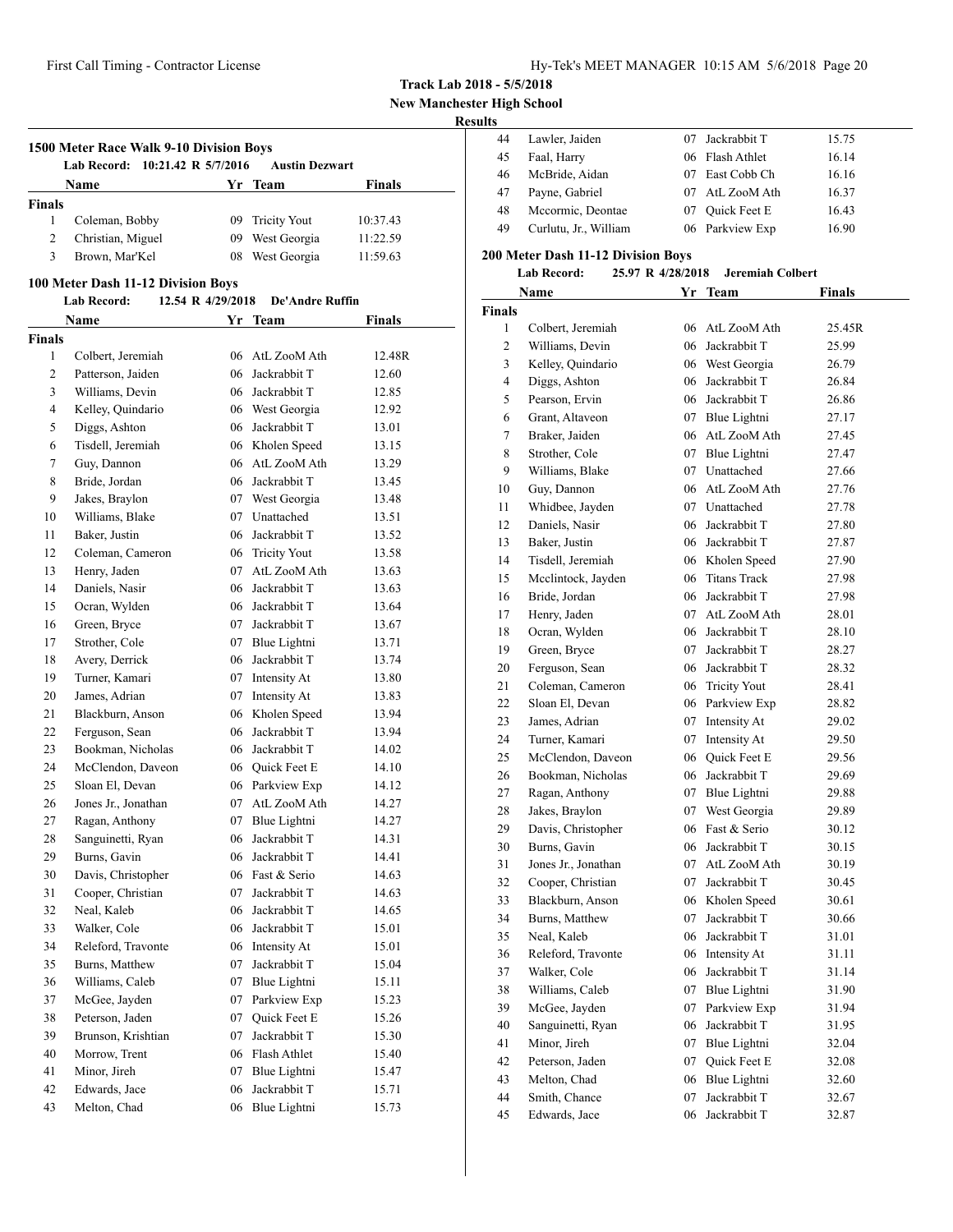**New Manchester High School**

#### **Results**

| Finals  (200 Meter Dash 11-12 Division Boys) |                                    |                  |                     |               |  |
|----------------------------------------------|------------------------------------|------------------|---------------------|---------------|--|
|                                              | Name                               |                  | Yr Team             | <b>Finals</b> |  |
| 46                                           | McBride, Aidan                     | 07               | East Cobb Ch        | 33.32         |  |
| 47                                           | Morrow, Trent                      |                  | 06 Flash Athlet     | 33.32         |  |
| 48                                           | Lee, Joshua                        |                  | 07 Titans Track     | 34.11         |  |
| 49                                           | Mccormic, Deontae                  |                  | 07 Quick Feet E     | 34.73         |  |
| 50                                           | Lamprea, Sebastian                 |                  | 07 Lyndon Acade     | 34.87         |  |
| 51                                           | Faal, Harry                        |                  | 06 Flash Athlet     | 35.76         |  |
| 52                                           | Curlutu, Jr., William              |                  | 06 Parkview Exp     | 35.82         |  |
|                                              | 400 Meter Dash 11-12 Division Boys |                  |                     |               |  |
|                                              | <b>Lab Record:</b>                 | 58.49 R 5/7/2016 | <b>Isaiah Bond</b>  |               |  |
|                                              | Name                               | Yr               | <b>Team</b>         | <b>Finals</b> |  |
| <b>Finals</b>                                |                                    |                  |                     |               |  |
| 1                                            | Patterson, Jaiden                  | 06               | Jackrabbit T        | 57.91R        |  |
| 2                                            | Pearson, Ervin                     |                  | 06 Jackrabbit T     | 58.15R        |  |
| 3                                            | Grant, Altaveon                    | 07               | Blue Lightni        | 58.56         |  |
| 4                                            | Davis, William                     | 06               | AtL ZooM Ath        | 1:00.36       |  |
| 5                                            | Knight, Alexander                  | 07               | Jackrabbit T        | 1:00.53       |  |
| 6                                            | Ervin, Ethan                       | 07               | Jackrabbit T        | 1:01.11       |  |
| 7                                            | Mcclintock, Jayden                 | 06               | <b>Titans Track</b> | 1:01.58       |  |
| 8                                            | Kelley, Quindario                  | 06               | West Georgia        | 1:02.10       |  |
| 9                                            | Jordan, Chandler                   | 07               | Jackrabbit T        | 1:02.29       |  |
| 10                                           | Braker, Jaiden                     |                  | 06 AtL ZooM Ath     | 1:02.31       |  |
| 11                                           | Strother, Cole                     |                  | 07 Blue Lightni     | 1:02.83       |  |
| 12                                           | Thompson, Rodrigues                |                  | 06 Iris City        | 1:03.22       |  |
| 13                                           | Lewis, Brayden                     |                  | 07 Unattached       | 1:03.23       |  |
| 14                                           | Tisdell, Jeremiah                  |                  | 06 Kholen Speed     | 1:03.59       |  |
| 15                                           | Whidbee, Jayden                    |                  | 07 Unattached       | 1:04.97       |  |
| 16                                           | Avery, Derrick                     | 06               | Jackrabbit T        | 1:05.78       |  |
| 17                                           | Baker, Justin                      | 06               | Jackrabbit T        | 1:05.86       |  |
| 18                                           | Brown, MarQuale                    |                  | 07 West Georgia     | 1:07.57       |  |
| 19                                           | Hurst, Jordan                      | 06               | South Georgi        | 1:08.15       |  |
| 20                                           | Sloan El, Devan                    |                  | 06 Parkview Exp     | 1:08.86       |  |
| 21                                           | Neal, Kaleb                        | 06               | Jackrabbit T        | 1:09.50       |  |
| 22                                           | Bookman, Nicholas                  |                  | 06 Jackrabbit T     | 1:09.64       |  |
| 23                                           | Turner, Kamari                     |                  | 07 Intensity At     | 1:09.67       |  |
| 24                                           | Haywood, Ethan                     | 07               | Jackrabbit T        | 1:11.56       |  |
| 25                                           | Boley, Dontavius                   |                  | 07 Gadsden Burn     | 1:11.76       |  |
| 26                                           | Cain, Ayden                        |                  | 07 Amp Elite        | 1:12.87       |  |
| 27                                           | Frederick, Hughan                  | 07               | AtL ZooM Ath        | 1:13.06       |  |
| 28                                           | Blackburn, Anson                   | 06               | Kholen Speed        | 1:13.40       |  |
| 29                                           | James, Adrian                      | 07               | Intensity At        | 1:13.52       |  |
| 30                                           | McGee, Jayden                      | 07               | Parkview Exp        | 1:13.64       |  |
| 31                                           | Edwards, Jace                      | 06               | Jackrabbit T        | 1:16.42       |  |
| 32                                           | Brunson, Krishtian                 | 07               | Jackrabbit T        | 1:18.59       |  |
| 33                                           | Morrow, Trent                      | 06               | Flash Athlet        | 1:18.72       |  |
| 34                                           | Curlutu, Jr., William              | 06               | Parkview Exp        | 1:19.43       |  |
| 35                                           | McClure, Jr, Stephen               | 07               | East Cobb Ch        | 1:22.09       |  |
| 36                                           | Mccormic, Deontae                  | 07               | Quick Feet E        | 1:22.53       |  |
| 37                                           | Faal, Harry                        | 06               | Flash Athlet        | 1:27.04       |  |
|                                              |                                    |                  |                     |               |  |

|                | 800 Meter Run 11-12 Division Boys                 |    |                              |          |
|----------------|---------------------------------------------------|----|------------------------------|----------|
|                | <b>Lab Record:</b><br>2:24.90 R 3/24/2018<br>Name | Yr | William Davis<br><b>Team</b> | Finals   |
| <b>Finals</b>  |                                                   |    |                              |          |
| 1              | Davis, William                                    | 06 | AtL ZooM Ath                 | 2:19.89R |
| $\overline{c}$ | McAllister, Kadin                                 | 06 | Adrenaline R                 | 2:26.09  |
| 3              | Knight, Alexander                                 | 07 | Jackrabbit T                 | 2:26.68  |
| 4              | Rodgers, Donovan                                  | 06 | Blue Lightni                 | 2:38.28  |
| 5              | Thompson, Rodrigues                               | 06 | Iris City                    | 2:38.62  |
| 6              | Cain, Ayden                                       | 07 | Amp Elite                    | 2:45.42  |
| 7              | Smith, Chance                                     | 07 | Jackrabbit T                 | 2:45.45  |
| 8              | Niles, Jacob                                      | 07 | Jackrabbit T                 | 2:46.00  |
| 9              | Hudson, Colin                                     | 07 | Blue Lightni                 | 2:48.33  |
| 10             | Grant III, Quency                                 | 07 | <b>Blasters</b>              | 2:50.03  |
| 11             | Hurst, Jordan                                     | 06 | South Georgi                 | 2:53.00  |
| 12             | Haywood, Ethan                                    | 07 | Jackrabbit T                 | 2:53.40  |
| 13             | Boley, Dontavius                                  | 07 | Gadsden Burn                 | 2:54.10  |
| 14             | Beasley, Alex                                     | 07 | Jackrabbit T                 | 2:54.18  |
| 15             | Bowman, Christian                                 | 07 | <b>Blasters</b>              | 2:56.19  |
| 16             | Brown, MarQuale                                   | 07 | West Georgia                 | 2:56.40  |
| 17             | McClure, Jr, Stephen                              | 07 | East Cobb Ch                 | 3:09.08  |
| 18             | Weigle III, Ronald                                | 07 | Intensity At                 | 3:10.09  |

## **1500 Meter Run 11-12 Division Boys**

## **Lab Record: 4:58.22 R 3/3/2018 William Davis**

| Name          |                            | Yr | Team            | <b>Finals</b> |  |
|---------------|----------------------------|----|-----------------|---------------|--|
| <b>Finals</b> |                            |    |                 |               |  |
| 1             | McAllister, Kadin          | 06 | Adrenaline R    | 4:56.38R      |  |
| 2             | Rodgers, Donovan           | 06 | Blue Lightni    | 5:01.39       |  |
| 3             | Thompson, Clark            | 07 | Ptc Flash       | 5:21.49       |  |
| 4             | Grant III, Quency          | 07 | <b>Blasters</b> | 5:26.60       |  |
| 5             | Niles, Jacob               | 07 | Jackrabbit T    | 5:32.26       |  |
| 6             | Smith, Chance              | 07 | Jackrabbit T    | 5:40.52       |  |
| 7             | Hudson, Colin              | 07 | Blue Lightni    | 5:41.40       |  |
| 8             | Hollingshead III, Marshall | 07 | Intensity At    | 5:41.49       |  |
| 9             | Beasley, Alex              | 07 | Jackrabbit T    | 5:54.72       |  |
| 10            | Will, Brandon              | 06 | Ptc Flash       | 6:13.35       |  |
| 11            | Jackson, Aiden             | 07 | Ptc Flash       | 6:29.82       |  |
| 12            | Hunter, Logan              |    | 06 Ptc Flash    | 6:42.22       |  |
| 13            | Hudson, Quinn              | 07 | Ptc Flash       | 7:25.18       |  |
|               |                            |    |                 |               |  |

## **3000 Meter Run 11-12 Division Boys**

#### **Lab Record: 10:39.37 R 4/14/2018 Corbin Squires**

| Name          |                            | Yr | <b>Team</b>     | Finals   |
|---------------|----------------------------|----|-----------------|----------|
| <b>Finals</b> |                            |    |                 |          |
| 1             | McAllister, Kadin          |    | 06 Adrenaline R | 10:46.61 |
| 2             | Thompson, Clark            | 07 | Ptc Flash       | 10:47.10 |
| 3             | Hollingshead III, Marshall | 07 | Intensity At    | 12:05.99 |
| 4             | Will, Brandon              |    | 06 Ptc Flash    | 12:21.67 |
| 5             | Beasley, Alex              | 07 | Jackrabbit T    | 12:29.65 |
| 6             | Jackson, Aiden             | 07 | Ptc Flash       | 13:27.22 |
| 7             | Hunter, Logan              |    | 06 Ptc Flash    | 13:30.32 |
| 8             | Weigle III, Ronald         | 07 | Intensity At    | 14:32.21 |
| 9             | Hudson, Quinn              | 07 | Ptc Flash       | 15:22.87 |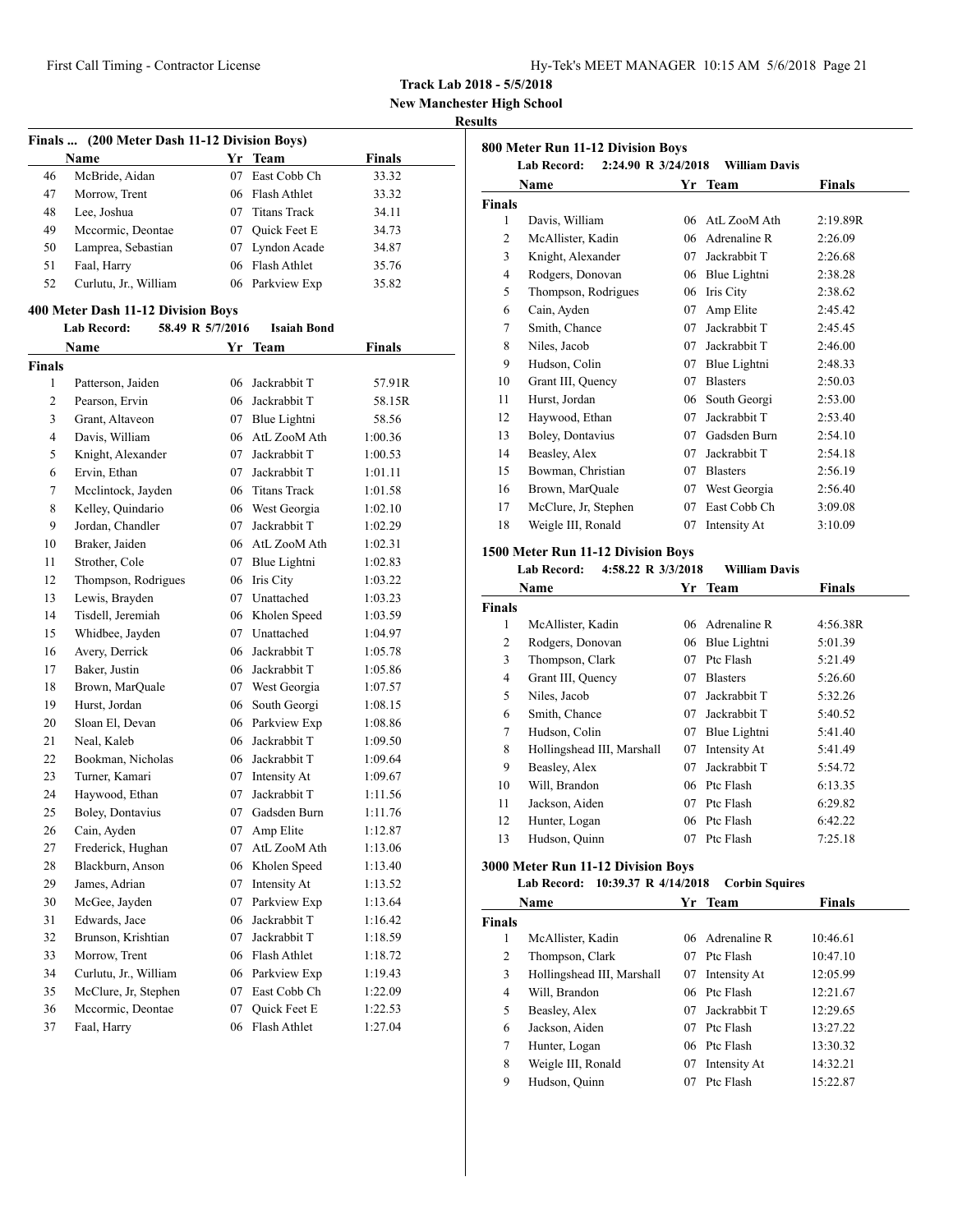**New Manchester High School**

## **Result**

|                     | <b>Lab Record:</b>                          | 80 Meter Hurdles 11-12 Division Boys<br>13.42 R 4/28/2018 | <b>Andrew Brown</b>          |               |
|---------------------|---------------------------------------------|-----------------------------------------------------------|------------------------------|---------------|
|                     | <b>Name</b>                                 |                                                           | Yr Team                      | <b>Finals</b> |
| <b>Finals</b>       |                                             |                                                           |                              |               |
| 1                   | Braker, Jaiden                              |                                                           | 06 AtL ZooM Ath              | 13.55         |
| 2                   | Tisdell, Jeremiah                           |                                                           | 06 Kholen Speed              | 15.25         |
| 3                   | Sloan El, Devan                             |                                                           | 06 Parkview Exp              | 15.55         |
| $\overline{4}$      | Williams, Blake                             |                                                           | 07 Unattached                | 15.92         |
| 5                   | Blackburn, Anson                            |                                                           | 06 Kholen Speed              | 18.33         |
|                     | 4x100 Meter Relay 11-12 Division Boys       |                                                           |                              |               |
|                     | <b>Lab Record:</b>                          | 51.76 R 4/29/2017                                         | <b>Jackrabbit Track Club</b> |               |
|                     | C Gaffney, E Pearson, J Patterson, M Carter |                                                           |                              |               |
|                     | Team                                        |                                                           | Relay                        | Finals        |
| <b>Finals</b>       |                                             |                                                           |                              |               |
| 1                   | <b>AtL ZooM Athletics</b>                   |                                                           | A                            | 50.98R        |
| $\overline{c}$      | Jackrabbit Track                            |                                                           | A                            | 51.04R        |
| 3                   | Jackrabbit Track                            |                                                           | B                            | 53.93         |
| $\overline{4}$      | Parkview Exp                                |                                                           | A                            | 1:01.92       |
|                     | 4x400 Meter Relay 11-12 Division Boys       |                                                           |                              |               |
|                     | 4:09.49 R 4/15/2017<br><b>Lab Record:</b>   |                                                           | Jackrabbit Track Club        |               |
|                     | C Gaffney, E Pearson, J Patterson, M Carter |                                                           |                              |               |
|                     | Team                                        |                                                           | Relav                        | <b>Finals</b> |
| <b>Finals</b>       |                                             |                                                           |                              |               |
| 1                   | <b>AtL ZooM Athletics</b>                   |                                                           | A                            | 4:21.31       |
| $\overline{c}$      | Blue Lightni                                |                                                           | A                            | 4:28.25       |
|                     | <b>High Jump 11-12 Division Boys</b>        |                                                           |                              |               |
|                     | <b>Lab Record:</b>                          | 5-00 R 3/5/2016                                           | <b>Dylan Faulkner</b>        |               |
|                     | Name                                        | Yr                                                        | <b>Team</b>                  | Finals        |
| <b>Finals</b>       |                                             |                                                           |                              |               |
| 1                   | Grant, Altaveon                             |                                                           | 07 Blue Lightni              | 4-04.00       |
| 2                   | Brown, MarQuale                             |                                                           | 07 West Georgia              | $3-10.00$     |
| 3                   | Grant III, Quency                           |                                                           | 07 Blasters                  | 3-08.00       |
| $\overline{a}$      | Bowman, Christian                           |                                                           | 07 Blasters                  | NH            |
| ---                 | Jakes, Braylon                              |                                                           | 07 West Georgia              | NH            |
| ---                 | Brooks JR, Angel                            |                                                           | 07 Blasters                  | <b>NH</b>     |
|                     | <b>Long Jump 11-12 Division Boys</b>        |                                                           |                              |               |
|                     | Lab Record:                                 | 16-09 R 4/15/2017                                         | <b>Jalon Kilgore</b>         |               |
|                     |                                             |                                                           |                              |               |
|                     | Name                                        |                                                           | Yr Team                      | Finals        |
|                     |                                             |                                                           |                              |               |
| 1                   | Bride, Jordan                               | 06                                                        | Jackrabbit T                 | 15-02.50      |
| 2                   | Coleman, Cameron                            | 06                                                        | <b>Tricity Yout</b>          | 14-05.50      |
| 3                   | Grant, Altaveon                             | 07                                                        | Blue Lightni                 | 14-02.50      |
| 4                   | Mcclintock, Jayden                          | 06                                                        | <b>Titans Track</b>          | 14-00.50      |
| 5                   | Kelley, Quindario                           | 06                                                        | West Georgia                 | 13-10.00      |
| 6                   | Ferguson, Sean                              | 06                                                        | Jackrabbit T                 | 13-08.50      |
| 7                   | Frederick, Hughan                           | 07                                                        | AtL ZooM Ath                 | 13-05.50      |
| 8                   | Jakes, Braylon                              | 07                                                        | West Georgia                 | 13-04.00      |
| 9                   | Strother, Cole                              | 07                                                        | Blue Lightni                 | 12-08.50      |
| 10                  | Brooks JR, Angel                            | 07                                                        | <b>Blasters</b>              | 12-05.50      |
| <b>Finals</b><br>11 | Grant III, Quency                           | 07                                                        | <b>Blasters</b>              | 11-11.00      |
| 12                  | Bowman, Christian                           | 07                                                        | <b>Blasters</b>              | 11-07.00      |
| 13                  | Davis, Christopher                          | 06                                                        | Fast & Serio                 | 11-06.50      |

| ults          |                                         |                  |                       |               |
|---------------|-----------------------------------------|------------------|-----------------------|---------------|
| 14            | McBride, Aidan                          | 07               | East Cobb Ch          | 10-06.75      |
| 15            | Faal, Harry                             | 06               | Flash Athlet          | $9 - 10.25$   |
| 16            | Morrow, Trent                           | 06               | Flash Athlet          | 9-09.00       |
| 17            | Minor, Jireh                            | 07               | Blue Lightni          | 9-01.00       |
|               | <b>Shot Put 11-12 Division Boys</b>     |                  |                       |               |
|               | <b>Lab Record:</b>                      | 37-01 R 3/5/2016 | <b>Dylan Faulkner</b> |               |
|               | Name                                    |                  | Yr Team               | <b>Finals</b> |
| <b>Finals</b> |                                         |                  |                       |               |
| 1             | Davis, Tyler                            | 07               | <b>Blasters</b>       | 29-07.00      |
| 2             | Jacobs, Brayden                         | 07               | Jackrabbit T          | 29-02.00      |
| 3             | Vaughnjr, Ryan                          | 07               | <b>Titans Track</b>   | 26-07.00      |
| 4             | Brooks JR, Angel                        | 07               | <b>Blasters</b>       | 23-09.00      |
| 5             | Huff, Tayler                            | 06               | <b>Titans Track</b>   | 22-00.50      |
| 6             | Pepe, Frankie                           | 06               | Blue Lightni          | 21-08.50      |
| 7             | Lawler, Jaiden                          | 07               | Jackrabbit T          | 19-06.50      |
| 8             | Wells, Gregory                          | 07               | Kholen Speed          | 19-06.00      |
| 9             | Payne, Gabriel                          | 07               | AtL ZooM Ath          | 16-02.00      |
|               | Discus Throw 1.0 kg 11-12 Division Boys |                  |                       |               |
|               |                                         |                  |                       |               |

## Discus

## **Lab Record: 97-06 R 3/28/2015 Adam Watkins**

| Name          |                    | Yr | Team                | Finals    |  |
|---------------|--------------------|----|---------------------|-----------|--|
| <b>Finals</b> |                    |    |                     |           |  |
| 1             | Davis, Tyler       | 07 | <b>Blasters</b>     | $60-04$   |  |
| 2             | Jacobs, Brayden    | 07 | Jackrabbit T        | 59-10     |  |
| 3             | Vaughnjr, Ryan     | 07 | <b>Titans Track</b> | 59-06     |  |
| 4             | Brooks JR, Angel   | 07 | <b>Blasters</b>     | 56-06     |  |
| 5             | Davis, Christopher |    | 06 Fast & Serio     | $49-03$   |  |
| 6             | Wells, Gregory     | 07 | Kholen Speed        | 48-07     |  |
| 7             | Pepe, Frankie      |    | 06 Blue Lightni     | $45-04$   |  |
| 8             | Huff, Tayler       | 06 | <b>Titans Track</b> | 44-01     |  |
| 9             | Shears, Quincy     | 07 | Augusta Flye        | 34-08     |  |
| 10            | Foster, Marlo      | 07 | <b>Titans Track</b> | $27 - 10$ |  |

#### **Javelin Throw 450g 11-12 Division Boys**

#### **Lab Record: 101-00 R 5/5/2018 Ryan Vaughn, Jr.**

|        | Name                 | Yr | Team                | <b>Finals</b> |  |
|--------|----------------------|----|---------------------|---------------|--|
| Finals |                      |    |                     |               |  |
| 1      | Vaughnjr, Ryan       | 07 | <b>Titans Track</b> | $101 - 00R$   |  |
| 2      | Coleman, Cameron     | 06 | <b>Tricity Yout</b> | 93-08         |  |
| 3      | Frederick, Hughan    | 07 | AtL ZooM Ath        | 79-10         |  |
| 4      | Pepe, Frankie        | 06 | Blue Lightni        | 73-03         |  |
| 5      | Melton, Chad         | 06 | Blue Lightni        | $63-10$       |  |
| 6      | Williams, Caleb      | 07 | Blue Lightni        | 60-02         |  |
| 7      | Davis, Tyler         | 07 | <b>Blasters</b>     | 60-01         |  |
| 8      | Lamprea, Sebastian   | 07 | Lyndon Acade        | 55-02         |  |
| 9      | McBride, Aidan       | 07 | East Cobb Ch        | 55-00         |  |
| 10     | Jacobs, Brayden      | 07 | Jackrabbit T        | 51-02         |  |
| 11     | Payne, Gabriel       | 07 | AtL ZooM Ath        | 39-00         |  |
| 12     | Minor, Jireh         | 07 | Blue Lightni        | 35-04         |  |
| 12     | Wells, Gregory       | 07 | Kholen Speed        | 35-04         |  |
| 14     | Huff, Tayler         | 06 | <b>Titans Track</b> | 34-11         |  |
| 15     | McClure, Jr, Stephen | 07 | East Cobb Ch        | 29-00         |  |
| 16     | Lawler, Jaiden       | 07 | Jackrabbit T        | 28-11         |  |
| 17     | Foster, Marlo        | 07 | <b>Titans Track</b> | 28-02         |  |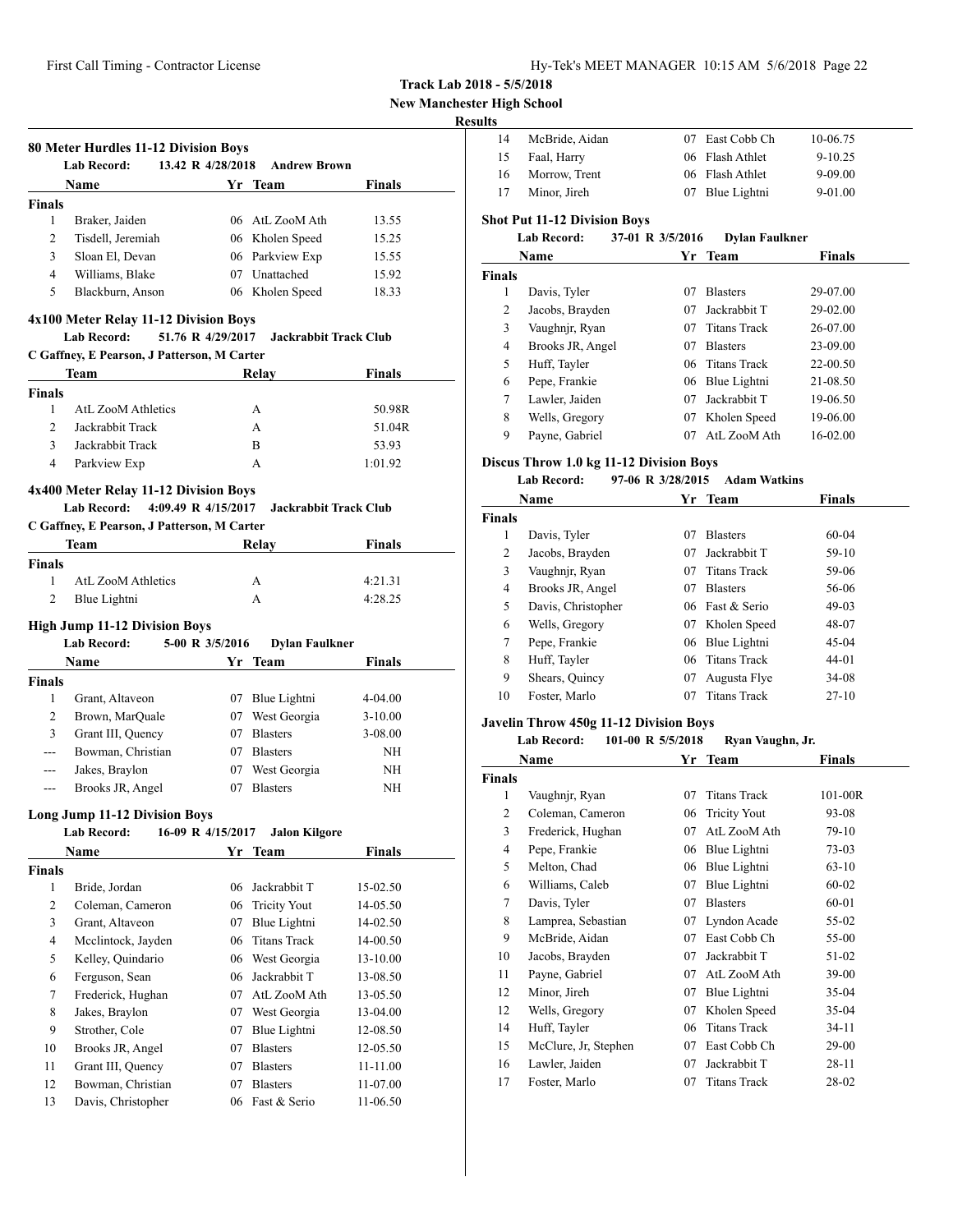| Hy-Tek's MEET MANAGER 10:15 AM 5/6/2018 Page 23 |
|-------------------------------------------------|
|-------------------------------------------------|

**New Manchester High School**

## **Results**

| 9:02.96 R 5/7/2016<br>Lab Record:<br>Joshua Sleight |                                      |                   |                                    |               |  |
|-----------------------------------------------------|--------------------------------------|-------------------|------------------------------------|---------------|--|
|                                                     | Name                                 |                   | Yr Team                            | <b>Finals</b> |  |
| Finals                                              |                                      |                   |                                    |               |  |
| 1                                                   | Coleman, Cameron                     | 06                | <b>Tricity Yout</b>                | 9:44.69       |  |
| $\overline{2}$                                      | Brown, MarQuale                      | 07                | West Georgia                       | 10:28.15      |  |
|                                                     | 100 Meter Dash 13-14 Division Boys   |                   |                                    |               |  |
|                                                     | <b>Lab Record:</b>                   | 11.34 R 3/24/2018 | <b>Emory Floyd</b>                 |               |  |
|                                                     | Name                                 |                   | Yr Team                            | Finals        |  |
| Finals                                              |                                      |                   |                                    |               |  |
| 1                                                   | Floyd, Emory                         |                   | 04 Boys and Gir                    | 11.33R        |  |
| 2                                                   | Farrow, Zacquon                      |                   | 04 West Georgia                    | 11.70         |  |
| 3                                                   | Boswell, Jordan                      |                   | 04 AtL ZooM Ath                    | 11.76         |  |
| $\overline{4}$                                      | Beard, Kaden                         |                   | 05 AtL ZooM Ath                    | 11.99         |  |
| 5                                                   | Talbert, Canaan                      |                   | 04 Augusta Flye                    | 12.15         |  |
| 6                                                   | Kormalos, Georgios                   |                   | 04 AtL ZooM Ath                    | 12.24         |  |
| 7                                                   | Robbins, Kenneth                     |                   | 05 AtL ZooM Ath                    | 12.33         |  |
| 8                                                   | Arnold, Jace                         |                   | 04 Boys and Gir                    | 12.35         |  |
| 9                                                   | Wright, Sanjay                       |                   | 05 Gadsden Burn                    | 12.54         |  |
| 10                                                  | Clinkscales, CJ                      |                   | 04 Jackrabbit T                    | 12.55         |  |
| 11                                                  | Crum, Joshua                         |                   | 05 Lightning Sp                    | 12.55         |  |
| 12                                                  | Willis, Xavier                       |                   | 05 East Cobb Ch                    | 12.81         |  |
| 13                                                  | Brown, Brandon                       |                   | 05 AtL ZooM Ath                    | 12.83         |  |
| 14                                                  | Stephens, Jared                      |                   | 04 Jackrabbit T                    | 12.84         |  |
| 15                                                  | Cadet, Favio                         |                   | 04 Flash Athlet                    | 12.85         |  |
| 16                                                  | Rollerson, Joshua                    |                   |                                    | 12.86         |  |
| 17                                                  |                                      |                   | 04 Blue Lightni<br>05 Amp Elite    |               |  |
| 18                                                  | Singleton, Jr., Eric<br>Clark, Devin |                   | 05 Cobb Pal                        | 12.88         |  |
|                                                     |                                      |                   |                                    | 12.90         |  |
| 19                                                  | Moss, Brandon                        |                   | 05 Jackrabbit T                    | 12.92         |  |
| 20                                                  | Oliver, Klark                        |                   | 04 Parkview Exp<br>04 On Your Mark | 12.98         |  |
| 21                                                  | Campbell, Mahari                     |                   |                                    | 13.09         |  |
| 22                                                  | Akintayo, Caleb                      |                   | 04 Jackrabbit T                    | 13.16         |  |
| 23                                                  | Lawler, DeMarko                      |                   | 05 Jackrabbit T                    | 13.17         |  |
| 24                                                  | Woodard, Kristopher                  |                   | 05 Amp Elite                       | 13.34         |  |
| 25                                                  | Starkes, Braylen                     |                   | 05 Gadsden Burn                    | 13.35         |  |
| 26                                                  | Newton, Trey                         |                   | 05 Atomic Agili                    | 13.36         |  |
| 27                                                  | Jones, Malachi                       |                   | 04 Titans Track                    | 13.41         |  |
| 28                                                  | Miller, Bryson                       | 05                | <b>Titans Track</b>                | 13.47         |  |
| 29                                                  | Sy Savane, Abdoul                    | 05                | Parkview Exp                       | 13.55         |  |
| 30                                                  | Potts, Kaden                         | 05                | Quarter Hors                       | 13.62         |  |
| 31                                                  | Curtis, Terrence                     | 05                | Parkview Exp                       | 13.69         |  |
| 32                                                  | Jacques, Marquis                     | 04                | Lightning Sp                       | 13.69         |  |
| 33                                                  | Lockhart, Derrick                    | 05                | West Georgia                       | 13.70         |  |
| 34                                                  | Wade, Caden                          | 05                | Jackrabbit T                       | 13.95         |  |
| 35                                                  | Hollis, Damerion                     | 05                | Gadsden Burn                       | 14.00         |  |
| 36                                                  | Best, Malachi                        | 05                | Adrenaline R                       | 14.15         |  |
| 37                                                  | Fagite, Femi                         | 05                | Lightning Sp                       | 14.28         |  |
| 38                                                  | Needham, Alexander                   | 04                | Boys and Gir                       | 14.92         |  |
| 39                                                  | Holcomb, Jack                        | 05                | Parkview Exp                       | 15.00         |  |
| 40                                                  | Burdian, Lucas                       | 04                | Parkview Exp                       | 15.43         |  |
| 41                                                  | Mitchell, Vaughn                     | 05                | Lightning Sp                       | 15.89         |  |
| 42                                                  | Singh, Harman                        | 04                | Jackrabbit T                       | 16.09         |  |

| 22.90 R 3/24/2018<br><b>Lab Record:</b><br><b>Emory Floyd</b> |                      |    |                     |        |  |  |
|---------------------------------------------------------------|----------------------|----|---------------------|--------|--|--|
| Finals<br>Name<br>Yr Team                                     |                      |    |                     |        |  |  |
| <b>Finals</b>                                                 |                      |    |                     |        |  |  |
| $\mathbf{1}$                                                  | Floyd, Emory         | 04 | Boys and Gir        | 22.71R |  |  |
| $\overline{2}$                                                | Farrow, Zacquon      | 04 | West Georgia        | 23.96  |  |  |
| 3                                                             | Boswell, Jordan      | 04 | AtL ZooM Ath        | 24.05  |  |  |
| $\overline{4}$                                                | Gregg, Kennedy       |    | 04 Unattached       | 24.68  |  |  |
| 5                                                             | Beard, Kaden         |    | 05 AtL ZooM Ath     | 24.96  |  |  |
| 6                                                             | Kormalos, Georgios   |    | 04 AtL ZooM Ath     | 24.99  |  |  |
| 7                                                             | Arnold, Jace         | 04 | Boys and Gir        | 25.04  |  |  |
| 8                                                             | Rollerson, Joshua    | 04 | Blue Lightni        | 25.71  |  |  |
| 9                                                             | Robbins, Kenneth     | 05 | AtL ZooM Ath        | 25.73  |  |  |
| 10                                                            | Singleton, Jr., Eric | 05 | Amp Elite           | 25.84  |  |  |
| 11                                                            | Wright, Sanjay       | 05 | Gadsden Burn        | 25.86  |  |  |
| 12                                                            | Crum, Joshua         | 05 | Lightning Sp        | 25.93  |  |  |
| 13                                                            | Willis, Xavier       |    | 05 East Cobb Ch     | 26.03  |  |  |
| 14                                                            | Brown, Brandon       | 05 | AtL ZooM Ath        | 26.09  |  |  |
| 15                                                            | Reel, Anthony        | 04 | Team Full Ry        | 26.17  |  |  |
| 16                                                            | Oliver, Klark        | 04 | Parkview Exp        | 26.49  |  |  |
| 17                                                            | Miller, Bryson       | 05 | <b>Titans Track</b> | 26.57  |  |  |
| 18                                                            | Jones, Malachi       | 04 | <b>Titans Track</b> | 26.96  |  |  |
| 19                                                            | Brazley, Donovan     | 05 | New Era Trac        | 27.19  |  |  |
| 20                                                            | Lawler, DeMarko      | 05 | Jackrabbit T        | 27.26  |  |  |
| 21                                                            | Moss, Brandon        | 05 | Jackrabbit T        | 27.32  |  |  |
| 22                                                            | Woodard, Kristopher  | 05 | Amp Elite           | 27.51  |  |  |
| 23                                                            | Akintayo, Caleb      | 04 | Jackrabbit T        | 27.57  |  |  |
| 24                                                            | Starkes, Braylen     | 05 | Gadsden Burn        | 27.61  |  |  |
| 25                                                            | Jacques, Marquis     | 04 | Lightning Sp        | 27.84  |  |  |
| 26                                                            | Felix, Ronald        | 05 | Quarter Hors        | 27.93  |  |  |
| 27                                                            | Sy Savane, Abdoul    | 05 | Parkview Exp        | 28.14  |  |  |
| 28                                                            | Alibey, Jeremiah     | 05 | Sapphire TC         | 28.58  |  |  |
| 29                                                            | Best, Malachi        | 05 | Adrenaline R        | 28.93  |  |  |
| 30                                                            | Fagite, Femi         |    | 05 Lightning Sp     | 29.30  |  |  |
| 31                                                            | Potts, Kaden         | 05 | Quarter Hors        | 29.31  |  |  |
| 32                                                            | Wade, Caden          | 05 | Jackrabbit T        | 29.66  |  |  |
| 33                                                            | Hollis, Damerion     | 05 | Gadsden Burn        | 29.80  |  |  |
| 34                                                            | Needham, Alexander   | 04 | Boys and Gir        | 30.57  |  |  |
| 35                                                            | Thomas, Thenorris    | 05 | <b>Tricity Yout</b> | 30.59  |  |  |
| 36                                                            | Burdian, Lucas       | 04 | Parkview Exp        | 32.29  |  |  |
| 37                                                            | Freeman, Ryan        | 05 | <b>Tricity Yout</b> | 32.81  |  |  |
| 38                                                            | Mitchell, Vaughn     | 05 | Lightning Sp        | 36.33  |  |  |

## **400 Meter Dash 13-14 Division Boys**

**Lab Record: 51.96 R 3/17/2018 Emory Floyd**

|               | Name              |    | Yr Team         | <b>Finals</b> |
|---------------|-------------------|----|-----------------|---------------|
| <b>Finals</b> |                   |    |                 |               |
|               | Floyd, Emory      |    | 04 Boys and Gir | 53.21         |
| 2             | Gregg, Kennedy    | 04 | Unattached      | 54.85         |
| 3             | Clark, Devin      |    | 05 Cobb Pal     | 54.93         |
| 4             | Arnold, Jace      |    | 04 Boys and Gir | 56.72         |
| 5             | Marsh, Jaylen     |    | 05 Cobb Pal     | 57.52         |
| 6             | Rollerson, Joshua | 04 | Blue Lightni    | 57.96         |
| 7             | Robinson, Joel    | 04 | Flash Athlet    | 58.03         |
| 8             | Willis, Xavier    | 05 | East Cobb Ch    | 58.93         |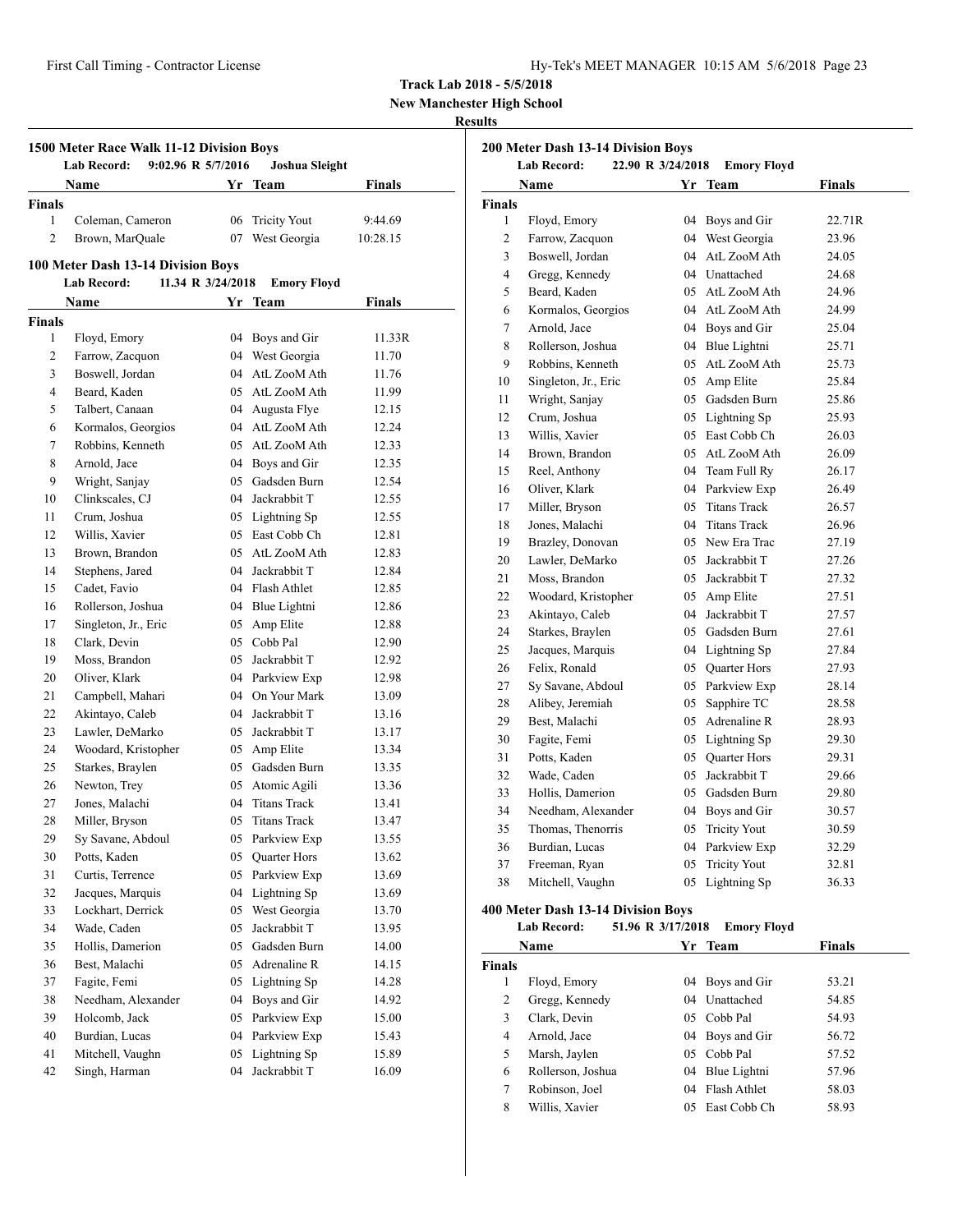**New Manchester High School**

# **Results**

|    | Finals  (400 Meter Dash 13-14 Division Boys) |    |                     |               |  |  |
|----|----------------------------------------------|----|---------------------|---------------|--|--|
|    | Name                                         |    | Yr Team             | <b>Finals</b> |  |  |
| 9  | Singleton, Jr., Eric                         | 05 | Amp Elite           | 58.98         |  |  |
| 10 | Thorps, Kylen                                | 05 | Flash Athlet        | 59.14         |  |  |
| 11 | Jones, Malachi                               | 04 | <b>Titans Track</b> | 59.42         |  |  |
| 12 | Garrison, Benjamin                           | 05 | New Era Trac        | 59.49         |  |  |
| 13 | Oliver, Klark                                | 04 | Parkview Exp        | 1:00.95       |  |  |
| 14 | Brazley, Donovan                             | 05 | New Era Trac        | 1:01.07       |  |  |
| 15 | Butler, Jacoreyan                            | 04 | Gadsden Burn        | 1:01.45       |  |  |
| 16 | Reel, Anthony                                | 04 | Team Full Ry        | 1:01.78       |  |  |
| 17 | Crum, Joshua                                 | 05 | Lightning Sp        | 1:01.85       |  |  |
| 18 | Miller, Bryson                               | 05 | <b>Titans Track</b> | 1:01.95       |  |  |
| 19 | Felix, Ronald                                | 05 | <b>Quarter Hors</b> | 1:02.08       |  |  |
| 20 | Sy Savane, Abdoul                            | 05 | Parkview Exp        | 1:02.81       |  |  |
| 21 | Alibey, Jeremiah                             | 05 | Sapphire TC         | 1:03.13       |  |  |
| 22 | Jacques, Marquis                             | 04 | Lightning Sp        | 1:03.51       |  |  |
| 23 | Fagite, Femi                                 | 05 | Lightning Sp        | 1:03.70       |  |  |
| 24 | Newton, Trey                                 | 05 | Atomic Agili        | 1:05.79       |  |  |
| 25 | Wade, Caden                                  | 05 | Jackrabbit T        | 1:06.07       |  |  |
| 26 | Potts, Kaden                                 | 05 | <b>Ouarter Hors</b> | 1:07.59       |  |  |
| 27 | Harris, Derrion                              | 05 | South Georgi        | 1:10.35       |  |  |
| 28 | Burdian, Lucas                               | 04 | Parkview Exp        | 1:11.55       |  |  |
| 29 | Curtis, Terrence                             | 05 | Parkview Exp        | 1:11.70       |  |  |
| 30 | Best, Malachi                                | 05 | Adrenaline R        | 1:16.38       |  |  |
| 31 | Huff, Artez                                  | 05 | <b>Titans Track</b> | 1:19.60       |  |  |
| 32 | Mitchell, Vaughn                             | 05 | Lightning Sp        | 1:19.61       |  |  |
| 33 | Freeman, Ryan                                | 05 | <b>Tricity Yout</b> | 1:22.68       |  |  |

## **800 Meter Run 13-14 Division Boys**

|        | <b>Lab Record:</b> | 2:05.68 R 3/3/2018 | <b>Saxon Brown</b>  |               |  |
|--------|--------------------|--------------------|---------------------|---------------|--|
|        | Name               |                    | Yr Team             | <b>Finals</b> |  |
| Finals |                    |                    |                     |               |  |
| 1      | Clark, Devin       | 05                 | Cobb Pal            | 2:16.39       |  |
| 2      | Robinson, Joel     | 04                 | Flash Athlet        | 2:16.95       |  |
| 3      | Marsh, Jaylen      | 05.                | Cobb Pal            | 2:17.45       |  |
| 4      | Garrison, Benjamin |                    | 05 New Era Trac     | 2:28.89       |  |
| 5      | Jones, Malachi     | 04                 | <b>Titans Track</b> | 2:31.47       |  |
| 6      | Fagite, Femi       |                    | 05 Lightning Sp     | 2:34.35       |  |
| 7      | Felix, Ronald      | 05                 | <b>Quarter Hors</b> | 2:36.28       |  |
| 8      | Glick, John        | 04                 | Unattached          | 2:36.85       |  |
| 9      | Holiday, Jude      | 05                 | AtL ZooM Ath        | 2:53.37       |  |
| 10     | Harris, Derrion    | 05                 | South Georgi        | 3:02.84       |  |
| 11     | Huff, Artez        | 05                 | <b>Titans Track</b> | 3:10.67       |  |
| 12     | Freeman, Ryan      | 05                 | <b>Tricity Yout</b> | 3:31.02       |  |
|        |                    |                    |                     |               |  |

#### **1500 Meter Run 13-14 Division Boys**

| Lab Record: | 4:34.92 R 3/24/2018 Evan Owens |        |
|-------------|--------------------------------|--------|
| <b>Name</b> | Yr Team                        | Finals |
| Finals      |                                |        |

|   | Thorps, Kylen   | 05 Flash Athlet | 5:04.12 |
|---|-----------------|-----------------|---------|
|   | Rolley, Cameron | 05 Gadsden Burn | 5:34.98 |
| 3 | Talbert, Canaan | 04 Augusta Flye | 5:35.53 |
|   | Holcomb, Jack   | 05 Parkview Exp | 5:38.50 |
|   | Wellons, Kody   | 04 Ptc Flash    | 6:13.05 |

|                               | <b>Name</b>                                  |                   | Yr Team                      | <b>Finals</b>                      |
|-------------------------------|----------------------------------------------|-------------------|------------------------------|------------------------------------|
| <b>Finals</b>                 |                                              |                   |                              |                                    |
| 1                             | Thorps, Kylen                                |                   | 05 Flash Athlet              | 10:49.25                           |
| $\overline{2}$                | Holcomb, Jack                                |                   | 05 Parkview Exp              | 12:17.68                           |
| 3                             | Wellons, Kody                                |                   | 04 Ptc Flash                 | 13:31.96                           |
|                               | 100 Meter Hurdles 13-14 Division Boys        |                   |                              |                                    |
|                               | Lab Record:                                  | 14.22 R 3/25/2017 | <b>Malik Mixon</b>           |                                    |
|                               | <b>Name</b>                                  |                   | Yr Team                      | <b>Finals</b>                      |
| <b>Finals</b>                 |                                              |                   |                              |                                    |
| $1 \quad$                     | Williams, Makai                              |                   | 04 AtL ZooM Ath              | 14.91                              |
| $\overline{2}$                | Holiday, Jude                                |                   | 05 AtL ZooM Ath              | 15.46                              |
| 3 <sup>7</sup>                | Cadet, Favio                                 |                   | 04 Flash Athlet              | 15.57                              |
| 4                             | Miller, Bryson                               |                   | 05 Titans Track              | 18.14                              |
|                               | <b>200 Meter Hurdles 13-14 Division Boys</b> |                   |                              |                                    |
|                               | <b>Lab Record:</b><br>Name                   | 27.86 R 4/7/2018  | Mir Aiken<br>Yr Team         | <b>Finals</b>                      |
| <b>Finals</b>                 |                                              |                   |                              |                                    |
| $\mathbf{1}$                  | Williams, Makai                              |                   | 04 AtL ZooM Ath              | 28.57                              |
| $\overline{2}$                | Cadet, Favio                                 |                   | 04 Flash Athlet              | 29.37                              |
| 3                             | Brown, Braden                                |                   | 04 Iron City Sp              | 31.08                              |
|                               | 4x100 Meter Relay 13-14 Division Boys        |                   |                              |                                    |
|                               | <b>Lab Record:</b>                           | 47.59 R 3/26/2016 |                              | <b>Parkview Express Track Club</b> |
|                               | C Brown, K WILLIAMS, M Thompson, R Hamrick   |                   |                              |                                    |
|                               | <b>Team</b>                                  |                   | Relay                        | <b>Finals</b>                      |
| <b>Finals</b>                 |                                              |                   |                              |                                    |
| $\mathbf{1}$                  | AtL ZooM Athletics                           |                   | $\mathsf{A}$                 | 46.75R                             |
| $\overline{2}$<br>$3^{\circ}$ | <b>Gadsden Burners</b><br>Parkview Exp       |                   | $\mathsf{A}$<br>$\mathsf{A}$ | 50.95<br>55.03                     |

|               | <b>A Andrews, S Cook, R King</b> |       |               |  |
|---------------|----------------------------------|-------|---------------|--|
|               | Team                             | Relav | <b>Finals</b> |  |
| <b>Finals</b> |                                  |       |               |  |
|               | AtL ZooM Athletics               | А     | 4:13.12       |  |
|               | Gadsden Burners                  | А     | 4:16.45       |  |
|               | Parkview Exp                     |       | 4:54.92       |  |

#### **High Jump 13-14 Division Boys**

|               | <b>Lab Record:</b> | 5-08 R 5/7/2016 | <b>Samontrea Townsend</b> |               |  |
|---------------|--------------------|-----------------|---------------------------|---------------|--|
|               | <b>Name</b>        | Yr              | Team                      | <b>Finals</b> |  |
| <b>Finals</b> |                    |                 |                           |               |  |
| 1             | Butler, Jacoreyan  | 04              | Gadsden Burn              | $4 - 10.00$   |  |
| 2             | Starkes, Braylen   |                 | 05 Gadsden Burn           | 4-08.00       |  |
| 2             | Holiday, Jude      |                 | 05 AtL ZooM Ath           | 4-08.00       |  |
| 4             | Thorps, Kylen      | 05              | Flash Athlet              | $4 - 06.00$   |  |
| 5             | Jones, Malachi     | 04              | <b>Titans Track</b>       | $4 - 02.00$   |  |
| $---$         | Freeman, Ryan      |                 | 05 Tricity Yout           | ΝH            |  |
|               | Huff, Artez        | $0.5^{\circ}$   | <b>Titans Track</b>       | ΝH            |  |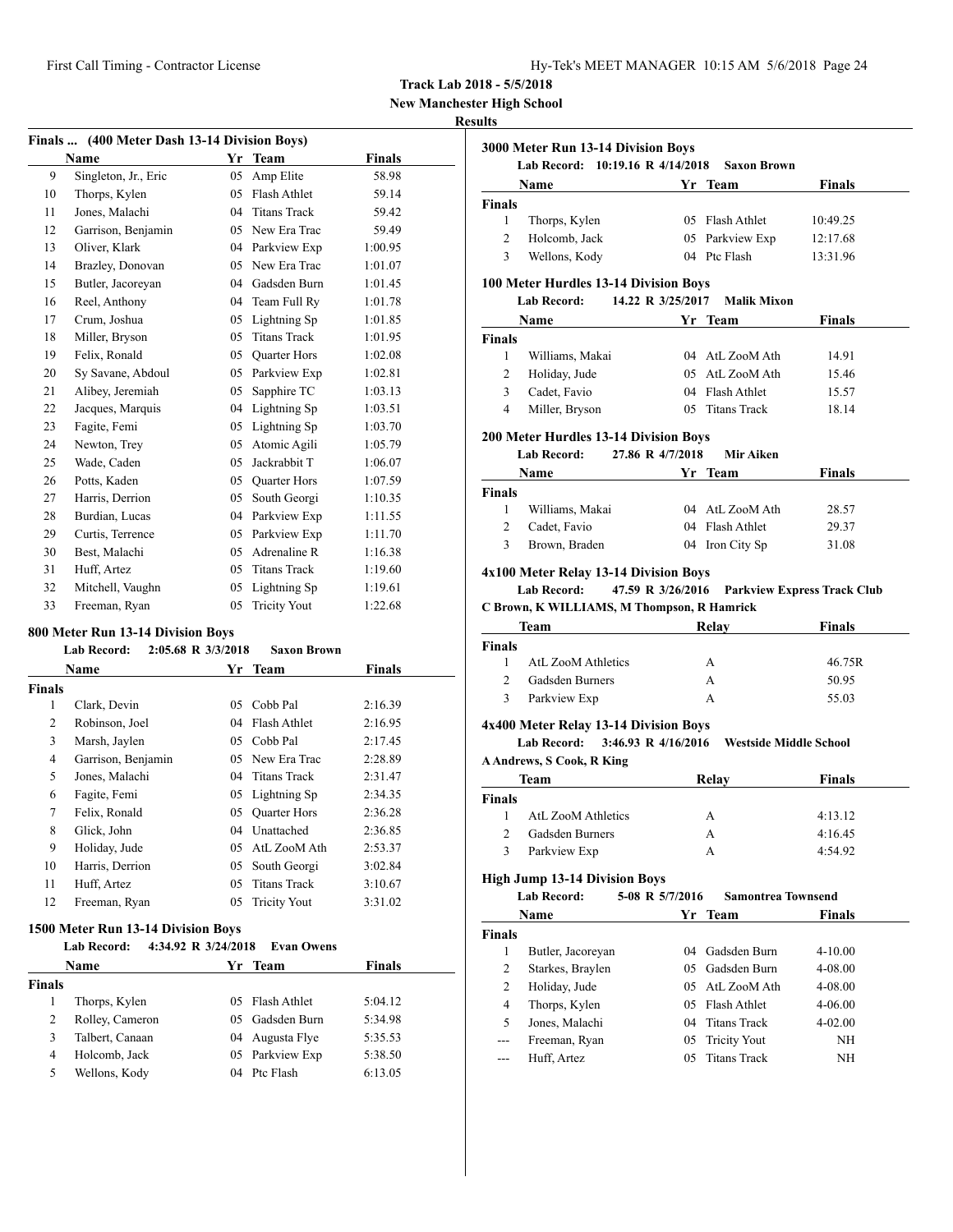**New Manchester High School**

#### **Results**

|                               | Name                                                                              |          | Yr Team                      | Finals         |
|-------------------------------|-----------------------------------------------------------------------------------|----------|------------------------------|----------------|
| <b>Finals</b>                 |                                                                                   |          |                              |                |
| 1                             | Farrow, Zacquon                                                                   |          | 04 West Georgia              | 19-03.50       |
| 2                             | Gregg, Kennedy                                                                    |          | 04 Unattached                | 17-07.50       |
| 3                             | Newton, Trey                                                                      |          | 05 Atomic Agili              | 17-01.00       |
| $\overline{4}$                | Holiday, Jude                                                                     | 05       | AtL ZooM Ath                 | 17-00.00       |
| 4                             | Kormalos, Georgios                                                                | 04       | AtL ZooM Ath                 | 17-00.00       |
| 6                             | Willis, Xavier                                                                    |          | 05 East Cobb Ch              | 16-05.25       |
| 7                             | Lawler, DeMarko                                                                   | 05       | Jackrabbit T                 | 16-04.50       |
| 8                             | Lockhart, Derrick                                                                 |          | 05 West Georgia              | 15-05.25       |
| 9                             | Brown, Brandon                                                                    |          | 05 AtL ZooM Ath              | 15-04.00       |
| 10                            | Thorps, Kylen                                                                     |          | 05 Flash Athlet              | 15-02.00       |
| 11                            | Brown, Braden                                                                     |          | 04 Iron City Sp              | 15-01.00       |
| 12                            | Garrison, Benjamin                                                                |          | 05 New Era Trac              |                |
|                               |                                                                                   |          |                              | 14-07.00       |
| 13                            | Alibey, Jeremiah                                                                  |          | 05 Sapphire TC               | 13-11.00       |
|                               | <b>Triple Jump 13-14 Division Boys</b>                                            |          |                              |                |
|                               | Lab Record: 39-06.50 R 5/7/2016                                                   |          | <b>Jaden Carter</b>          |                |
|                               | Name                                                                              |          | Yr Team                      | Finals         |
| <b>Finals</b>                 |                                                                                   |          |                              |                |
| 1                             | Newton, Trey                                                                      |          | 05 Atomic Agili              | 36-04.00       |
|                               | <b>Shot Put 13-14 Division Boys</b>                                               |          |                              |                |
|                               | Lab Record: 47-10.50 R 4/15/2017                                                  |          | <b>Adam Watkins</b>          |                |
|                               | <b>Name</b>                                                                       |          | Yr Team                      | <b>Finals</b>  |
| <b>Finals</b>                 |                                                                                   |          |                              |                |
| 1                             | Campbell, Mahari                                                                  |          | 04 On Your Mark              | 34-10.50       |
| 2                             | Singh, Harman                                                                     |          | 04 Jackrabbit T              | 30-02.50       |
| 3                             | Needham, Alexander                                                                |          | 04 Boys and Gir              | 27-09.00       |
|                               | Thomas, Thenorris                                                                 |          | <b>Tricity Yout</b>          | 27-04.00       |
|                               |                                                                                   |          |                              |                |
| $\overline{4}$                |                                                                                   | 05       |                              |                |
| 5                             | Quinn, Samuel                                                                     | 05       | Unattached                   | 22-11.00       |
| 6                             | Hollis, Damerion                                                                  |          | 05 Gadsden Burn              | 22-03.00       |
|                               | Discus Throw 1.0 kg 13-14 Division Boys                                           |          |                              |                |
|                               | <b>Lab Record:</b><br>135-11 R 4/15/2017                                          |          | <b>Adam Watkins</b>          |                |
|                               | <b>Name</b>                                                                       |          | Yr Team                      | Finals         |
|                               |                                                                                   |          |                              |                |
| 1                             | Campbell, Mahari                                                                  |          | 04 On Your Mark              | 96-09          |
| <b>Finals</b><br>2            | Kormalos, Georgios                                                                | 04       | AtL ZooM Ath                 | 91-03          |
| 3                             | Singh, Harman                                                                     | 04       | Jackrabbit T                 | 89-01          |
| 4                             | Needham, Alexander                                                                | 04       | Boys and Gir                 | 74-05          |
| 5                             | Quinn, Samuel                                                                     | 05       | Unattached                   | 70-02          |
|                               |                                                                                   |          |                              |                |
|                               | Javelin Throw 600g 13-14 Division Boys<br><b>Lab Record:</b><br>146-03 R 5/5/2017 |          | <b>Josiah Quinn</b>          |                |
|                               | Name                                                                              |          | Yr Team                      | Finals         |
|                               |                                                                                   |          |                              |                |
| 1                             | Thomas, Thenorris                                                                 | 05       | <b>Tricity Yout</b>          | 104-01         |
|                               |                                                                                   | 05       | Unattached                   |                |
| <b>Finals</b><br>$\mathbf{2}$ | Quinn, Samuel                                                                     |          |                              | 89-07          |
| 3<br>4                        | Brown, Braden<br>Needham, Alexander                                               | 04<br>04 | Iron City Sp<br>Boys and Gir | 85-04<br>73-03 |

| 1500 Meter Race Walk 13-14 Division Boys |                                                                               |          |                                    |                |  |  |
|------------------------------------------|-------------------------------------------------------------------------------|----------|------------------------------------|----------------|--|--|
|                                          | <b>Lab Record:</b><br>10:06.24 R 4/30/2016<br>Name                            |          | <b>Darnell Stephens</b><br>Yr Team | Finals         |  |  |
| <b>Finals</b>                            |                                                                               |          |                                    |                |  |  |
| 1                                        | Sleight, Joshua                                                               | 05       | Legacy Athletics                   | 9:31.00R       |  |  |
| $\overline{c}$                           | Thomas, Thenorris                                                             | 05       | <b>Tricity Yout</b>                | 9:42.95R       |  |  |
|                                          |                                                                               |          |                                    |                |  |  |
|                                          | 100 Meter Dash 15-16 Division Boys<br><b>Lab Record:</b><br>10.96 R 3/24/2018 |          |                                    |                |  |  |
|                                          |                                                                               |          | <b>Samuel Lindsey</b>              |                |  |  |
|                                          | Name                                                                          | Yr       | <b>Team</b>                        | <b>Finals</b>  |  |  |
| <b>Finals</b>                            |                                                                               |          |                                    |                |  |  |
| 1                                        | Lindsey, Samuel                                                               | 02       | Intensity At                       | 10.91R         |  |  |
| 2<br>3                                   | Porter, Spencer                                                               | 02<br>02 | Lightning Sp<br>Jackrabbit T       | 11.73          |  |  |
|                                          | Williams, Travis                                                              |          |                                    | 11.74          |  |  |
| 4                                        | Johnson, Anthony                                                              | 02       | Intensity At<br>Unattached         | 11.78          |  |  |
| 5<br>6                                   | Shears, Quann<br>Jones, Eric                                                  | 02<br>03 | Jackrabbit T                       | 11.86<br>11.87 |  |  |
|                                          |                                                                               |          | 02 Gadsden Burn                    |                |  |  |
| 7                                        | Davis, Quinsean                                                               |          |                                    | 11.96          |  |  |
| 8                                        | Byers, D'Javi                                                                 | 03       | Gadsden Burn                       | 12.00          |  |  |
| 9                                        | Howe, Jovanne                                                                 | 03       | Cobb Pal                           | 12.02          |  |  |
| 10                                       | Woods, Jaquan                                                                 | 03       | 02 Gadsden Burn                    | 12.03          |  |  |
| 11<br>12                                 | Knight, Aidan                                                                 | 02       | Jackrabbit T<br>Gadsden Burn       | 12.05<br>12.06 |  |  |
| 13                                       | Townsend, Samontrea                                                           | 03       | Jackrabbit T                       | 12.07          |  |  |
|                                          | Parker, Christopher                                                           |          |                                    |                |  |  |
| 14<br>15                                 | Williams, Nyshad                                                              | 02<br>02 | Intensity At                       | 12.16<br>12.16 |  |  |
| 16                                       | Johnson, Jaylon<br>Borden, Alec                                               | 02       | Boys and Gir<br>Jackrabbit T       |                |  |  |
| 17                                       | Gordon, Devin                                                                 | 03       | Team Full Ry                       | 12.19<br>12.23 |  |  |
| 18                                       | Day, Tyler                                                                    | 03       | Parkview Exp                       | 12.31          |  |  |
| 19                                       | Patterson, Marlon                                                             | 02       | Jackrabbit T                       | 12.41          |  |  |
| 20                                       | Cole, Conn0r                                                                  | 02       | Jackrabbit T                       | 12.43          |  |  |
| 21                                       | Robertson, Deshunden                                                          | 02       | 5P Elite Tra                       | 12.71          |  |  |
| 22                                       | Rosenbaum, Corey                                                              | 03       | Jackrabbit T                       | 12.85          |  |  |
| 23                                       | Wilsom, Keith                                                                 | 02       | Blue Lightni                       | 13.01          |  |  |
| 24                                       | Burnette, Jaidon                                                              | 03       | Flash Athlet                       | 13.14          |  |  |
| 25                                       | Hall, Caden                                                                   | 03       | Parkview Exp                       | 13.31          |  |  |
| 26                                       | Byers, Larry                                                                  | 03       | Parkview Exp                       | 13.98          |  |  |
| 27                                       | Garrett, Christian                                                            | 02       | Lightning Sp                       | 14.31          |  |  |
|                                          |                                                                               |          |                                    |                |  |  |

## **200 Meter Dash 15-16 Division Boys**

## **Lab Record: 21.89 R 4/14/2018 Samuel Lindsey**

|               | Name             | Yr              | <b>Team</b>     | <b>Finals</b> |  |
|---------------|------------------|-----------------|-----------------|---------------|--|
| <b>Finals</b> |                  |                 |                 |               |  |
| 1             | Lindsey, Samuel  | 02              | Intensity At    | 22.00         |  |
| 2             | Gizzi, Michael   | 03              | Blue Lightni    | 22.88         |  |
| 3             | Pullum, Eric     | 03              | AtL ZooM Ath    | 23.81         |  |
| 4             | Henriques, Nick  |                 | 02 Titans Track | 23.91         |  |
| 5             | Johnson, Jaylon  | 02              | Boys and Gir    | 23.99         |  |
| 6             | Jones, Eric      | 03              | Jackrabbit T    | 24.08         |  |
| 6             | Williams, Travis | 02              | Jackrabbit T    | 24.08         |  |
| 8             | Borden, Alec     | 02 <sup>2</sup> | Jackrabbit T    | 24.31         |  |
| 9             | Knight, Aidan    | 03              | Jackrabbit T    | 24.44         |  |
| 10            | Johnson, Anthony | 02              | Intensity At    | 24.53         |  |
| 11            | Hallum, Tyler    | 03              | East Cobb Ch    | 24.58         |  |
| 12            | Walkes, Malcolm  | 02              | Lightning Sp    | 24.74         |  |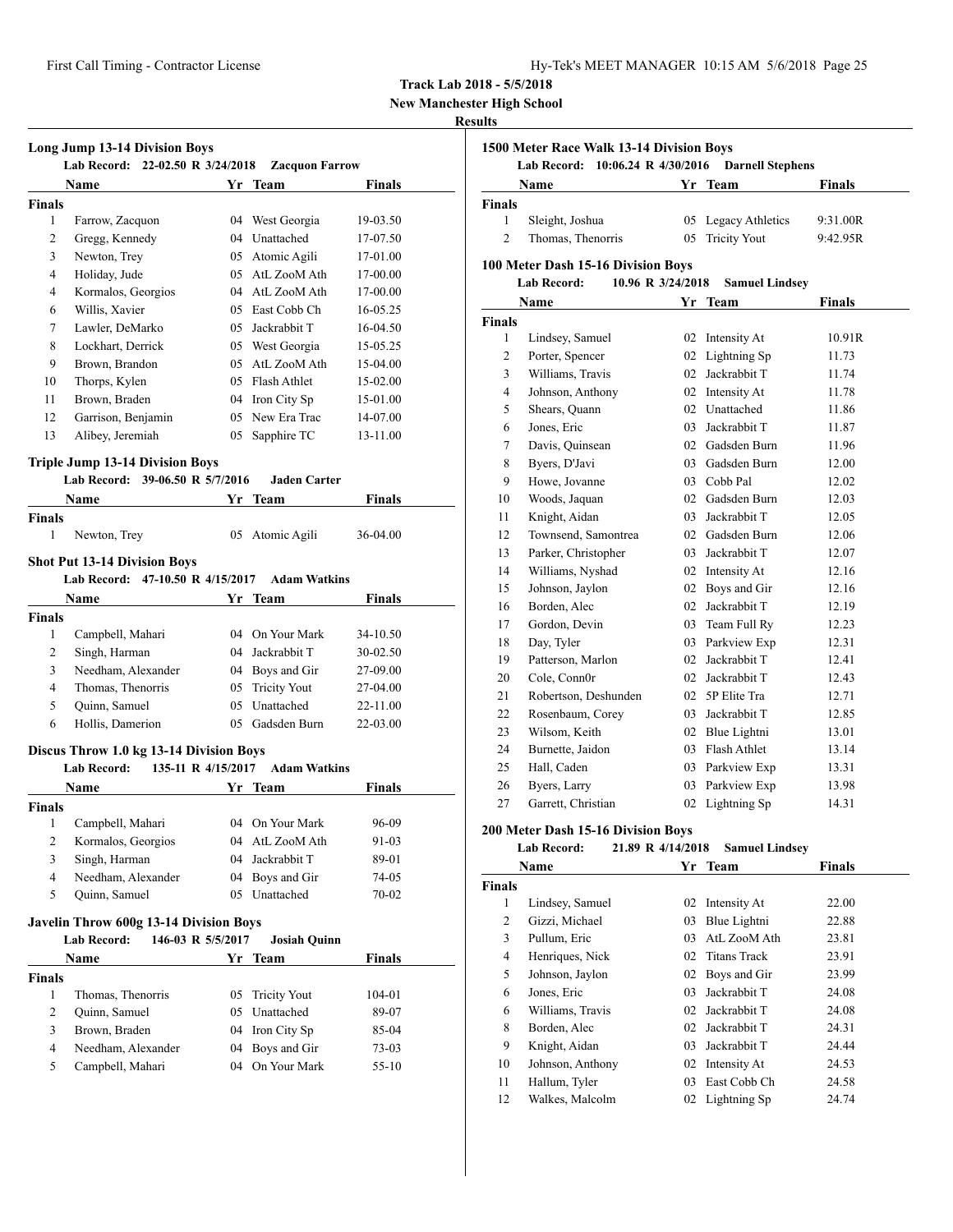|  |  |  | Hy-Tek's MEET MANAGER 10:15 AM 5/6/2018 Page 26 |  |  |  |
|--|--|--|-------------------------------------------------|--|--|--|
|--|--|--|-------------------------------------------------|--|--|--|

Singleton, Antonio 02 Blasters 2:28.46

**Track Lab 2018 - 5/5/2018**

**New Manchester High School**

#### **Results**

| (200 Meter Dash 15-16 Division Boys)<br>Finals |                      |    |              |        |  |
|------------------------------------------------|----------------------|----|--------------|--------|--|
|                                                | Name                 | Yr | Team         | Finals |  |
| 13                                             | Harris, Morgan       | 02 | Jackrabbit T | 24.89  |  |
| 14                                             | Gordon, Devin        | 03 | Team Full Ry | 24.92  |  |
| 15                                             | Williams, Nyshad     | 02 | Intensity At | 25.11  |  |
| 16                                             | Townsend, Samontrea  | 02 | Gadsden Burn | 25.12  |  |
| 17                                             | Patterson, Marlon    | 02 | Jackrabbit T | 25.55  |  |
| 18                                             | Robertson, Deshunden | 02 | 5P Elite Tra | 25.65  |  |
| 19                                             | Hallum, Tyson        | 03 | East Cobb Ch | 25.92  |  |
| 20                                             | Wilsom, Keith        | 02 | Blue Lightni | 26.40  |  |
| 21                                             | Burnette, Jaidon     | 03 | Flash Athlet | 26.83  |  |
| 22                                             | Hackett, Jordan      | 02 | Jackrabbit T | 26.96  |  |
| 23                                             | Byers, Larry         | 03 | Parkview Exp | 28.98  |  |
| 24                                             | Camarillo, Roberto   | 03 | Parkview Exp | 28.99  |  |
| 25                                             | Garrett, Christian   | 02 | Lightning Sp | 29.39  |  |

#### **400 Meter Dash 15-16 Division Boys**

|                | Lab Record:         | 51.23 R 4/14/2018 | <b>Samuel Lindsey</b> |         |
|----------------|---------------------|-------------------|-----------------------|---------|
|                | Name                |                   | Yr Team               | Finals  |
| <b>Finals</b>  |                     |                   |                       |         |
| $\mathbf{1}$   | Gizzi, Michael      | 03                | Blue Lightni          | 51.79   |
| 2              | Pullum, Eric        | 03                | AtL ZooM Ath          | 52.51   |
| 3              | Borden, Alec        | 02                | Jackrabbit T          | 52.68   |
| $\overline{4}$ | Jones, Eric         | 03                | Jackrabbit T          | 52.96   |
| 5              | Johnson, Jaylon     | 02                | Boys and Gir          | 53.54   |
| 6              | Walkes, Malcolm     | 02                | Lightning Sp          | 53.80   |
| 7              | Howe, Jovanne       | 03                | Cobb Pal              | 54.01   |
| 8              | Henriques, Nick     | 02                | <b>Titans Track</b>   | 54.03   |
| 9              | Knight, Aidan       | 03                | Jackrabbit T          | 55.26   |
| 10             | Hallum, Tyler       | 03                | East Cobb Ch          | 55.30   |
| 11             | Harris, Morgan      | 02                | Jackrabbit T          | 55.75   |
| 12             | Brazley Jr, Dante   | 03                | New Era Trac          | 55.85   |
| 13             | Parker, Christopher | 03                | Jackrabbit T          | 56.51   |
| 14             | Williams, Travis    | 02                | Jackrabbit T          | 56.52   |
| 15             | Hallum, Tyson       | 03                | East Cobb Ch          | 58.28   |
| 16             | Day, Tyler          | 03                | Parkview Exp          | 58.52   |
| 17             | Patterson, Marlon   | 02                | Jackrabbit T          | 58.60   |
| 18             | Payne, Christian    | 03                | AtL ZooM Ath          | 59.84   |
| 19             | Hall, Caden         | 03                | Parkview Exp          | 1:00.04 |
| 20             | Burnette, Jaidon    | 03                | Flash Athlet          | 1:00.32 |
| 21             | Trapp, Reggie       | 02                | <b>Tricity Yout</b>   | 1:00.40 |
| 22             | Hackett, Jordan     | 02                | Jackrabbit T          | 1:00.65 |
| 23             | Gordon, Devin       | 03                | Team Full Ry          | 1:01.32 |
| 24             | Wilsom, Keith       | 02                | Blue Lightni          | 1:02.11 |
| 25             | Williams, Nyshad    | 02                | Intensity At          | 1:03.85 |
| 26             | Byers, Larry        | 03                | Parkview Exp          | 1:04.51 |
| 27             | Garrett, Christian  | 02                | Lightning Sp          | 1:07.07 |

# **800 Meter Run 15-16 Division Boys**

|               | <b>Lab Record:</b> | $2:08.22$ R $5/7/2016$ | <b>Justyn Seivright</b> |               |
|---------------|--------------------|------------------------|-------------------------|---------------|
|               | Name               |                        | Yr Team                 | <b>Finals</b> |
| <b>Finals</b> |                    |                        |                         |               |
|               | Brazley Jr, Dante  |                        | 03 New Era Trac         | 2:19.04       |
| 2             | Payne, Christian   |                        | 03 AtL ZooM Ath         | 2:22.58       |
| 3             | Pearson, Maximus   |                        | 03 New Era Trac         | 2:23.04       |
| 4             | Hackett, Jordan    |                        | 02 Jackrabbit T         | 2:23.62       |

|                    | 1500 Meter Run 15-16 Division Boys                    |                 |                            |                |
|--------------------|-------------------------------------------------------|-----------------|----------------------------|----------------|
|                    | 4:31.86 R 5/7/2016<br><b>Lab Record:</b>              |                 | <b>Jonathan Schulz</b>     |                |
|                    | Name                                                  |                 | Yr Team                    | Finals         |
| Finals             |                                                       |                 |                            |                |
| 1                  | Hall, Caden                                           |                 | 03 Parkview Exp            | 4:55.43        |
| 2                  | Camarillo, Roberto                                    |                 | 03 Parkview Exp            | 5:00.34        |
| 3                  | Pearson, Maximus                                      |                 | 03 New Era Trac            | 5:01.10        |
| 4                  | Morgan, Grant                                         |                 | 02 Intensity At            | 5:05.73        |
| 5                  | Whitley, Brayden                                      |                 | 03 Intensity At            | 5:17.43        |
| 6                  | Singleton, Antonio                                    |                 | 02 Blasters                | 5:18.38        |
| 7                  | Lamprea, Daniel                                       |                 | 03 Lyndon Acade            | 5:45.49        |
|                    | 3000 Meter Run 15-16 Division Boys                    |                 |                            |                |
|                    | Lab Record:<br>9:47.45 R 4/29/2017                    |                 | David DeChamplain          |                |
|                    | Name                                                  |                 | Yr Team                    | Finals         |
| Finals             |                                                       |                 |                            |                |
| 1                  | Hall, Caden                                           |                 | 03 Parkview Exp            | 10:16.81       |
| 2                  | Morgan, Grant                                         |                 | 02 Intensity At            | 10:31.77       |
| 3                  | Camarillo, Roberto                                    |                 | 03 Parkview Exp            | 10:32.32       |
| 4                  | Whitley, Brayden                                      |                 | 03 Intensity At            | 10:58.30       |
|                    | 110 Meter Hurdles 15-16 Division Boys                 |                 |                            |                |
|                    | 14.70 R 4/15/2017<br><b>Lab Record:</b>               |                 | <b>Austin Wood</b>         |                |
|                    |                                                       |                 | Yr Team                    |                |
|                    | <b>Name</b>                                           |                 |                            | Finals         |
| <b>Finals</b><br>1 |                                                       |                 | 03 Unattached              |                |
| 2                  | Mixon, Malik<br>Cole, Conn0r                          |                 | 02 Jackrabbit T            | 15.37<br>16.05 |
|                    |                                                       |                 |                            |                |
| 3                  | Shears, Quann                                         |                 | 02 Unattached              | 16.68          |
| 4                  | Parker, Christopher                                   |                 | 03 Jackrabbit T            | 17.71          |
| 5                  | Day, Tyler                                            |                 | 03 Parkview Exp            | 19.41          |
|                    | 4x100 Meter Relay 15-16 Division Boys                 |                 |                            |                |
|                    | 45.15 R 4/15/2017<br><b>Lab Record:</b>               |                 | <b>Intensity Athletics</b> |                |
|                    | D Danner, E Pitts II, E Reynolds, S Lindsey           |                 |                            |                |
|                    | Team                                                  |                 | Relay                      | <b>Finals</b>  |
| <b>Finals</b>      |                                                       |                 |                            |                |
| 1                  | Gadsden Burners                                       |                 | А                          | 46.54          |
| 2                  | Parkview Exp                                          |                 | A                          | 54.43          |
|                    | 4x400 Meter Relay 15-16 Division Boys                 |                 |                            |                |
|                    | Lab Record: 3:52.77 R 4/15/2017 Jackrabbit Track Club |                 |                            |                |
|                    | D Cook, M Patterson, T Williams, W Harrison           |                 |                            |                |
|                    | Team                                                  |                 | Relav                      | Finals         |
| Finals             |                                                       |                 |                            |                |
| 1                  | <b>Intensity Athletics</b>                            |                 | А                          | 4:11.30        |
|                    |                                                       |                 |                            |                |
|                    | <b>High Jump 15-16 Division Boys</b>                  |                 |                            |                |
|                    | <b>Lab Record:</b>                                    | 5-06 R 4/7/2018 | <b>Ouann Shears</b>        |                |
|                    | 5-06.50 R 4/14/2018<br><b>Lab Record:</b>             |                 | John Catherman             |                |
|                    | Name                                                  |                 | Yr Team                    | Finals         |
| Finals             |                                                       |                 |                            |                |
| 1                  | Townsend, Samontrea                                   |                 | 02 Gadsden Burn            | 5-04.00        |
| ---                | Shears, Quann                                         |                 | 02 Unattached              | NH             |
|                    | Rosenbaum, Corey                                      |                 | 03 Jackrabbit T            | NH             |
|                    |                                                       |                 |                            |                |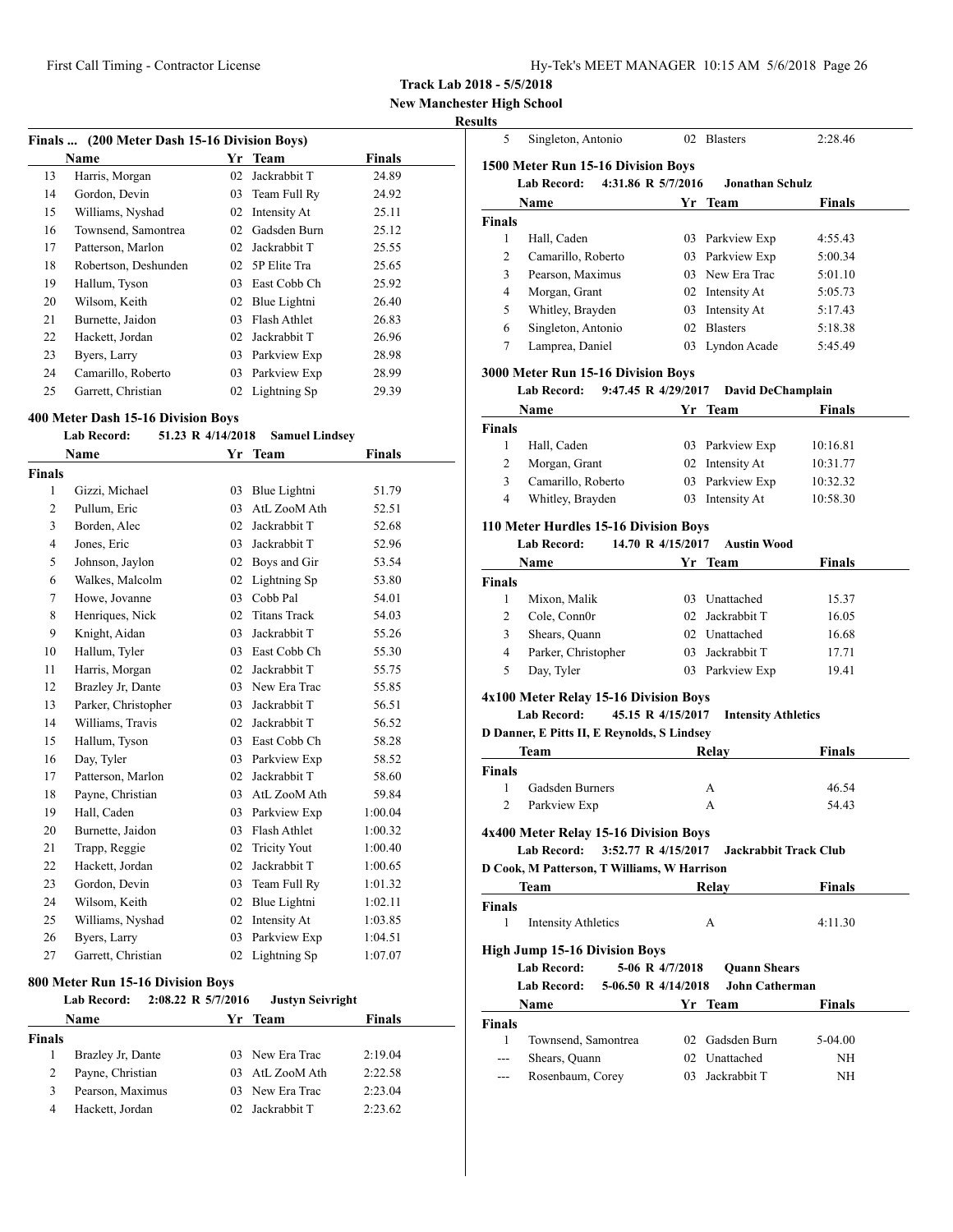| Hy-Tek's MEET MANAGER 10:15 AM 5/6/2018 Page 27 |  |  |  |
|-------------------------------------------------|--|--|--|
|-------------------------------------------------|--|--|--|

**New Manchester High School**

## **Results**

|                               | <b>Lab Record:</b>                      |                    | 21-00 R 5/7/2016 | <b>Freddie Allen</b>           |                  |
|-------------------------------|-----------------------------------------|--------------------|------------------|--------------------------------|------------------|
|                               | <b>Name</b>                             |                    |                  | Yr Team                        | <b>Finals</b>    |
| <b>Finals</b>                 |                                         |                    |                  |                                |                  |
| 1                             | Morozov, Mark                           |                    |                  | 03 Unattached                  | 20-00.00         |
| 2                             | Byers, D'Javi                           |                    |                  | 03 Gadsden Burn                | 19-02.50         |
| 3                             | Fisher, Kyle                            |                    |                  | 03 AtL ZooM Ath                | 18-03.00         |
| $\overline{4}$                | Donti, Sai Nishchal                     |                    |                  | 03 Unattached                  | 17-01.00         |
| 5                             | Raymond, Nykolis                        |                    |                  | 02 Iron Spikes                 | 16-08.25         |
| 6                             | Burnette, Jaidon                        |                    |                  | 03 Flash Athlet                | 15-07.50         |
| 7                             | Pearson, Maximus                        |                    |                  | 03 New Era Trac                | 15-07.00         |
| 8                             | Hallum, Tyson                           |                    |                  | 03 East Cobb Ch                | 14-09.25         |
| 9                             | Hallum, Tyler                           |                    |                  | 03 East Cobb Ch                | 14-02.50         |
|                               | <b>Triple Jump 15-16 Division Boys</b>  |                    |                  |                                |                  |
|                               | <b>Lab Record:</b>                      | 40-04 R 5/7/2016   |                  | <b>Tredarius Lassiter</b>      |                  |
|                               | <b>Name</b>                             |                    |                  | Yr Team                        | Finals           |
| <b>Finals</b>                 |                                         |                    |                  |                                |                  |
| 1                             | Morozov, Mark                           |                    |                  | 03 Unattached                  | 38-08.00         |
| 2                             | Henriques, Nick                         |                    |                  | 02 Titans Track                | 37-05.00         |
| 3                             | Donti, Sai Nishchal                     |                    |                  | 03 Unattached                  | 36-05.00         |
| $\overline{4}$                | Trapp, Reggie                           |                    |                  | 02 Tricity Yout                | 35-06.50         |
| 5                             | Hallum, Tyler                           |                    |                  | 03 East Cobb Ch                | 35-01.50         |
| 6                             | Hallum, Tyson                           |                    |                  | 03 East Cobb Ch                | 34-00.00         |
|                               | <b>Lab Record:</b><br><b>Name</b>       | 41-09 R 3/25/2017  | Yr               | <b>Kendall Raymond</b><br>Team | <b>Finals</b>    |
| <b>Finals</b>                 |                                         |                    |                  |                                |                  |
| 1                             | Brown, Pierce                           |                    |                  | 03 Jackrabbit T                | 37-07.50         |
| 2                             | Raymond, Nykolis                        |                    |                  | 02 Iron Spikes                 | 28-08.00         |
| 3                             | Quinn, Josiah                           |                    |                  | 03 Unattached                  | 28-02.00         |
| 4                             | Trapp, Reggie                           |                    | 02               | <b>Tricity Yout</b>            | 26-03.00         |
| 5                             | Starnes, Thomas                         |                    |                  | 02 Lyndon Acade                | 21-06.00         |
|                               | Discus Throw 1.6 kg 15-16 Division Boys |                    |                  |                                |                  |
|                               | Lab Record:                             | 107-04 R 4/28/2018 |                  | <b>Pierce Brown</b>            |                  |
|                               | <b>Lab Record:</b>                      | 107-04 R 4/8/2017  |                  | <b>Nykolis Raymond</b>         |                  |
|                               |                                         |                    |                  |                                | Finals           |
|                               | Name                                    |                    | Yr               | <b>Team</b>                    |                  |
|                               |                                         |                    |                  |                                |                  |
| Finals<br>1                   | Brown, Pierce                           |                    |                  | 03 Jackrabbit T                | 95-08            |
| $\overline{c}$                | Quinn, Josiah                           |                    |                  | 03 Unattached                  | 87-02            |
| 3                             | Raymond, Nykolis                        |                    |                  | 02 Iron Spikes                 | $53-10$          |
|                               |                                         |                    |                  |                                |                  |
|                               | Javelin Throw 800g 15-16 Division Boys  |                    |                  |                                |                  |
|                               | <b>Lab Record:</b>                      | 168-05 R 3/24/2018 |                  | <b>Quann Shears</b>            |                  |
|                               | <b>Name</b>                             |                    |                  | Yr Team                        | <b>Finals</b>    |
| <b>Finals</b><br>$\mathbf{1}$ | Shears, Quann                           |                    | 02               | Unattached                     | 167-05           |
| 2                             | Trapp, Reggie                           |                    | 02               | <b>Tricity Yout</b>            |                  |
| 2                             | Quinn, Josiah                           |                    | 03               | Unattached                     | 118-10<br>118-10 |

5 Rosenbaum, Corey 03 Jackrabbit T 93-07 6 Raymond, Nykolis 02 Iron Spikes 72-07 7 Lamprea, Daniel 03 Lyndon Acade 52-00

|                | 400 Meter Hurdles 17-18 Division Boys<br><b>Lab Record:</b> | 59.71 R 4/15/2017 | <b>Latrell Murray</b>   |               |
|----------------|-------------------------------------------------------------|-------------------|-------------------------|---------------|
|                | Name                                                        |                   | Yr Team                 | Finals        |
| Finals         |                                                             |                   |                         |               |
| 1              | Harris, Patrick                                             |                   | 99 East Cobb Ch         | 1:10.45       |
|                | <b>Triple Jump 17-18 Division Boys</b>                      |                   |                         |               |
|                | Lab Record: 42-09.50 R 4/28/2018                            |                   | <b>Joshua Thomas</b>    |               |
|                | Name                                                        |                   | Yr Team                 | Finals        |
| Finals         |                                                             |                   |                         |               |
| 1              | Thomas, Joshua                                              |                   | 01 Alabama Heat         | 44-02.00R     |
| $\overline{2}$ | Shanmugam, Ajay                                             |                   | 01 Jackrabbit T         | 40-06.50      |
| 3              | Harris, Patrick                                             |                   | 99 East Cobb Ch         | 39-08.00      |
|                | 1500 Meter Race Walk 17-18 Division Boys                    |                   |                         |               |
|                | Name                                                        |                   | Yr Team                 | <b>Finals</b> |
| <b>Finals</b>  |                                                             |                   |                         |               |
| 1              | Spates, Isaiah                                              |                   | 01 Iron Spikes          | 11:11.11      |
|                | 100 Meter Dash 6 & Under Boys                               |                   |                         |               |
|                | Lab Record:                                                 | 16.43 R 3/25/2016 | <b>Taurean Ellinger</b> |               |
|                | Name                                                        |                   | Yr Team                 | Finals        |
| Finals         |                                                             |                   |                         |               |
| 1              | Pope III, Maurice                                           |                   | 12 Amp Elite            | 16.84         |
| 2              | Williamson, Jace                                            |                   | 12 Unattached           | 16.86         |
| 3              | Jordan, Calvin                                              |                   | 12 Jackrabbit T         | 18.40         |
| 4              | Kennedy, Kingston                                           |                   | 12 Amp Elite            | 18.55         |
| 5              | Washington, Jaquan                                          |                   | 12 Quick Feet E         | 19.05         |
| 6              | James, Azamari                                              |                   | 12 Intensity At         | 19.11         |
| 7              | Clements, Ashton                                            |                   | 13 Amp Elite            | 19.94         |
| 8              | Glasper, Bryson                                             |                   | 12 Blue Lightni         | 20.54         |
| 9              | Jones, Brayden                                              |                   | 12 MarvelTF             | 21.32         |
| 10             | Glasper, Mekhi                                              |                   | 13 Blue Lightni         | 22.52         |
| 11             | Rollins, Jr., Neil                                          |                   | 13 Amp Elite            | 25.12         |
| 12             | Bussey, Xander                                              |                   | 14 Amp Elite            | 25.33         |
| 13             | Foster, Kason                                               |                   | 14 Titans Track         | 28.71         |
|                | 200 Meter Dash 6 & Under Boys                               |                   |                         |               |
|                | <b>Lab Record:</b>                                          | 34.62 R 4/14/2018 | <b>Jace Williamson</b>  |               |
|                | Name                                                        | Yr                | Team                    | Finals        |
| Finals         |                                                             |                   |                         |               |
| 1              | Williamson, Jace                                            |                   | 12 Unattached           | 35.61         |
| $\overline{c}$ | Kennedy, Kingston                                           | 12                | Amp Elite               | 38.89         |
| 3              | Jordan, Calvin                                              | 12                | Jackrabbit T            | 39.40         |
| 4              | James, Azamari                                              | 12                | Intensity At            | 41.84         |
| 5              | Washington, Jaquan                                          | 12                | Quick Feet E            | 43.51         |
| 6              | Clements, Ashton                                            | 13                | Amp Elite               | 46.86         |
| 7              | Glasper, Mekhi                                              | 13                | Blue Lightni            | 48.66         |
|                | Rollins, Jr., Neil                                          | 13                | Amp Elite               | 57.85         |
| 8              |                                                             |                   |                         |               |
| 9              | Jones, Brayden                                              | 12                | MarvelTF                | 58.73         |
| 10             | Foster, Kason                                               | 14                | <b>Titans Track</b>     | 1:02.54       |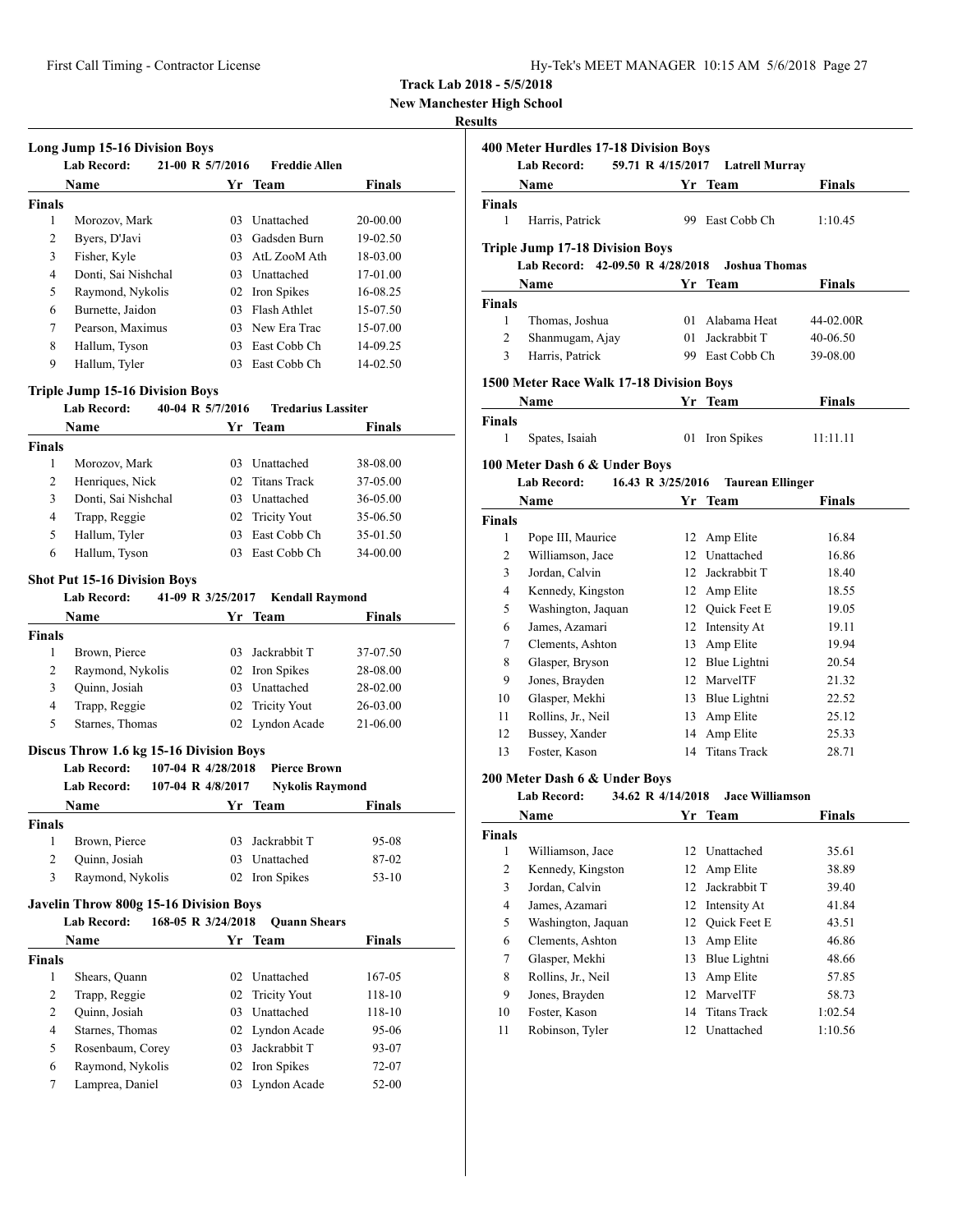**New Manchester High School**

## **Results**

|                                      | <b>Lab Record:</b><br>$1:20.00 \text{ R}$ 4/15/2017 |                   | <b>Taurean Ellinger</b>          |                |
|--------------------------------------|-----------------------------------------------------|-------------------|----------------------------------|----------------|
|                                      | <b>Name</b>                                         |                   | Yr Team                          | <b>Finals</b>  |
| <b>Finals</b>                        |                                                     |                   |                                  |                |
| 1                                    | Pope III, Maurice                                   |                   | 12 Amp Elite                     | 1:19.78R       |
| 2                                    | Kennedy, Kingston                                   |                   | 12 Amp Elite                     | 1:33.23        |
| 3                                    | Glasper, Bryson                                     |                   | 12 Blue Lightni                  | 1:33.76        |
| $\overline{4}$                       | Clements, Ashton                                    |                   | 13 Amp Elite                     | 1:36.04        |
| 5                                    | Washington, Jaquan                                  |                   | 12 Quick Feet E                  | 1:36.54        |
| 6                                    | James, Azamari                                      |                   | 12 Intensity At                  | 1:36.76        |
| 7                                    | Glasper, Mekhi                                      |                   | 13 Blue Lightni                  | 1:48.01        |
| 8                                    | Jones, Brayden                                      |                   | 12 MarvelTF                      | 2:10.19        |
| 9                                    | Foster, Kason                                       |                   | 14 Titans Track                  | 2:21.40        |
| 10                                   | Bussey, Xander                                      |                   | 14 Amp Elite                     | 2:59.42        |
|                                      | 800 Meter Run 6 & Under Boys                        |                   |                                  |                |
|                                      | <b>Lab Record:</b><br>3:33.58 R 3/25/2018<br>Name   |                   | <b>Kasyn Guidry</b><br>Yr Team   | <b>Finals</b>  |
| <b>Finals</b>                        |                                                     |                   |                                  |                |
| 1                                    | Pope III, Maurice                                   |                   | 12 Amp Elite                     | 2:58.74R       |
| 2                                    | Glasper, Bryson                                     |                   | 12 Blue Lightni                  | 3:32.31R       |
|                                      |                                                     |                   |                                  |                |
|                                      | Long Jump 6 & Under Boys                            |                   |                                  |                |
|                                      | 9-09.50 R 4/15/2017<br><b>Lab Record:</b>           |                   | Daniel Hill III                  |                |
|                                      | Name                                                |                   | Yr Team                          | Finals         |
| <b>Finals</b>                        |                                                     |                   |                                  |                |
| 1                                    | Kennedy, Kingston                                   |                   | 12 Amp Elite                     | 9-09.00        |
| 2                                    | Clements, Ashton                                    |                   | 13 Amp Elite                     | 8-00.00        |
| 3                                    | Rollins, Jr., Neil                                  |                   | 13 Amp Elite                     | 5-02.50        |
| $\overline{4}$                       | Jones, Brayden                                      |                   | 12 MarvelTF                      | 5-01.50        |
| 5                                    | Brown, Brian                                        |                   | 12 West Georgia                  | $3 - 11.50$    |
| 6                                    | Bussey, Xander                                      |                   | 14 Amp Elite                     | 2-06.50        |
|                                      | Shot Put 6 & Under Boys                             |                   |                                  |                |
|                                      | <b>Lab Record:</b>                                  | 13-06 R 4/9/2016  | <b>Q'Shad Watson</b>             |                |
|                                      | Name                                                |                   | Yr Team                          | Finals         |
| <b>Finals</b>                        |                                                     |                   |                                  |                |
| 1                                    | Foster, Kason                                       | 14                | <b>Titans Track</b>              | 5-03.00        |
| 2                                    | Brown, Brian                                        |                   | 12 West Georgia                  | 4-07.00        |
|                                      | Javelin Throw 300g 6 & Under Boys                   |                   |                                  |                |
|                                      | <b>Lab Record:</b><br>Name                          | 30-00 R 3/21/2015 | <b>Jamal Williams</b><br>Yr Team | Finals         |
| <b>Finals</b>                        |                                                     |                   |                                  |                |
|                                      | Jones, Brayden                                      |                   | 12 MarvelTF                      | 23-07          |
|                                      |                                                     |                   | 13 Amp Elite                     | 18-08          |
| $\mathbf{1}$                         |                                                     |                   |                                  | 14-00          |
| 2                                    | Clements, Ashton                                    |                   |                                  |                |
| 3                                    | Foster, Kason                                       | 14                | <b>Titans Track</b>              |                |
|                                      | 100 Meter Dash 17-18 Division Men                   |                   |                                  |                |
|                                      | <b>Lab Record:</b>                                  | 10.84 R 3/25/2017 | <b>Kuune Mini</b>                |                |
|                                      | Name                                                |                   | Yr Team                          | <b>Finals</b>  |
|                                      |                                                     |                   |                                  |                |
| 1                                    | Clark, Bo                                           |                   | 00 Brook Squad                   | 11.04          |
| 2                                    | McKeal, Terrion                                     | $00\,$            | <b>Brook Squad</b>               | 11.42          |
| <b>Finals</b><br>3<br>$\overline{4}$ | Reynolds, Elijah<br>McGhee, Wendell                 | 01                | Intensity At<br>00 West Georgia  | 11.43<br>11.55 |

| LS |                    |                 |                 |       |
|----|--------------------|-----------------|-----------------|-------|
|    | Drake, Jaedon      |                 | 00 Brook Squad  | 11.81 |
| 6  | Johnson, Tobias    |                 | 01 Brook Squad  | 11.99 |
|    | Buchanan, Chanson  | 00 <sup>1</sup> | Unattached      | 12.03 |
| 8  | Jackson jr, Justin |                 | 01 Intensity At | 12.24 |
| 9  | McDaniel, Patrick  |                 | Jackrabbit T    | 12.36 |
| 10 | Amatullah, Kayid   | 00              | Iris City       | 12.56 |
| 11 | Webb, Alex         | 01              | Iris City       | 12.67 |
|    |                    |                 |                 |       |

#### **200 Meter Dash 17-18 Division Men**

#### **Lab Record: 21.77 R 4/29/2017 Kuune Mini**

|        | Name              |                 | Yr Team             | <b>Finals</b> |  |
|--------|-------------------|-----------------|---------------------|---------------|--|
| Finals |                   |                 |                     |               |  |
| 1      | Reynolds, Elijah  | 01              | Intensity At        | 22.59         |  |
| 2      | Clark, Bo         | 00              | <b>Brook Squad</b>  | 22.73         |  |
| 3      | Arnold, Langston  | 00              | Unattached          | 22.93         |  |
| 4      | McKeal, Terrion   | 00              | <b>Brook Squad</b>  | 23.06         |  |
| 5      | Engeseth, Logan   | 99              | Unattached          | 23.21         |  |
| 6      | McGhee, Wendell   | $00\,$          | West Georgia        | 23.24         |  |
| 7      | Mascaro, Jonathan | 00              | <b>Titans Track</b> | 23.72         |  |
| 8      | Lewis, Dezman     | 00 <sup>1</sup> | Adrenaline R        | 24.63         |  |
| 9      | Harris, Patrick   | 99              | East Cobb Ch        | 25.25         |  |
| 10     | Roachford, David  |                 | 01 NewRoc Rocke     | 25.63         |  |
| 11     | Amatullah, Kayid  | 00              | Iris City           | 25.72         |  |
| 12     | Webb, Alex        | 01              | Iris City           | 26.17         |  |

#### **400 Meter Dash 17-18 Division Men**

## **Lab Record: 50.09 R 4/30/2016 Gerald Mitchell**

| Name          |                    |                 | Yr Team             | <b>Finals</b> |  |
|---------------|--------------------|-----------------|---------------------|---------------|--|
| <b>Finals</b> |                    |                 |                     |               |  |
| 1             | Douglas, Tyler     | 00              | Intensity At        | 51.49         |  |
| 2             | Engeseth, Logan    | 99              | Unattached          | 52.06         |  |
| 3             | Arnold, Langston   | 00              | Unattached          | 52.15         |  |
| 4             | Mascaro, Jonathan  | 00 <sup>1</sup> | <b>Titans Track</b> | 52.40         |  |
| 5             | Hossack, Daniel    |                 | 00 Unattached       | 53.21         |  |
| 6             | Lewis, Dezman      |                 | 00 Adrenaline R     | 53.93         |  |
| 7             | Buchanan, Chanson  | 00 <sup>1</sup> | Unattached          | 54.22         |  |
| 8             | Jackson jr, Justin | 01              | Intensity At        | 55.00         |  |
| 9             | Amatullah, Kayid   | 00              | Iris City           | 57.08         |  |
| 10            | Roachford, David   | 01              | NewRoc Rocke        | 59.08         |  |

#### **800 Meter Run 17-18 Division Men**

## **Lab Record: 2:00.56 R 5/7/2016 Cameron Pack**

| Name          |                                                                         |    | Yr Team               | <b>Finals</b> |  |
|---------------|-------------------------------------------------------------------------|----|-----------------------|---------------|--|
| <b>Finals</b> |                                                                         |    |                       |               |  |
| 1             | Douglas, Tyler                                                          |    | Intensity At          | 2:03.44       |  |
| 2             | Larrazabal, Nathaniel                                                   |    | Jackrabbit T          | 2:09.12       |  |
| 3             | Lewis, Dezman                                                           |    | Adrenaline R<br>$00-$ | 2:13.46       |  |
| 4             | Mascaro, Jonathan                                                       |    | <b>Titans Track</b>   | 2:16.06       |  |
| 5             | Brown, Samuel                                                           |    | Unattached            | 2:22.88       |  |
|               | 1500 Meter Run 17-18 Division Men<br>4:26.73 R 3/18/2017<br>Lab Record: |    | <b>Alex Beers</b>     |               |  |
| <b>Name</b>   |                                                                         | Yr | Team                  | <b>Finals</b> |  |
| <b>Finals</b> |                                                                         |    |                       |               |  |

| ınals |                       |                 |         |
|-------|-----------------------|-----------------|---------|
|       | Larrazabal, Nathaniel | 01 Jackrabbit T | 4:31.95 |
|       | Brown, Samuel         | 01 Unattached   | 4:40.27 |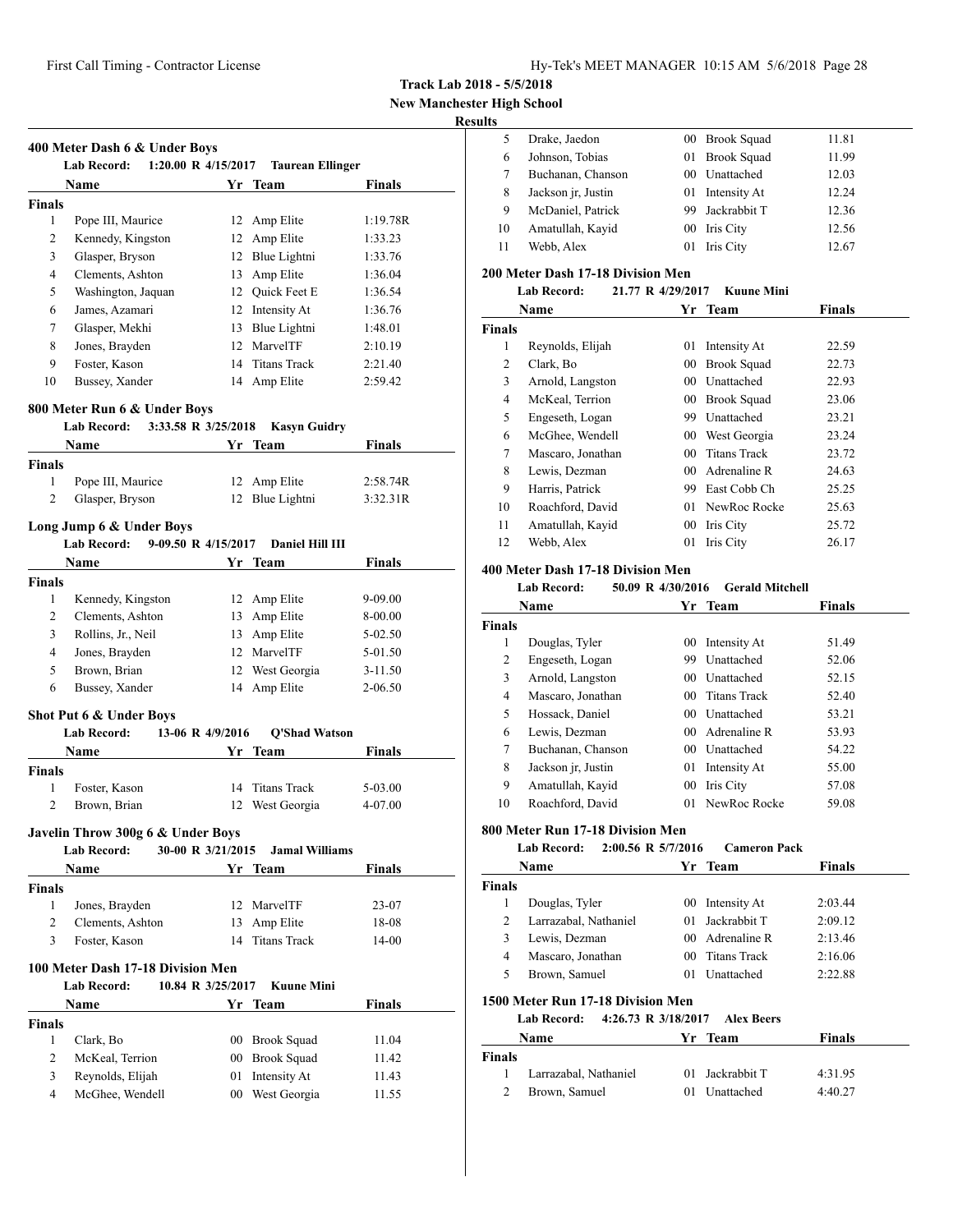**New Manchester High School**

#### **Results**

|                                     | Finals  (1500 Meter Run 17-18 Division Men) |                   |                                      |                      |
|-------------------------------------|---------------------------------------------|-------------------|--------------------------------------|----------------------|
|                                     | Name                                        |                   | Yr Team                              | <b>Finals</b>        |
| 3                                   | Gipson, Noah                                |                   | 01 Blue Lightni                      | 4:55.91              |
| 4                                   | Bos, Andrew                                 | 01                | Intensity At                         | 5:00.34              |
|                                     | 3000 Meter Run 17-18 Division Men           |                   |                                      |                      |
|                                     | Lab Record: 9:28.06 R 3/4/2017              |                   | <b>Will Bullock</b>                  |                      |
|                                     | Name                                        |                   | Yr Team                              | <b>Finals</b>        |
| <b>Finals</b>                       |                                             |                   |                                      |                      |
| 1                                   | Gipson, Noah                                |                   | 01 Blue Lightni                      | 10:30.93             |
| 2                                   | Bos, Andrew                                 |                   | 01 Intensity At                      | 10:35.71             |
|                                     | 110 Meter Hurdles 17-18 Division Men        |                   |                                      |                      |
|                                     | <b>Lab Record:</b>                          | 16.07 R 4/28/2018 | <b>Joshua Thomas</b>                 |                      |
|                                     | <b>Name</b>                                 |                   | Yr Team                              | Finals               |
| <b>Finals</b>                       |                                             |                   |                                      |                      |
| 1                                   | Thomas, Joshua                              |                   | 01 Alabama Heat                      | 15.55R               |
|                                     | 4x100 Meter Relay 17-18 Division Men        |                   |                                      |                      |
|                                     | <b>Lab Record:</b>                          | 44.50 R 3/24/2018 | <b>Intensity Athletics</b>           |                      |
|                                     | E Reynolds, H Thurman IV, K Franklin        |                   |                                      |                      |
|                                     | <b>Team</b>                                 |                   | Relay                                | Finals               |
| <b>Finals</b>                       |                                             |                   |                                      |                      |
| 1                                   | <b>Brook Squad Track</b>                    |                   | A                                    | 43.75R               |
|                                     | <b>High Jump 17-18 Division Men</b>         |                   |                                      |                      |
|                                     | <b>Lab Record:</b>                          |                   | 5-10.75 R 3/24/2018 Keishon Franklin |                      |
|                                     | <b>Name</b>                                 | Yr Team           |                                      | Finals               |
|                                     |                                             |                   |                                      |                      |
|                                     |                                             |                   |                                      |                      |
| 1                                   | Thomas, Joshua                              |                   | 01 Alabama Heat                      | $6-03.00R$           |
| $\overline{2}$                      | Allen, Ari                                  |                   | 99 Brook Squad                       | $6 - 02.00R$         |
|                                     | Long Jump 17-18 Division Men                |                   |                                      |                      |
|                                     | <b>Lab Record:</b>                          | 22-01 R 4/8/2017  | <b>Ja'Von Douglas</b>                |                      |
|                                     | Name                                        |                   | Yr Team                              | Finals               |
|                                     |                                             |                   |                                      |                      |
| 1                                   | Thomas, Joshua                              |                   | 01 Alabama Heat                      | 22-09.50R            |
| 2                                   | Shanmugam, Ajay                             |                   | 01 Jackrabbit T                      | 20-04.00             |
| <b>Finals</b><br><b>Finals</b><br>3 | McGhee, Wendell                             |                   | 00 West Georgia                      | 19-06.00             |
| $\overline{4}$<br>5                 | Allen, Ari                                  |                   | 99 Brook Squad                       | 18-10.75             |
| 6                                   | Drake, Jaedon                               |                   | 00 Brook Squad                       | 18-00.50             |
|                                     | McDaniel, Patrick                           |                   | 99 Jackrabbit T                      | 16-01.00             |
|                                     | <b>Shot Put 17-18 Division Men</b>          |                   |                                      |                      |
|                                     | Lab Record:                                 | 43-11 R 5/7/2016  | <b>Carson Brown</b>                  |                      |
|                                     | Name                                        |                   | Yr Team                              | <b>Finals</b>        |
| <b>Finals</b>                       |                                             |                   |                                      |                      |
| 1<br>2                              | Raymond, Kendall                            |                   | 01 Iron Spikes<br>99 Unattached      | 43-07.00             |
| 3                                   | Quinn, Ryan                                 |                   |                                      | 40-07.50             |
|                                     | Spates, Isaiah                              |                   | 01 Iron Spikes                       | 16-10.00             |
|                                     | Discus Throw 1.6 kg 17-18 Division Men      |                   |                                      |                      |
|                                     | <b>Lab Record:</b><br>108-02 R 4/29/2017    |                   | <b>Jermiah Roberts</b>               |                      |
|                                     | Name                                        |                   | Yr Team                              | <b>Finals</b>        |
| <b>Finals</b>                       |                                             |                   |                                      |                      |
| 1<br>2                              | Quinn, Ryan<br>Stephens, Andrew             |                   | 99 Unattached<br>00 Titans Track     | $117 - 11R$<br>94-01 |

| 3              | Raymond, Kendall                                  |                  | 01 Iron Spikes                     | 74-04                                 |
|----------------|---------------------------------------------------|------------------|------------------------------------|---------------------------------------|
| 4              | Spates, Isaiah                                    |                  | 01 Iron Spikes                     | 28-00                                 |
|                | Javelin Throw 800g 17-18 Division Men             |                  |                                    |                                       |
|                | Lab Record: 183-02.50 R 4/16/2016 Will Kingsfield |                  |                                    |                                       |
|                | Name                                              |                  | Yr Team                            | Finals                                |
| Finals         |                                                   |                  |                                    |                                       |
| 1              | McDaniel, Patrick                                 |                  | 99 Jackrabbit T                    | 127-09                                |
| 2              | Quinn, Ryan                                       |                  | 99 Unattached                      | 125-01                                |
| 3              | Raymond, Kendall                                  |                  | 01 Iron Spikes                     | 89-10                                 |
| 4              | Spates, Isaiah                                    |                  | 01 Iron Spikes                     | 47-09                                 |
|                | <b>100 Meter Dash Masters Men</b>                 |                  |                                    |                                       |
|                | <b>Lab Record:</b>                                |                  | 10.93 R 4/29/2017 Sean Burnett     |                                       |
|                | Name                                              |                  | Yr Team                            | Finals                                |
| Finals         |                                                   |                  |                                    |                                       |
| 1              | Roland, Terrence                                  |                  | 82 Unattached                      | 10.93R                                |
| 2              | Burnett, Sean                                     |                  | 81 Unattached                      | 11.23                                 |
| 3              | Vickers, Karnell                                  |                  | 67 Unattached                      | 11.34                                 |
|                |                                                   |                  |                                    |                                       |
| 4              | James, Aaron                                      |                  | 83 Intensity At                    | 11.97                                 |
|                | 400 Meter Dash Masters Men                        |                  |                                    |                                       |
|                | <b>Lab Record:</b>                                |                  | 50.86 R 4/30/2016 Brian Ochuko     |                                       |
|                | <b>Name</b>                                       |                  | Yr Team                            | Finals                                |
|                |                                                   |                  |                                    |                                       |
| Finals         |                                                   |                  |                                    |                                       |
| 1              | James, Aaron                                      |                  | 83 Intensity At                    | 1:00.13                               |
|                | 110 Meter Hurdles Masters Men                     |                  |                                    |                                       |
|                | <b>Lab Record:</b>                                |                  | 14.19 R 4/14/2018 Karnell Vickers  |                                       |
|                |                                                   |                  |                                    |                                       |
|                |                                                   |                  |                                    |                                       |
|                | <b>Lab Record:</b>                                |                  | 14.19 R 4/15/2017 Karnell Vickers  |                                       |
|                | <b>Name</b>                                       |                  | Yr Team                            | Finals                                |
| Finals         |                                                   |                  |                                    |                                       |
| 1              | Vickers, Karnell                                  |                  | 67 Unattached                      | 13.92R                                |
|                |                                                   |                  |                                    |                                       |
|                | 4x100 Meter Relay Masters Men                     |                  |                                    |                                       |
|                | <b>Lab Record:</b>                                |                  |                                    | 45.66 R 4/30/2016 Columbus Track Club |
|                | A Carter, D Walker, M Gary                        |                  |                                    |                                       |
|                | <b>Team</b>                                       |                  | Relay                              | Finals                                |
| <b>Finals</b>  |                                                   |                  |                                    |                                       |
| 1              | AtL ZooM Athletics                                |                  | A                                  | 47.24                                 |
| 2              | <b>Ouick Feet Elite</b>                           |                  | А                                  | 48.02                                 |
| $\overline{3}$ | Lightning Sp                                      |                  | A                                  | 50.34                                 |
| 4              |                                                   |                  | А                                  | 53.07                                 |
| 5              | Blue Lightni<br>Un-attached                       |                  | A                                  |                                       |
|                |                                                   |                  |                                    | 54.63                                 |
|                | <b>Pole Vault Masters Men</b>                     |                  |                                    |                                       |
|                | Lab Record:                                       | 13-06 R 4/9/2016 | <b>Mike Schultz</b>                |                                       |
|                |                                                   |                  | Yr Team                            | <b>Example 1</b> Finals               |
|                | Name                                              |                  |                                    |                                       |
| Finals<br>1    |                                                   |                  |                                    |                                       |
|                | Wenk, James                                       |                  | 51 Unattached                      | 11-00.00                              |
| 2              | Morrisette, John                                  |                  | 56 Unattached                      | J11-00.00                             |
|                | <b>Shot Put Masters Men</b>                       |                  |                                    |                                       |
|                | <b>Lab Record:</b>                                |                  | 41-10 R 4/15/2017 Scott Luchenbill |                                       |
|                |                                                   |                  |                                    |                                       |
|                | Name                                              |                  | Yr Team                            | Finals                                |
| <b>Finals</b>  |                                                   |                  |                                    |                                       |
| 1              | Quinn, Scott                                      |                  | 64 Unattached                      | 33-04.50                              |